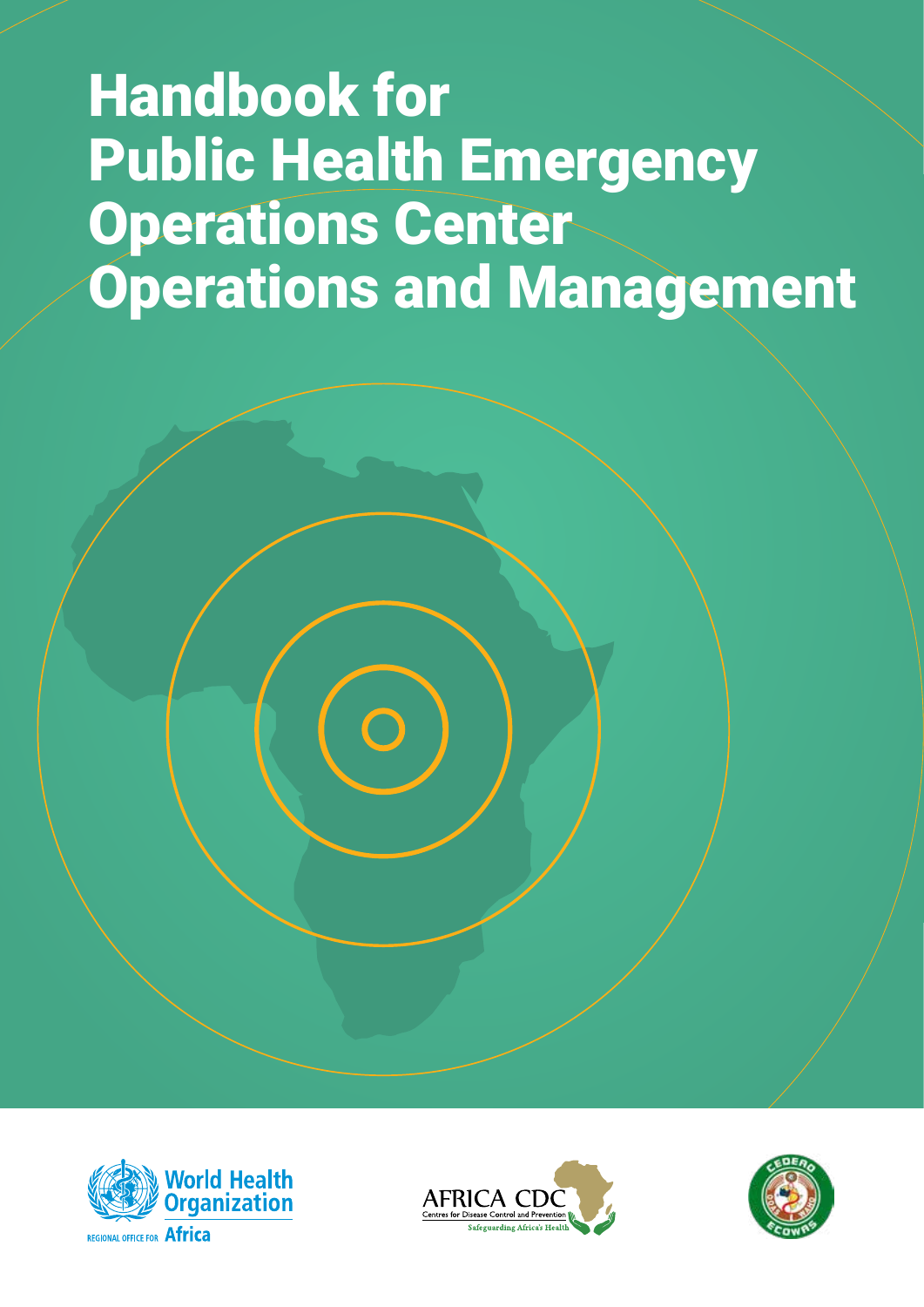#### **Handbook for Public Health Emergency Operations Center Operations and Management**

**ISBN: 978-929023445-6**

#### **© WHO Regional Office for Africa 2021**

Some rights reserved. This work is available under the Creative Commons Attribution-NonCommercial-ShareAlike 3.0 IGO licence (CC BY-NC-SA 3.0 IGO;<https://creativecommons.org/licenses/by-nc-sa/3.0/igo>).

Under the terms of this licence, you may copy, redistribute and adapt the work for non-commercial purposes, provided the work is appropriately cited, as indicated below. In any use of this work, there should be no suggestion that WHO endorses any specific organization, products or services. The use of the WHO logo is not permitted. If you adapt the work, then you must license your work under the same or equivalent Creative Commons licence. If you create a translation of this work, you should add the following disclaimer along with the suggested citation: "This translation was not created by the World Health Organization (WHO). WHO is not responsible for the content or accuracy of this translation. The original English edition shall be the binding and authentic edition".

Any mediation relating to disputes arising under the licence shall be conducted in accordance with the mediation rules of the World Intellectual Property Organization.

**Suggested citation.** Handbook for Public Health Emergency Operations Center Operations and Management Brazzaville: WHO Regional Office for Africa; 2021. Licence: CC [BY-NC-SA](https://creativecommons.org/licenses/by-nc-sa/3.0/igo/) 3.0 IGO.

**Cataloguing-in-Publication (CIP) data.** CIP data are available at<http://apps.who.int/iris>.

**Sales, rights and licensing.** To purchase WHO publications, see <http://apps.who.int/bookorders>. To submit requests for commercial use and queries on rights and licensing, see [http://www.who.int/about/licensing.](http://www.who.int/about/licensing)

**Third-party materials.** If you wish to reuse material from this work that is attributed to a third party, such as tables, figures or images, it is your responsibility to determine whether permission is needed for that reuse and to obtain permission from the copyright holder. The risk of claims resulting from infringement of any third-party-owned component in the work rests solely with the user.

**General disclaimers.** The designations employed and the presentation of the material in this publication do not imply the expression of any opinion whatsoever on the part of WHO concerning the legal status of any country, territory, city or area or of its authorities, or concerning the delimitation of its frontiers or boundaries. Dotted and dashed lines on maps represent approximate border lines for which there may not yet be full agreement.

The mention of specific companies or of certain manufacturers' products does not imply that they are endorsed or recommended by WHO in preference to others of a similar nature that are not mentioned. Errors and omissions excepted, the names of proprietary products are distinguished by initial capital letters.

All reasonable precautions have been taken by WHO to verify the information contained in this publication. However, the published material is being distributed without warranty of any kind, either expressed or implied. The responsibility for the interpretation and use of the material lies with the reader. In no event shall WHO be liable for damages arising from its use.

**Designed and printed in the WHO Regional Office for Africa, Brazzaville, Congo**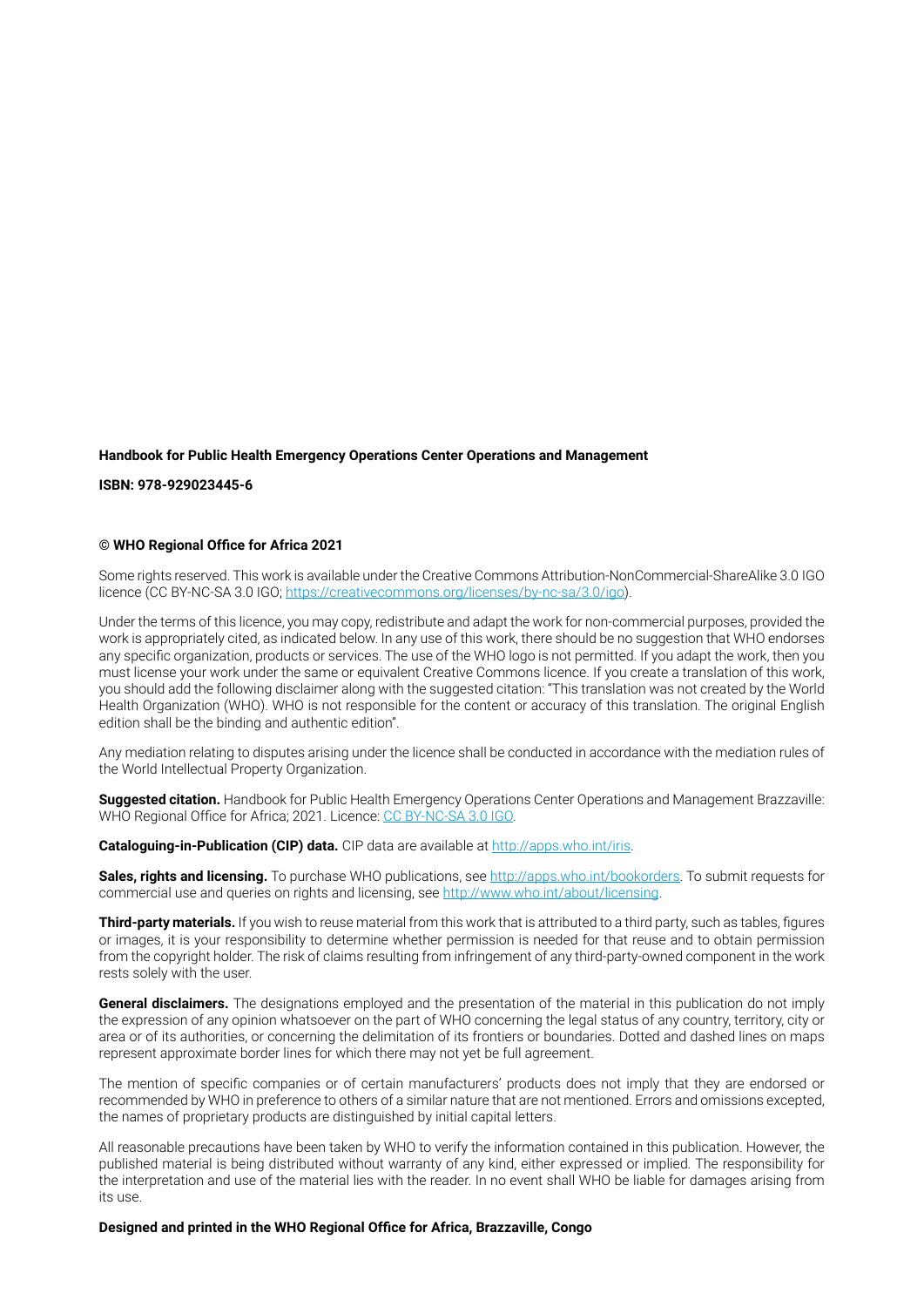## Table of Contents

| 1. |        | <b>Introduction</b>                               | 7  |
|----|--------|---------------------------------------------------|----|
|    | 1.1.   | Rationale                                         | 7  |
| 2. |        | <b>Purpose, mission and scope</b>                 | 7  |
|    | 2.1.   | Purpose of the handbook                           | 7  |
|    | 2.2.   | Objectives of PHEOC                               | 8  |
|    | 2.3.   | Scope of PHEOC                                    | 8  |
| 3. |        | <b>Target audience</b>                            | 8  |
| 4. |        | <b>Laws and regulations on PHEOC</b>              | 8  |
| 5. |        | <b>Strategic risk assessment</b>                  | 8  |
| 6. |        | <b>Core components of PHEOC</b>                   | 9  |
| 7. |        | <b>Description of PHEOC</b>                       | 9  |
| 8. |        | <b>Management of PHEOC</b>                        | 10 |
| 9. |        | <b>Concept of Operation (CONOPS)</b>              | 10 |
|    | 9.1.   | Staffing the PHEOC                                | 10 |
|    | 9.1.1. | Permanent staff                                   | 10 |
|    |        | 9.1.2. Surge staff                                | 13 |
|    | 9.2.   | Modes of operation                                | 13 |
|    | 9.3.   | Criteria and authority for PHEOC activation       | 16 |
|    | 9.4.   | Shift during activation                           | 17 |
|    | 9.5.   | De-escalation                                     | 17 |
|    | 9.6.   | <b>PHEOC Deactivation</b>                         | 17 |
|    | 9.7.   | <b>After-Action Review</b>                        | 18 |
|    | 9.8.   | Response structure and roles and responsibilities | 19 |
|    |        | 9.8.1. Policy / leadership                        | 20 |
|    |        | 9.8.2. Tactical level operation                   | 21 |
|    | 9.8.3. | Rapid Response Team (RRT)                         | 21 |
|    | 9.9.   | Request for assistance                            | 21 |
|    | 9.10.  | Linkages with other sectors and agencies          | 21 |
|    |        | <b>10. Information management</b>                 | 22 |
|    | 10.1.  | <b>Essential Elements of Information (EEI)</b>    | 22 |
|    | 10.2.  | <b>Critical Information Requirements (CIRs)</b>   | 22 |
|    | 10.3.  | Information flow                                  | 23 |
|    | 10.4.  | Recording and documentation                       | 23 |
|    | 10.5.  | Analysis / visualization                          | 23 |
|    | 10.6.  | Displaying information                            | 23 |
|    | 10.7.  | Information products                              | 23 |
|    | 10.8.  | Partners' activity tracking                       | 24 |
|    | 10.9.  | Meetings and activities schedule                  | 24 |
|    |        | 10.10. Emergency contacts                         | 24 |
|    |        | <b>11. Coordination and communication</b>         | 25 |
|    | 11.1.  | Internal                                          | 25 |
|    | 11.2.  | External                                          | 26 |
|    |        | 11.2.1. Public communication                      | 26 |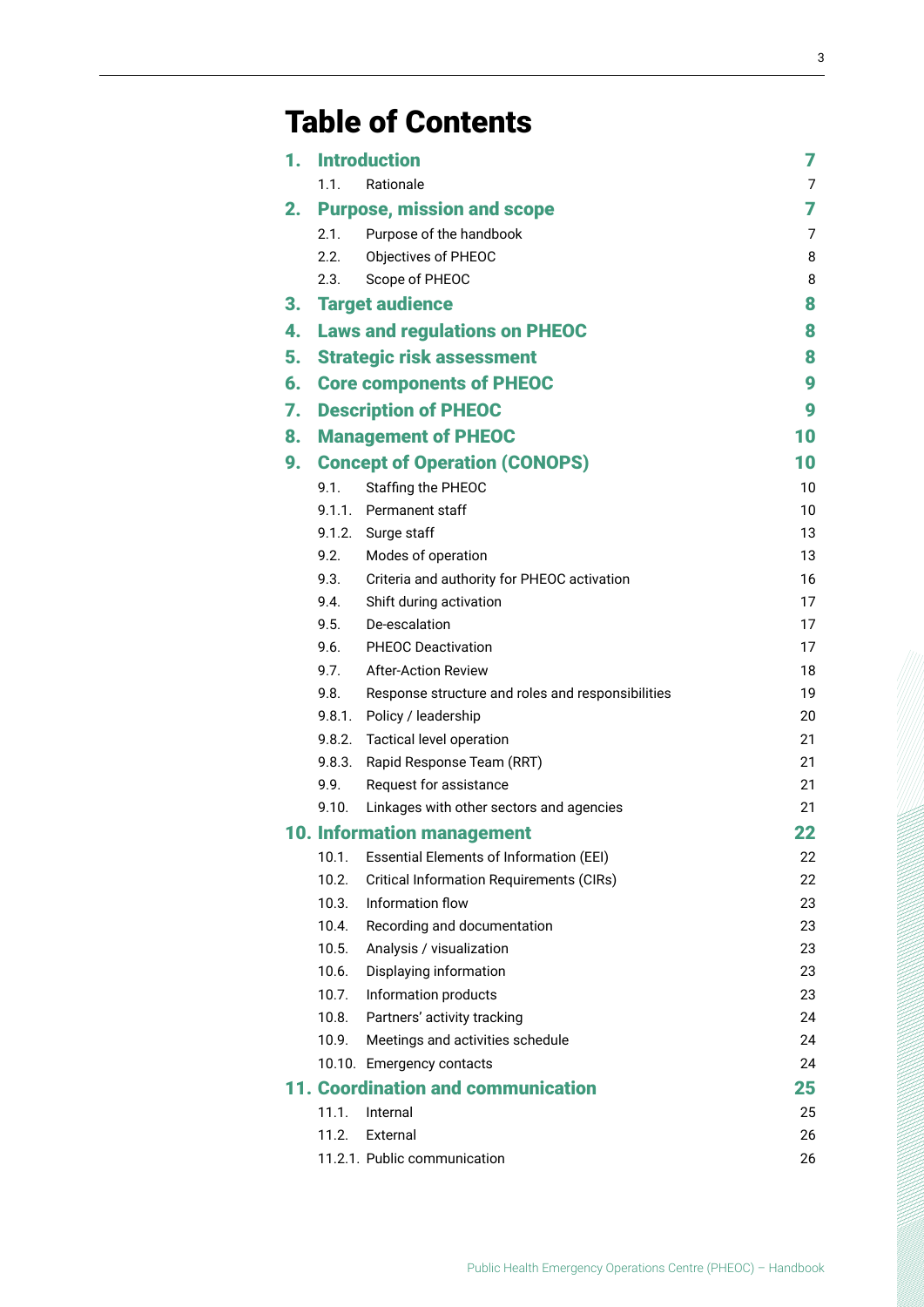| 12. Monitoring and evaluation of the PHEOC                            | 27 |
|-----------------------------------------------------------------------|----|
| <b>13. Training and Exercise</b>                                      | 27 |
| 14. Redundancy / continuity of operations plan                        | 28 |
| <b>15. Logistics support for PHEOC operations</b>                     | 29 |
| <b>16. Annexes</b>                                                    | 30 |
| Annex 1: Sign-in sheet                                                | 30 |
| Annex 2: Regular facility checklist                                   | 31 |
| Annex 3: Roles and responsibilities                                   | 32 |
| Annex 4: Request for assistance template                              | 37 |
| Annex 5: Grading template                                             | 38 |
| Annex 6A: Grading criteria and levels of activation - Kenya example   | 39 |
| Annex 6B: Grading criteria and levels of activation - Nigeria example | 40 |
| Annex 7: Risk assessment of acute event template                      | 41 |
| Annex 8A: Shift plan during activation                                | 46 |
| Annex 8B: Transfer of responsibility during activation                | 47 |
| Annex 9: Incident action plan template                                | 48 |
| Annex 10: Job action sheet template                                   | 53 |
| Annex 11: Summary of incident update to leadership                    | 54 |
| Annex 12: Concept of operation                                        | 55 |
| Annex 13: SITREP template                                             | 56 |
| Annex 14: 4Ws matrix                                                  | 62 |
| Annex 15: Meetings and activities schedule                            | 63 |
| Annex 16: Emergency contact list template                             | 64 |
| Annex 17: PHEOC evaluation form                                       | 65 |
| Annex 18: Corrective Action Plan (CAP)                                | 66 |
| 17. Glossary                                                          | 67 |
| <b>18. References</b>                                                 | 69 |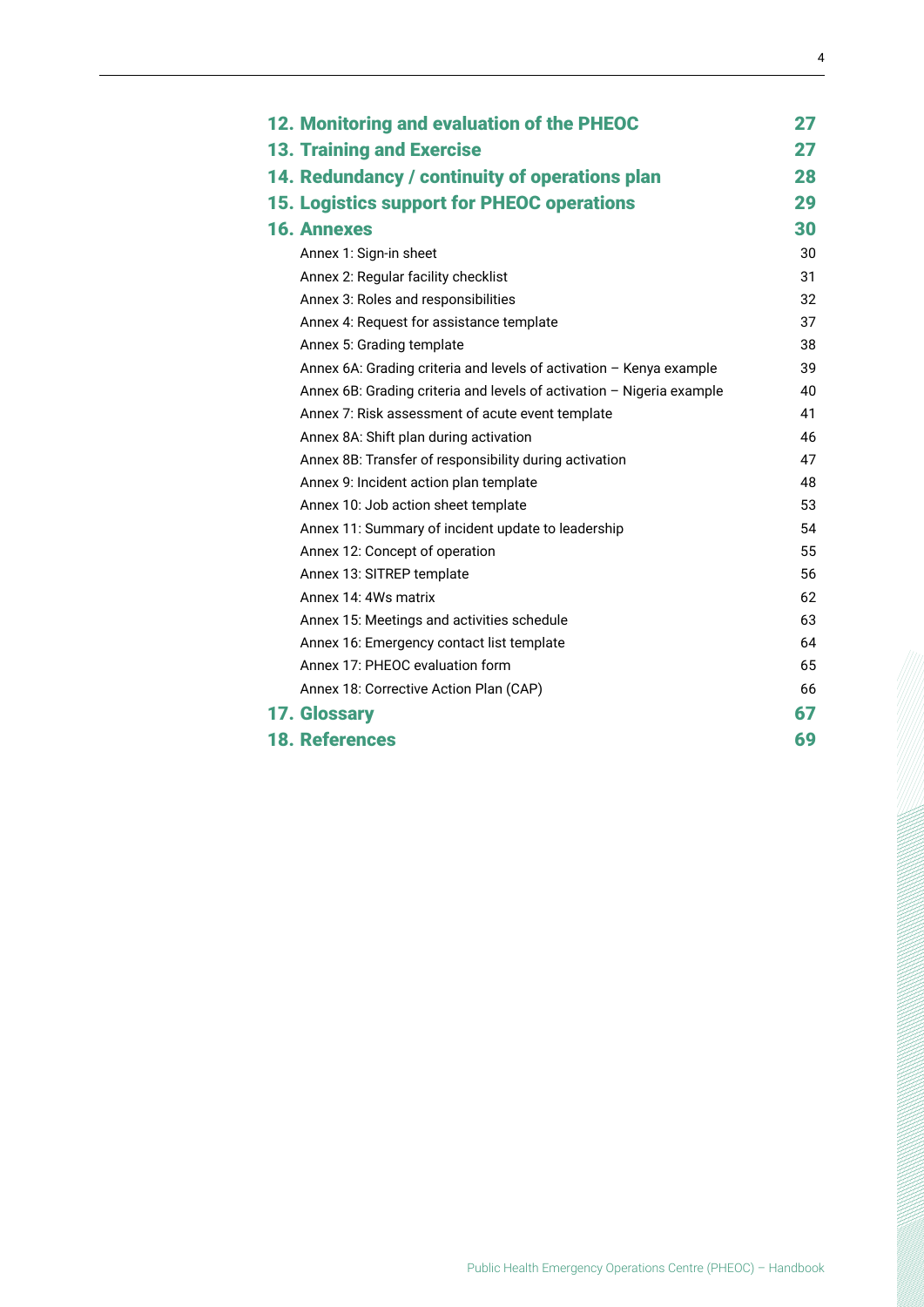## Acronyms

| <b>AAR</b>    | <b>After-Action Review</b>                         |
|---------------|----------------------------------------------------|
| <b>CAP</b>    | <b>Corrective Action Plan</b>                      |
| <b>US CDC</b> | U.S. Centers for Disease Control and Prevention    |
| <b>EOC</b>    | <b>Emergency Operations Centre</b>                 |
| <b>GPS</b>    | <b>Geographic Positioning System</b>               |
| <b>IDSR</b>   | Integrated Disease Surveillance and Response       |
| <b>IHR</b>    | <b>International Health Regulations</b>            |
| IМ            | Incident Manager                                   |
| <b>IMS</b>    | Incident Management system                         |
| <b>MOH</b>    | Ministry of Health                                 |
| NDMO / NDMA   | National Disaster Management Organization / Agency |
| PG            | <b>Policy Group</b>                                |
| <b>PHE</b>    | <b>Public Health Emergency</b>                     |
| <b>PHEOC</b>  | <b>Public Health Emergency Operations Centre</b>   |
| <b>RRT</b>    | Rapid Response Team                                |
| <b>SC</b>     | <b>Steering Committee</b>                          |
| <b>SITREP</b> | <b>Situation Report</b>                            |
| <b>WHO</b>    | <b>World Health Organization</b>                   |
| <b>WR</b>     | <b>WHO Representative</b>                          |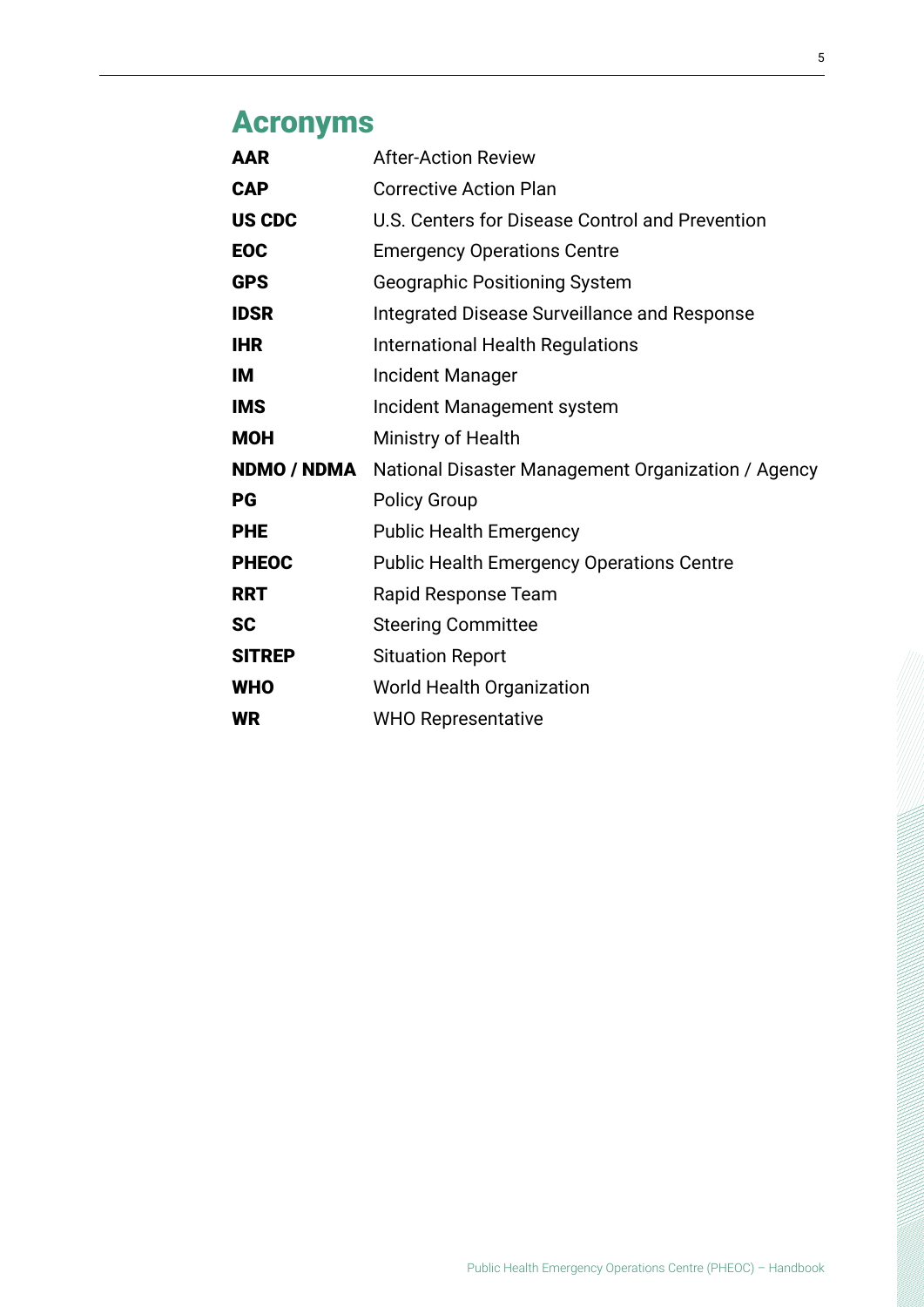### Acknowledgements

This publication is the product of extensive collaboration between World Health Organization (WHO) Regional Office for Africa, partners and member states. The professionals listed below participated in various ways during development of this document.

#### Authors

#### **World Health Organization**

Senait Tekeste Fekadu Yoti Zablulon Michel Yao Ngoy Nsenga Jian Li

#### **Africa Center for Disease Control**

Wessam Mankoula Merawi Aragaw

#### **West Africa Health Organization**

Virgil Lokossou

#### **Contributors**

#### **World Health Organization**

Ali Ahmed Yahaya, Demba Lubambo, Thierno Balde, Ambrose Talisuna, Mary Stephan, and Yousouf Kanoute.

#### **U.S. Centers for Disease Control and Prevention**

Wilton Menchion, Emily Rosenfeld.

#### **Member States**

Abraham Lilay, Abdoulaye Bousso, Angelo Goup Kouch, Aristide Abah Abah, Aschalew Abayneh, Abraham Nyenswah, Baba Alle Dieng, Cherif Djibril, Emmanuel Okunga, Eteng Womi, Issa Makumbi, Misago Leonidas, Mukeh Fahnbulleh, Nevashan Govender, Louis Nzeyimana, Lorna Gujral, Tossa Kokou.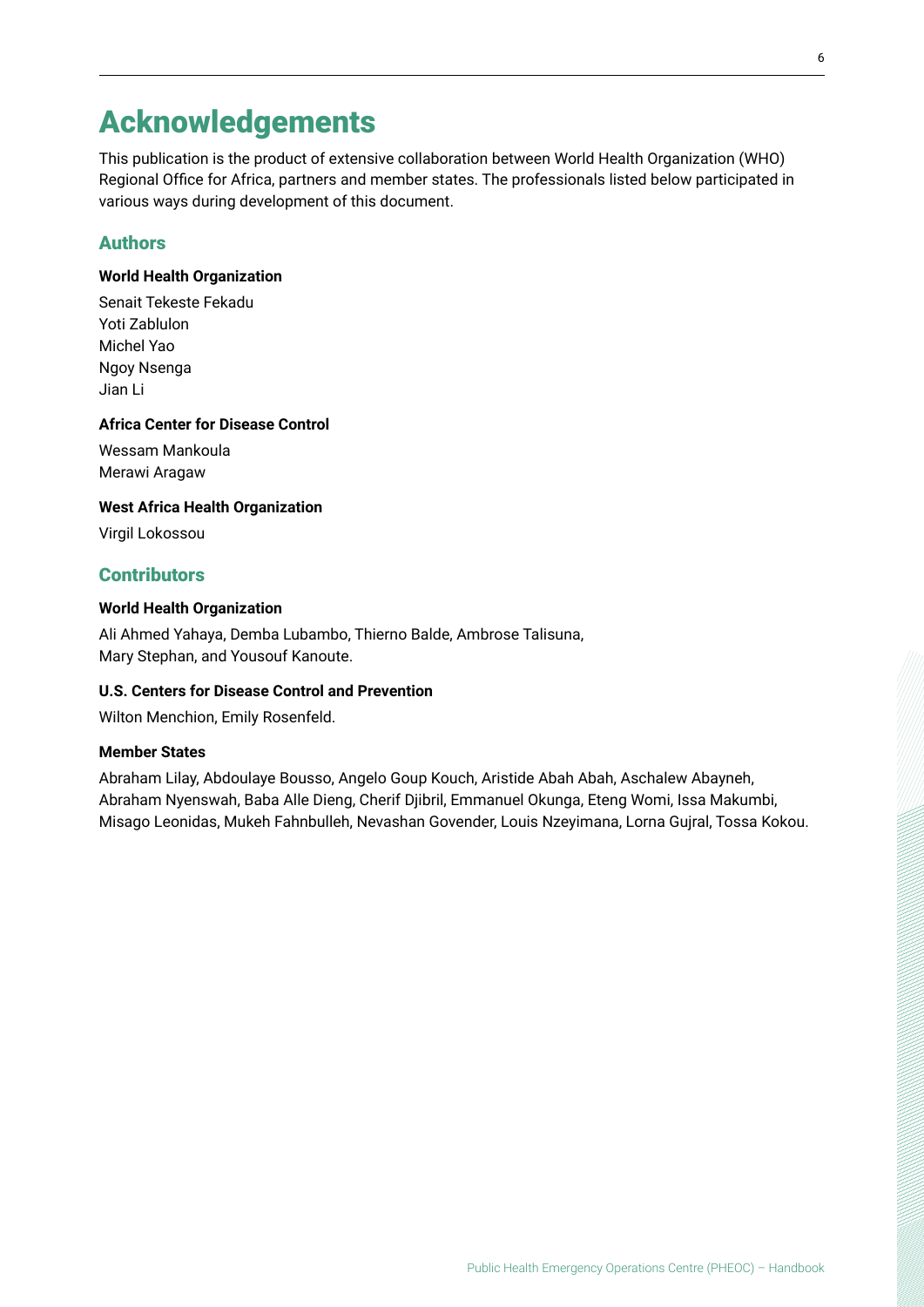### <span id="page-6-0"></span>1. Introduction

Public health emergencies arising from public health threats continue to be a major concern in Member States of the WHO African Region. Member States need to have functional public health Emergency Operations Centres (EOCs) to fulfill the International Health Regulations (IHR) obligations. EOCs play critical roles in helping Member States prepare for and respond to public health emergencies.

A Public Health EOC (PHEOC) serves as a hub for coordinating the preparation for, response to, and recovery from public health emergencies. The preparation includes planning, such as risk and resource mapping, development of plans and procedures, and training and exercising. The response includes all activities related to investigation, response and recovery. The PHEOC also serves as a hub for coordinating resources and information to support response actions during a public health emergency and enhances communication and collaboration among relevant stakeholders.

The "Framework for a Public Health Emergency Operations Centre" (PHEOC Framework) provides high level guidance for establishing or strengthening a functional PHEOC. The framework defines "plans and procedures" as one of the key components of the PHEOC and highlights that the PHEOC has different types of plans and procedures under the overarching national health emergency response plan. The PHEOC plans and procedures include: PHEOC Handbook, event- or hazard-specific response and management plans, and Incident Action Plan.

This PHEOC Handbook describes objectives of the PHEOC, management, response coordination system, criteria and authority for activation, information management, communication from the PHEOC and procedures for operating a PHEOC. It will serve as the primary resource manual for PHEOC staff, containing necessary forms, role descriptions, Concept of Operations (CONOPS) and Standard Operating Procedures (SOPs).

#### 1.1. Rationale

Member States of the WHO African Region are establishing PHEOCs to serve as nerve centres for preparation and response to public health emergencies. A PHEOC must have a handbook that guides its operations at all times. This handbook will be utilized by Member States of the African Region as a reference to guide PHEOC management and operations by adapting it to specific country context.

### 2. Purpose, mission and scope

#### 2.1. Purpose of the handbook

The purpose of PHEOC Handbook is to provide step by step guidance for the management and operations of the PHEOC to prepare for and respond to public health emergencies (PHEs) in order to ensure optimal and effective use of the facility.

These include:

- day-to-day management and operations of the facility
- procedures to follow to activate the PHEOC to coordinate the responses to PHEs
- operations of the PHEOC during different levels of activation
- organization of response and ensuring multi-disciplinary / multisectoral coordination
- management of data and information for evidence-based decision-making
- coordination of human, financial and material resources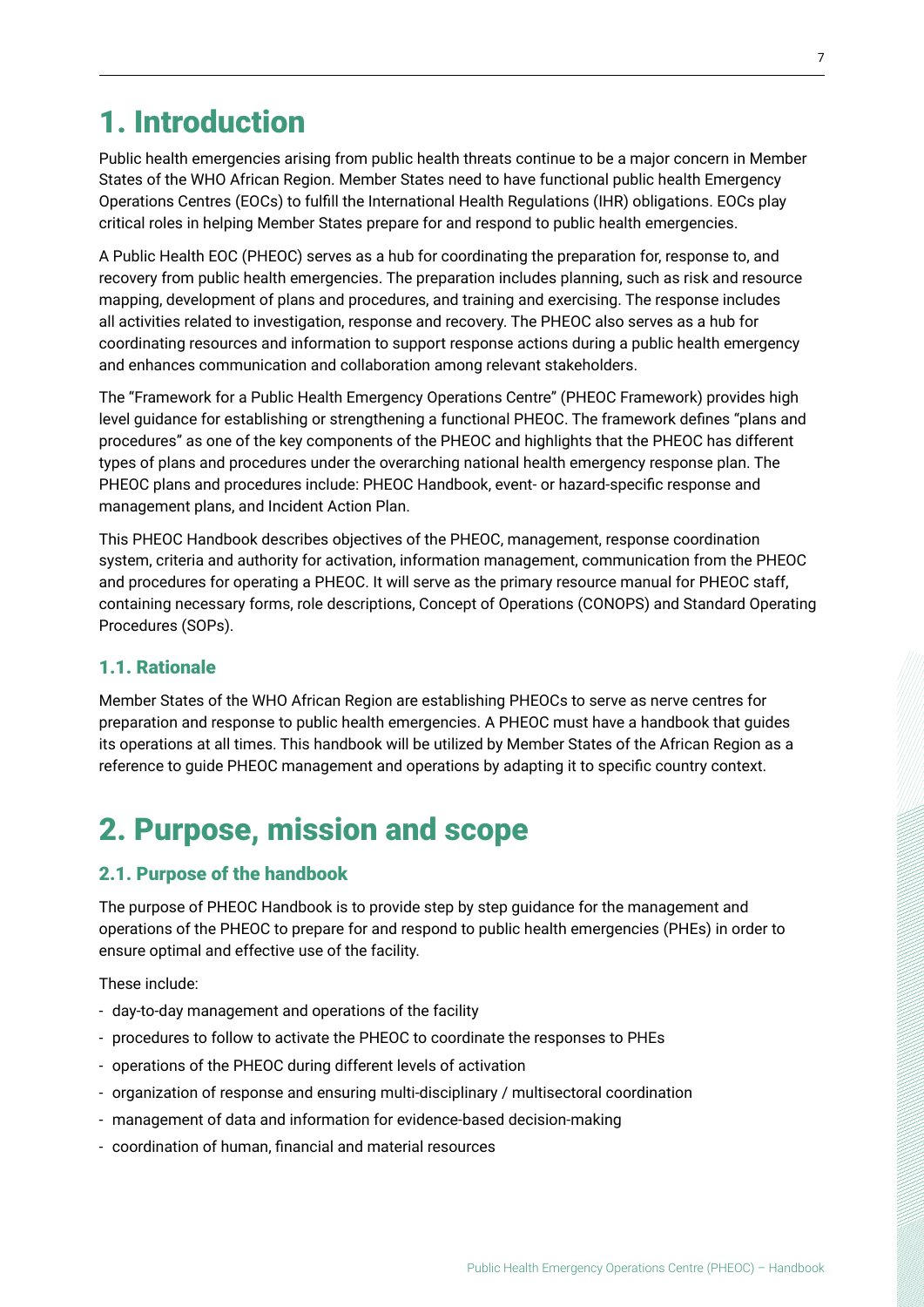#### <span id="page-7-0"></span>2.2. Objectives of PHEOC

Key objectives of PHEOC include:

- Timely event-specific operational decision-making using the best available information, policy, technical advice and plans.
- Communication and coordination with response partners
- Collection, collation, analysis, presentation and utilization of event data and information
- Acquisition and deployment of resources, including surge capacity services and material to support all PHEOC functions
- Preparation of public communication and coordination with response partners to support audience awareness, outreach and social mobilization
- Monitoring financial commitments and providing administrative services for the PHEOC.

#### 2.3. Scope of PHEOC

The scope of PHEOC depends on the purpose for which the PHEOC is created. Therefore, in this section, each country will briefly define the scope of its PHEOC.

### 3. Target audience

The Handbook is intended to be utilized by PHEOC staff to guide PHEOC operations and management, including decision procedures for activation and deactivation and procedures to follow under each activation level. In addition, responders who coordinate response to outbreaks and other public health emergencies will use this document.

### 4. Laws and regulations on PHEOC

This section provides a summary of existing laws, regulations or decrees that authorize and legitimize the PHEOC and govern its activities. Additionally, it describes the authority the PHEOC has to manage public health emergencies, authority for activation and deactivation, authority and mechanism for availing funding for sustaining the PHEOC and emergency response, etc.

### 5. Strategic risk assessment

In this section, describe the strategic risk and resource assessment conducted to map risks and list potential identified risks, and identify resource gaps.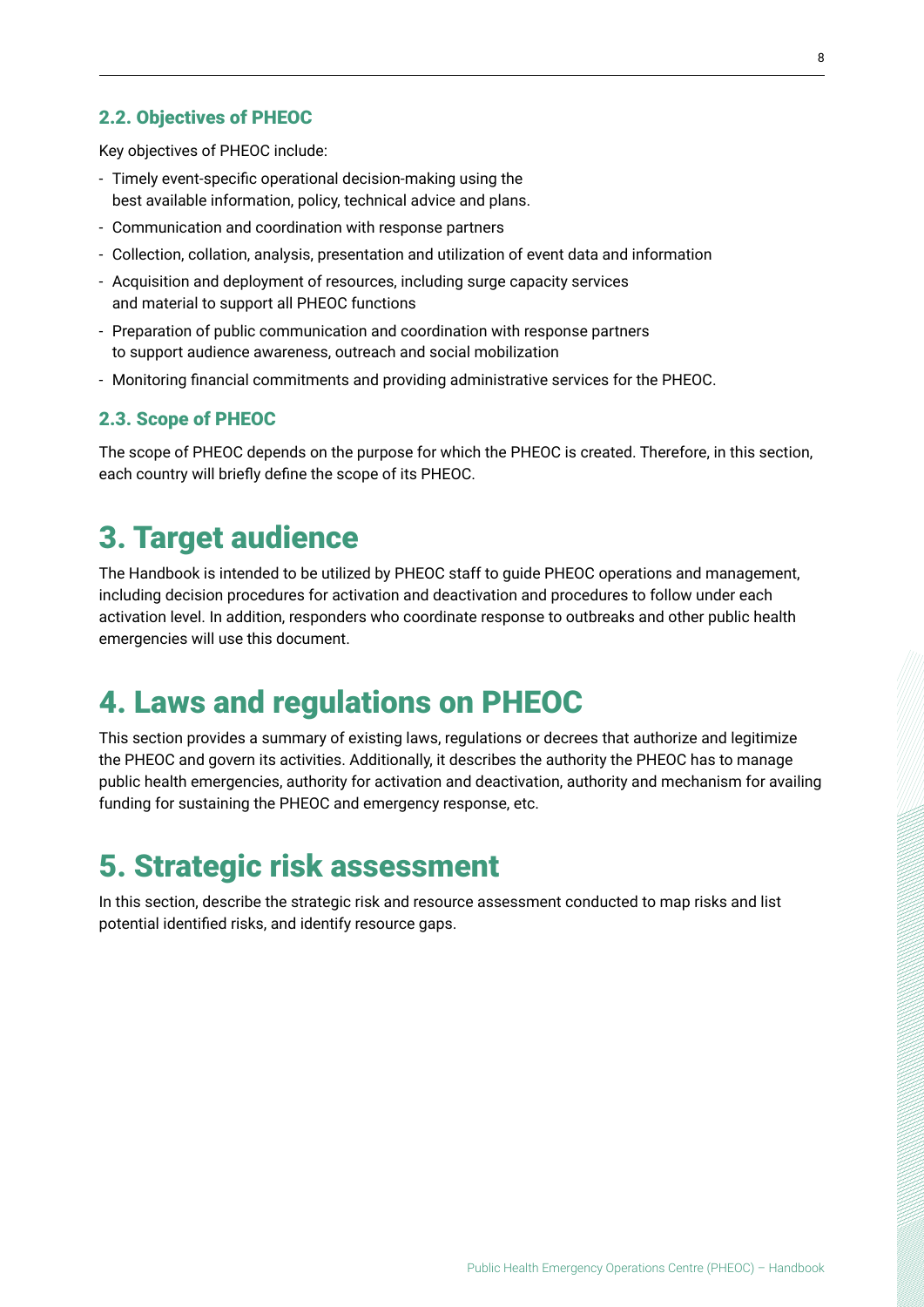### <span id="page-8-0"></span>6. Core components of PHEOC

The key components that make a PHEOC functional, as highlighted in the EOC framework, are: plans and procedures, physical infrastructure, ICT infrastructure, information systems and data, as well as human resources. Meeting minimum requirements for each component enables the PHEOC to run according to minimum standards as stipulated in the IHR Joint External Evaluation.

#### Fig. 1 - Core components of PHEOC



*\*Refer to Annex 3 of the PHEOC Framework for details of the basic requirement of the key components.*

## 7. Description of PHEOC

In this section, a detailed description of the facility is encompassed. It includes:

- Physical location
- Description of rooms and the function of each room
- Technology: display screens, computers, telecommunication facility, etc.
- Entrance authorization to PHEOC
- Physical security such as surveillance camera, etc.
- Capacity of PHEOC in terms of the number of people it could accommodate
- Information management system and how this can be accessed
- Food services
- Rest room

A floor plan of the PHEOC needs to be designed and included in the PHEOC Handbook. A seating chart with labels displaying IMS section positions is recommended.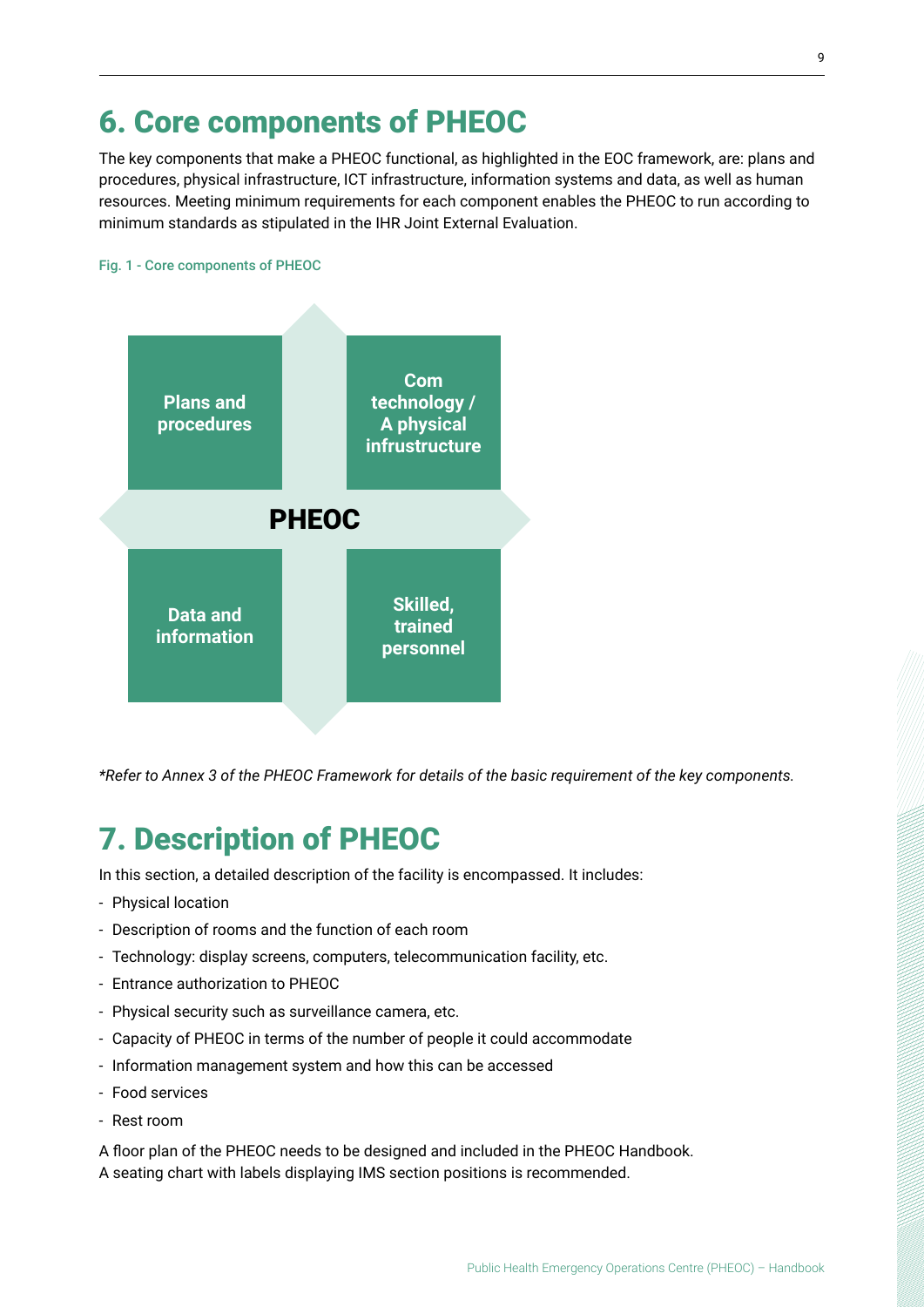### <span id="page-9-0"></span>8. Management of PHEOC

**Organizational location:** describe where PHEOC falls in the organogram of the health sector and the reporting system (to which the EOC manager reports). Provide the organogram of the PHEOC for the day to day operations and the number of staff available in the PHEOC.

**Users:** when the PHEOC is not activated, the PHEOC might be used for conferencing, training and meetings. The PHEOC manager needs to define the users and put in place a system for requesting utilization of the facility. The request will be sent to the PHEOC by email or other means (for example online request form or phone call).

The following information should be provided when requesting:

- 1. Purpose of usage
- 2. Date, time and duration
- 3. Resource to be used (videoconference, teleconference, meeting room, etc.)
- 4. Number of locations to be connected
- 5. Number of persons expected to use the facility

The PHEOC manager needs to designate the person responsible for coordinating this activity.

**Access to the PHEOC:** entrance to the PHEOC needs to be controlled. A registration log and sign-in sheet need to be placed by the entrance. A sign in log sheet template is provided in Annex 1. If the PHEOC has an access code, the PHEOC needs to maintain a list of people with access. In this section, describe how users will access the PHEOC. During activation of the PHEOC, regular meetings and calls may be cancelled and the PHEOC is occupied by the IMS staff.

**Regular facility check:** to ensure that the PHEOC is always ready for activation, it is vital to carry out regular checks of the infrastructure and technology system to guarantee its continuous functionality. In this section, provide a schedule of facility check in terms of what to be checked, when and who the responsible person is. A systems checklist is provided in Annex 2.

The PHEOC manager may also call for call-down drills exercise to test facility functionality (see training and exercise section).

## 9. Concept of Operation (CONOPS)

#### 9.1. Staffing the PHEOC

The EOC has two types of staff: permanent and surge staff.

#### 9.1.1. Permanent staff

The permanent staff is responsible for the day-to-day operation of the PHEOC. These include PHEOC manager, leaders of the key functional areas and staff under each area.

The PHEOC manager reports to the leadership under which the PHEOC is placed in the Ministry's organizational structure and the PHEOC staff report to the PHEOC manager.

#### **THE PHEOC MANAGER**

The PHEOC manager leads the PHEOC activities and is responsible for:

- the day to day operation of the PHEOC
- all PHEOC operations and ensures that the facility and resources required for PHEOC support are provided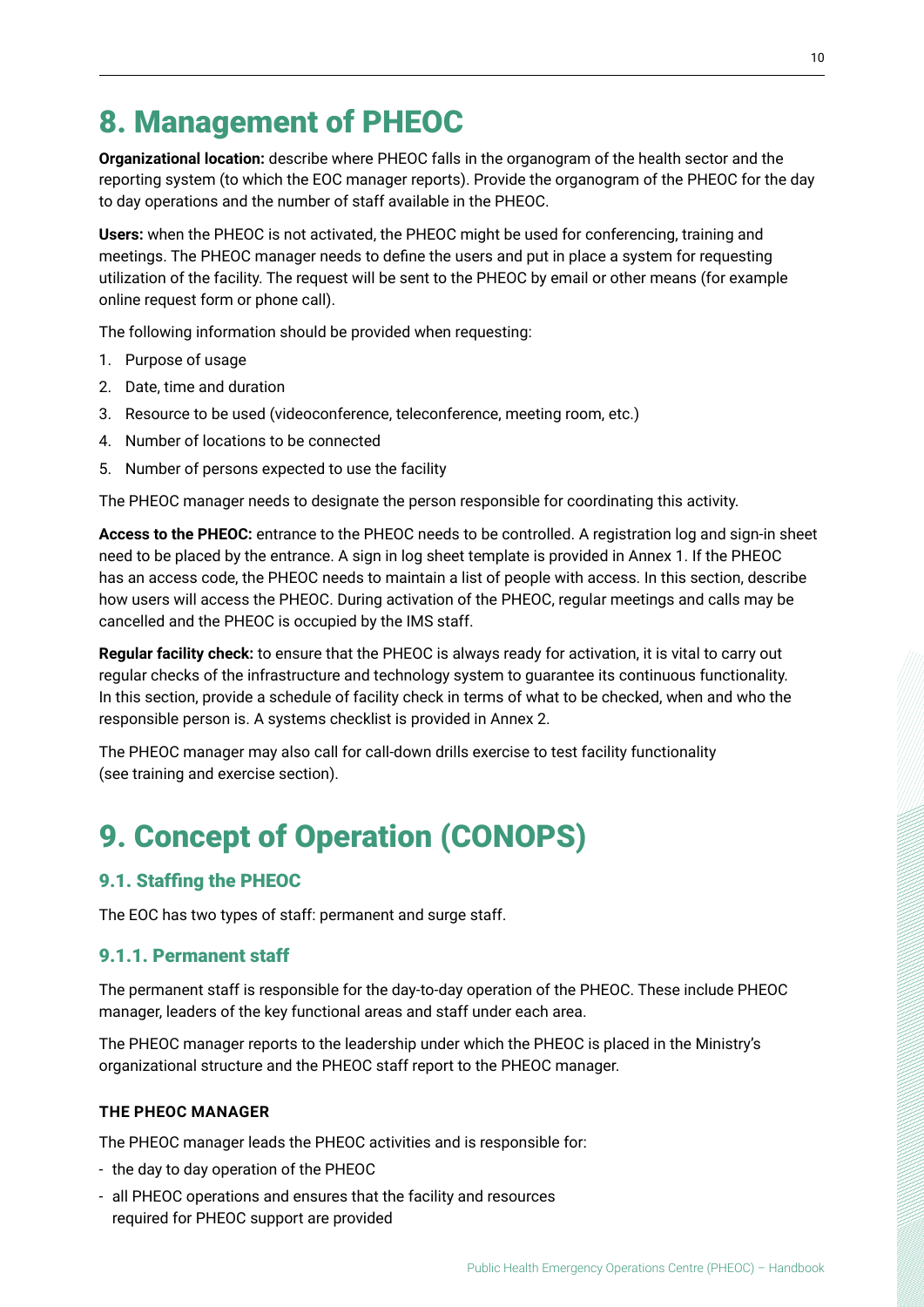- ensuring development of plans and procedures, and monitoring implementation
- development of training programmes and conducting exercises to validate components of existing plans and identify gaps
- ensuring proper management of information and documentation
- ensuring timely dissemination of information
- undertaking corrective actions following evaluation of the PHEOC and after-action reviews

In addition, when the PHEOC is activated the PHEOC manager will:

- staff the PHEOC in collaboration with the Incident Manager
- advise the incident manager on utilization of emergency management tools and procedures
- ensure that all systems in the PHEOC are up and running to provide operational support
- avail PHEOC resources and ensure access to the information systems is provided to the IMS team
- ensure proper documentation of the response to enable recreation of the incident for the after-action review

The key functional sections operating under the PHEOC manager are:

#### **OPERATIONS UNIT**

#### **During peace times:**

- works with the PHEOC manager to coordinate watch and alert activities

#### **During response:**

- oversees response activities in accordance with the operations section of the incident action plan, releasing or requesting resources as needed
- conducts response operations, using assigned human and material resources and resolving problems as they arise.

#### **PLANNING UNIT**

#### **During peace times:**

- works with PHEOC manager to develop and / or update plans and procedures; conducting exercises to validate components of existing plans and identify gaps; follow up on implementation of recommendations from after-action reviews; and maintain situational awareness

#### **During response:**

- oversees collection, evaluation, dissemination and use of information to support the production of plans and reports, maintenance of situational awareness, and prediction of the emergency's probable course
- compiles and presents information to support situational awareness
- tracks the status of all resources assigned to the emergency response
- maintains records of response activities to support accountability
- develops corrective action plans following after-action review and post exercise and monitors implementation
- prepares the demobilization plan and monitors implementation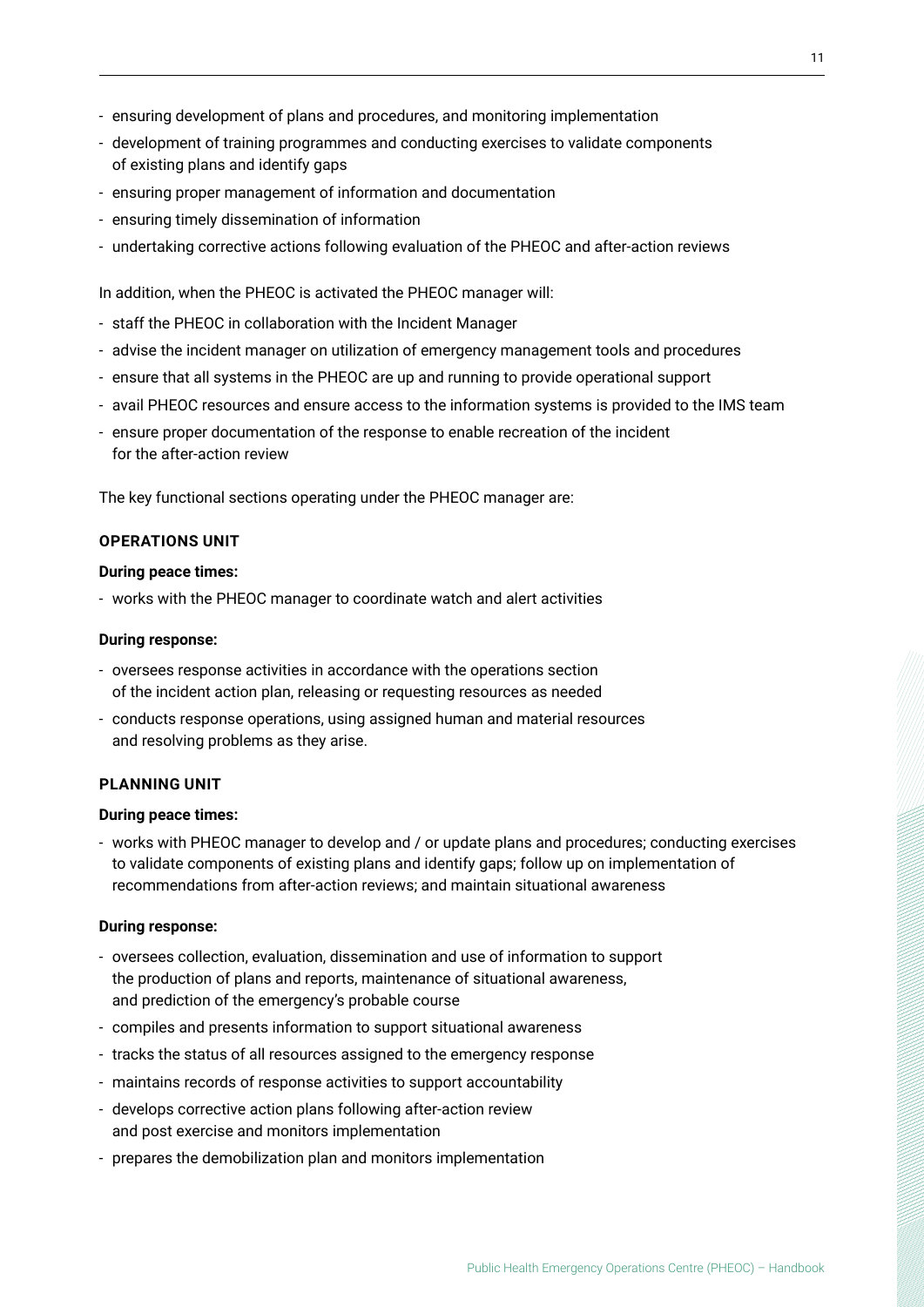#### **LOGISTICS UNIT**

#### **During peace times:**

- forecasts and orders resources based on risk assessment.

#### **During response:**

- oversees provision of all emergency response facilities, supplies, services and resources
- provides services to support emergency operations
- establishes and maintains a communications and message centre and is responsible for communications hardware (for example, radios, telephones)
- monitors health aspects and provides medical services for response personnel
- ensures that response personnel have sufficient food and potable water
- orders, receives, stores and distributes supplies and equipment, and coordinates procurement contracts with the finance section.
- prepares and maintains logistics management plans and SOPs

#### **ADMINISTRATION AND FINANCE UNIT**

#### **During peace times:**

- provides administrative support to the EOC manager by providing budget and following up on approval of PHEOC budgets, keeps records of staff and ensures welfare, overtime and other benefits.

#### **During response:**

- supervising cash flow by estimating, tracking and approving response-related expenditure; monitors and coordinates funding from all sources:
- manages compensation for injury claims by response personnel
- creates and maintains cumulative response cost records, provides reports, and advises on potential cost savings
- prepares procurement instruments and ensures accounts for all properties utilized in the response
- ensures that personnel are compensated for time worked, and that documentation meets agency standards

It is vital to assign at least one person in each unit as leader. The watch staff fall under the supervision of the operations leader.

The PHEOC needs to have a public communication officer. If there is no permanent communications officer, it is crucial to linkup with the ministry of health communications unit to ensure required support. If capacity allows, it is necessary to also have liaison and security / safety officers.

It is also very important to have an information and communication officer (ICT). He / she will ensure all ICT equipment is up and running, and is always ready to support PHEOC operations.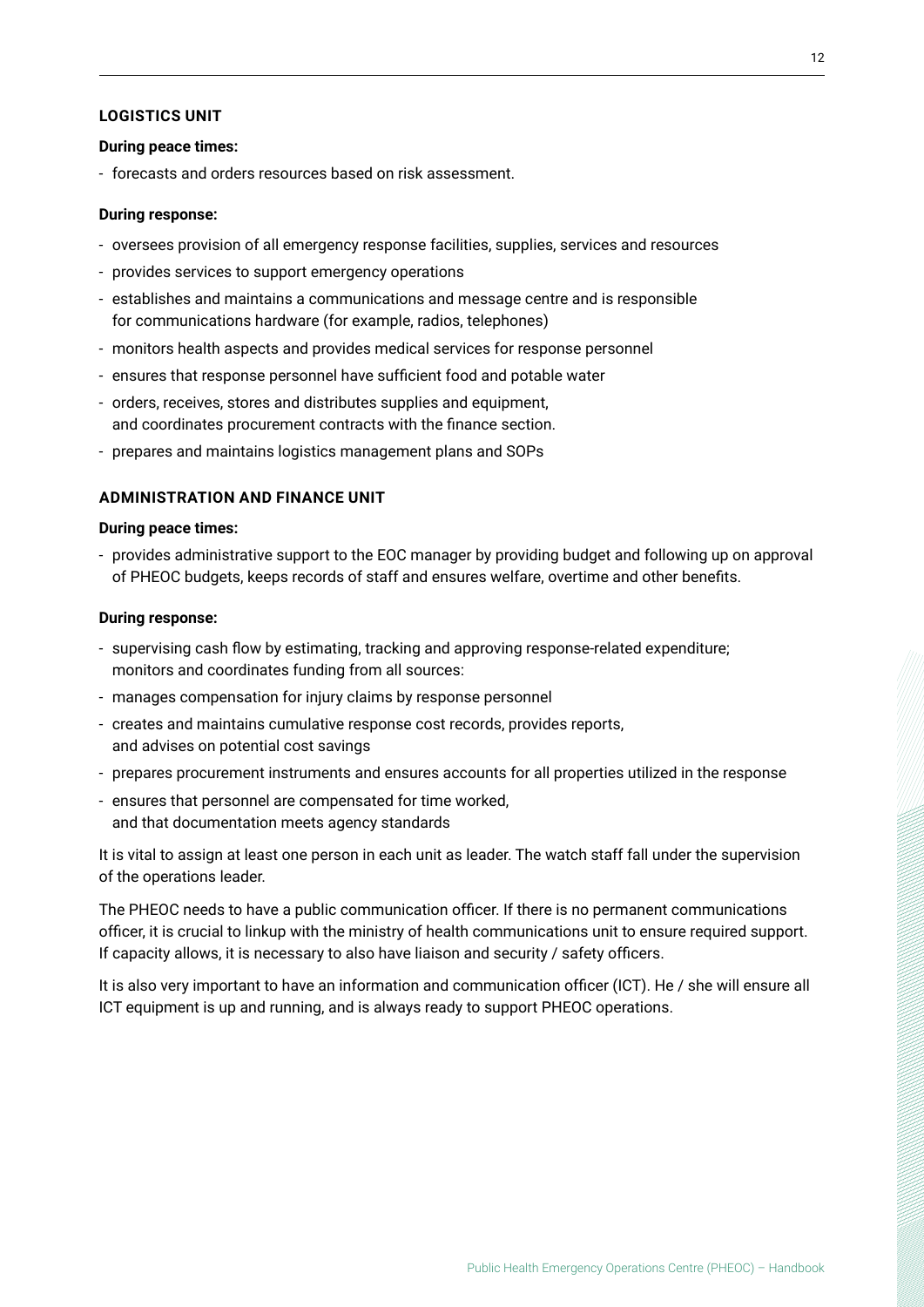<span id="page-12-0"></span>

#### 9.1.2. Surge staff

The PHEOC maintains a roster of multi-disciplinary and multisectoral experts who can be mobilized and staff the PHEOC when activated. When the IMS is activated, depending on the scale of the incident, positions will be identified in the IMS. Based on the positions identified, a human resource response plan will be developed. Experts will be identified from the roster to fill the identified positions. Terms of reference for each position will be developed. A generic TOR is given in Annex 3 for adaptation to the situation. The PHEOC manager organizes regular training of people on the roster and conducts exercises to validate plans, etc. and identify gaps.

A request for assistance needs to be made to key partners should there be a need to fill required positions. The procedure for requesting assistance is given in section 4.

#### 9.2. Modes of operation

The PHEOC typically operate in three modes. These are: watch, alert, and response modes. The modes are described below (ref: PHEOC Handbook for policy plans and procedures).

#### **I. WATCH MODE**

This mode corresponds to the normal day-to-day business activities. The watch staff constantly monitor and triage information on public health events by facilitating the collection, organization, analysis, distribution, and archiving of information. The PHEOC is constantly in watch mode throughout the different modes of operation. The staff continue to monitor events even if the PHEOC is in alert or response mode.

The work of the watch mode is guided by critical information requirement (see section 10.2).

Countries of the WHO African Region are implementing IDSR with overlapping function of the watch services. The watch services need to be carried out in integration with the IDSR team or done by the IDSR. The IDSR team may conduct this service from the PHEOC.

The section below provides examples of how watch services are done in Kenya and Nigeria.

The IDSR team in Kenya monitors events through routine surveillance, event based surveillance and media monitoring, as well as manages information received from community through a toll free line and other sources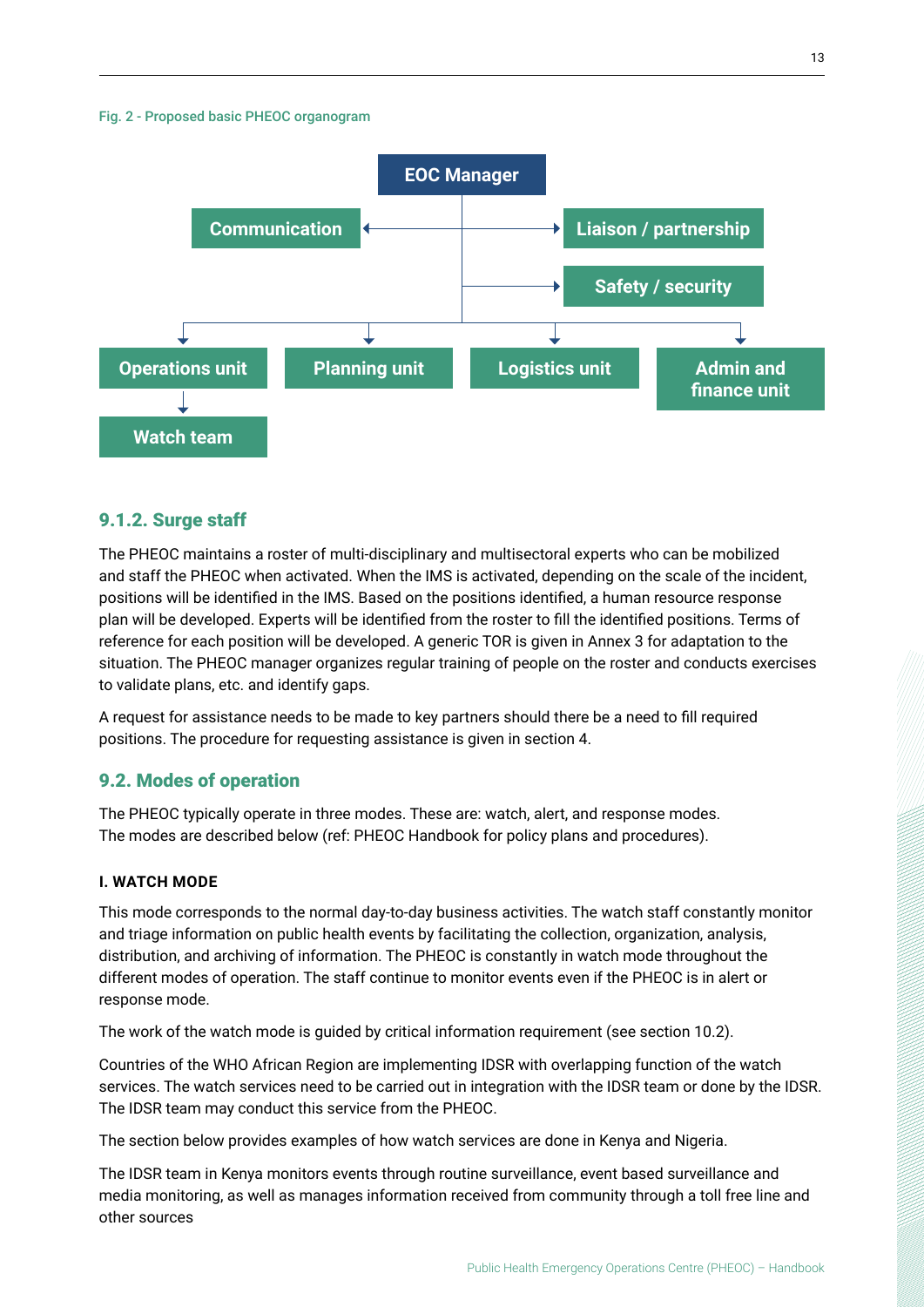Similarly, in Nigeria, watch activities are coordinated within the IDSR, event-based surveillance and PHEOC teams using a digital platform, SitAware. Incidents of public health interest detected by any of the teams are immediately entered into the platform and all follow-up action and response activities (if EOC is activated) are documented and tracked to a close. The platform enhances accountability for any detected incident throughout its entire life cycle. Also, a weekly technical session – National Surveillance and Outbreak Review Meeting (NaSORM) – brings together key technical staff and partner agencies to review disease data, provide updates on incidents, preparedness and response activities.

In this mode, the PHEOC is in a constant state of preparedness and readiness to support any escalation of operation level.

In this section, describe how watch services are done, how the watch and IDSR teams complement each other and annex the procedures and protocols the watch staff have to follow to conduct watch services including:

- how the monitoring should occur
- which function or position is responsible for it
- what they should do when certain threat thresholds are exceeded
- what they should do when new threats are detected and evaluated.

Roles and responsibilities of watch staff include:

- Monitor and triage incoming information
- Draft or prepare reports
- Distribute reports, documents, and notifications to relevant section or person responsible
- Ensure that the PHEOC has supplies and that equipment is operational
- Coordinate or lead briefings as required
- Support management of small scale events that do not meet criteria for activation

#### **II. ALERT MODE**

The alert mode is the early standby phase of activation when an incident or event has occurred or is imminent. The PHEOC conducts intensive monitoring of an incident or event in preparation for a potential PHEOC activation.

Alert mode activities include, but are not limited to, intensified surveillance, deployment of RRT to undertake an investigation, commencement of coordination with other sectors, initiation of preparation for deployment of financial and logistic resources, and identification of experts to staff the PHEOC. To accomplish these activities, the PHEOC usually requires increased staff and extended working hours. The PHEOC identifies and requests for additional surge staff as necessary.

#### **Risk assessment**

The PHEOC conducts risk assessment to determine if the incident requires PHEOC activation and determine the level of activation. The assessment can be done by the PHEOC staff and subject matter experts.

The levels of activation are determined on the basis of the results of a rapid initial risk assessment after an event has occurred. The PHEOC is activated (within 120 minutes) immediately after the risk assessment is completed and a directive is given. The PHEOC should be capable of activating within 120 minutes as required by the IHR indicator for a PHEOC to operate according to minimum standards.

A risk assessment template is provided in Annex 7.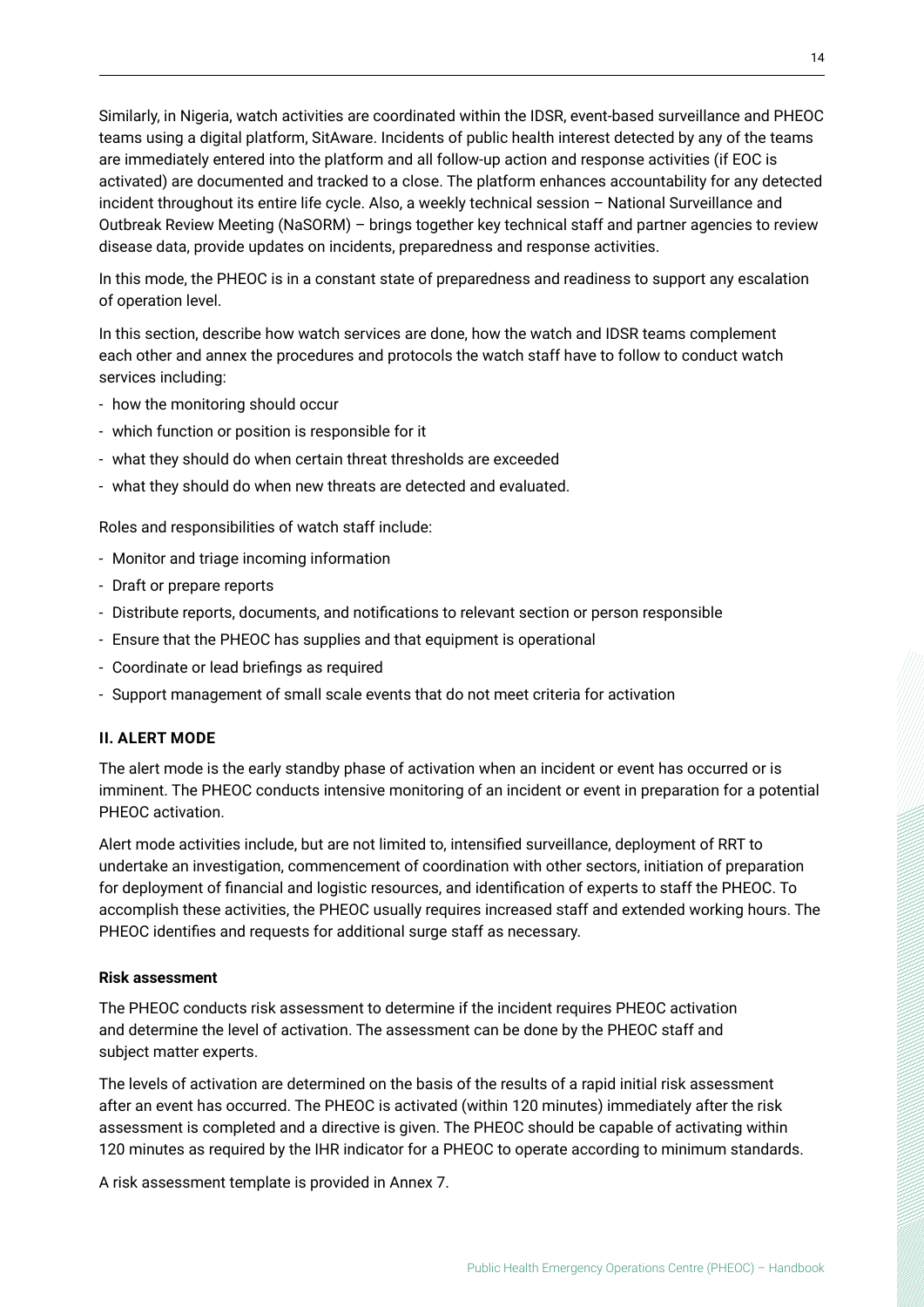#### **III. RESPONSE MODE**

During response mode, the PHEOC is partially or fully activated. The centre should define levels of activation corresponding to levels of response. The lowest level of response addresses lower scale events for which all response activities are largely within the capabilities and resources of the PHEOC and low-level augmentation is required.

Activation level names vary from country to country. The activation and grading mechanism should be in line with national policies, plans and procedures; and should specifically match with activation levels defined in the national health response plan. A grading template is given in Annex 5.

Countries should define and outline levels of activation corresponding to each grade based on scale, urgency, severity, complexity, capacity and resource requirement, as well as activation criteria outlined in section 9.3 a.

This handbook provides three activation levels within the response mode. These are Grade 1, Grade 2 and Grade 3. Grades 1 and 2 are partial activation (Grade 1 being the lowest and Grade 2 medium) and grade 3 is full scale activation (the highest level). The following colour codes are assigned to each level: Grade 1 = purple, grade 2 = orange and Grade 3 = Red.

Examples of grading criteria and levels of activation for Kenya and Nigeria PHEOCs are given in Annex 6.

During responses to humanitarian crisis or disasters, the health sector will provide the required health services and activate the PHEOC as necessary.

#### **Partial activation**

The PHEOC may classify partial activation as lowest and medium scale / grades of activation.

In a lowest -level (grade) activation, the PHEOC uses the lowest level of resources including regular PHEOC staff, relatively minimal augmentation in resources for the response, and reporting requirements.

In a medium-level activation, the PHEOC uses increased resources, including additional staffing (in addition to the regular PHEOC staff), moderate cost for the response, and increased but manageable reporting requirements.

The PHEOC is activated and surge staff will be called to undertake appropriate activities, based on their assigned roles and responsibilities. The PHEOC mobilizes additional resources and also requires some level of support from other departments. The PHEOC will be prepared for any escalation and to work extended business hours up to 24/7.

Countries need to define triggers for activation for each level of activation.

#### **Full-scale activation**

This phase corresponds to the highest activation (grade) level. The PHEOC will deal with the emergency of greatest magnitude, complexity, scope and impact. This requires the greatest resources and coordination. The national resources and capacities are exceeded and overwhelmed and substantial international support is required.

The national level will mobilize its existing resources and requires substantial International support. The health sector will mobilize resources from different sectors and stakeholders.

During this level of activation, coordination of the response will be managed by the health sector or might be taken over by a higher coordination body and the health sector will lead the response in line with the national policies and procedures. This level might require 24/7 operation with full staff.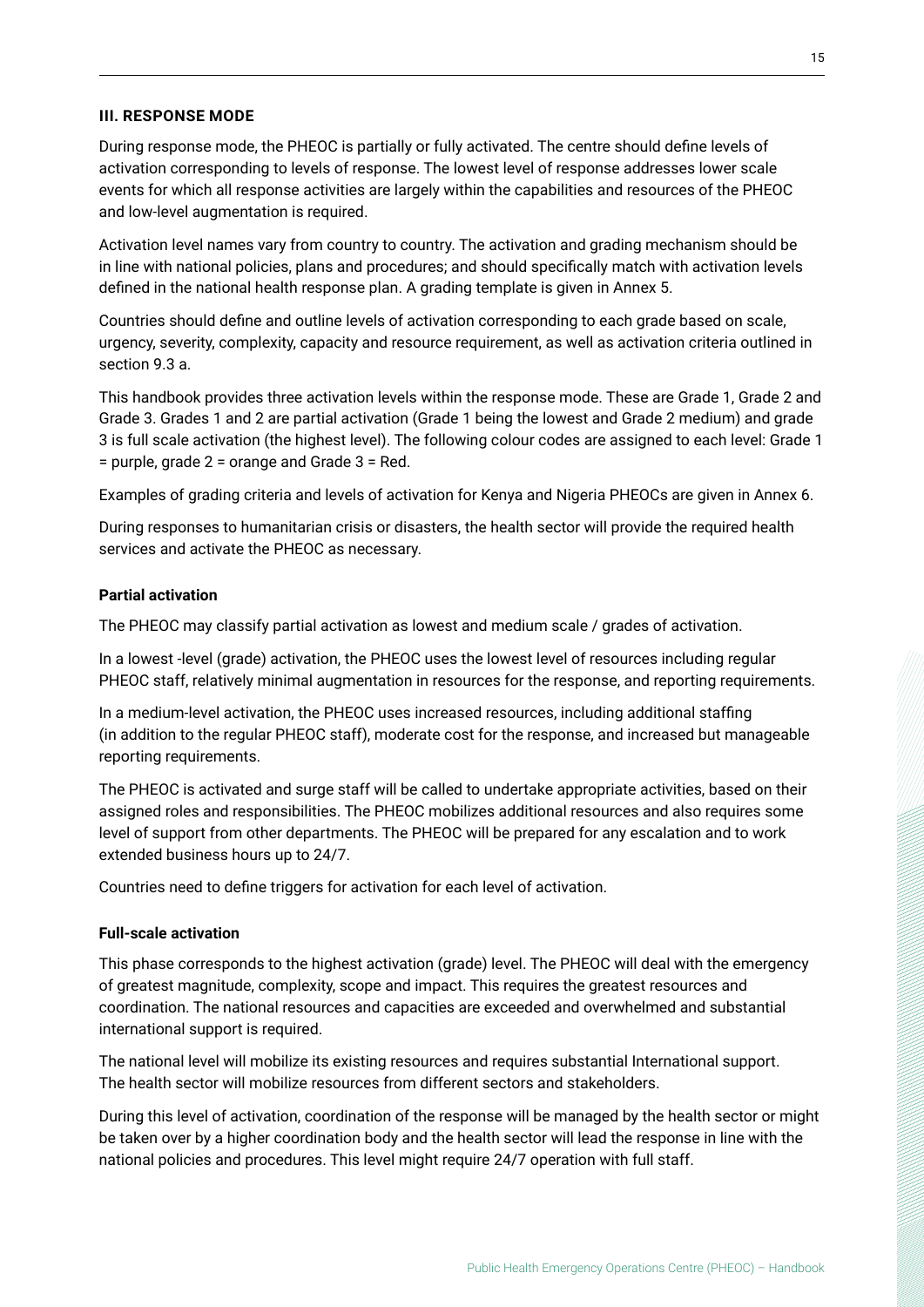#### <span id="page-15-0"></span>9.3. Criteria and authority for PHEOC activation

#### **Activation criteria**

Some or all of the following criteria will trigger activation:

- 1. The capacity of the province / district of incident occurrence is overwhelmed
- 2. Any condition that has met the criteria to be declared a public health event of international concern (PHEIC) in line with IHR 2005 guidelines
- 3. An emergency with high public health burden potential
- 4. The capacity of regular staff is overwhelmed and additional support is required
- 5. Additional resources are required
- 6. A condition with the potential of cross border effects
- 7. Leadership / policy group directive
- 8. High media interest
- 9. Wide geographic extent (to be defined by the country)

Each country should define the criteria for each level of activation

#### **Authority for activation**

The Minister of Health or designated authority gives directives for activation of the PHEOC following a proposal by the PHEOC manager. Activation will be based on results of risk assessment. The Minister or designated authority may also directly provide directives for activation for political reasons or foreseen situations.

Proposed activation procedures (align to the procedures in the overarching health response plan):

- Conduct risk assessment
- If criteria for activation is met, determine activation level
- Proposal to the health minister or designated authority for activation
- Authority's approval to activate the PHEOC
- Designation of incident manager and activation of incident management system
- Exceptional activation by direct order by authority
- Approval of resources required (corresponding levels of activation) to kick off response

#### **Activation notification**

Activation notification provides information on activation of PHEOC, level of activation, assigns lead responsibility to a specific organizational unit; identifies the initial IMS structure to be implemented including designation of the incident manager.

The notification should be communicated with relevant stakeholders. The PHEOC needs to define recipients of the notification.

#### **Activation checklist**

- 1. Notification sent to relevant stakeholder
- 2. Incident manager is designated
- 3. IMS activated (partially or fully)
- 4. Section heads (Finance, Operations, Logistics and Planning) are called upon
- 5. Personnel assigned to positions on the PHEOC report to the PHEOC and check in with section heads
- 6. Determine staffing needs and acquire additional support as required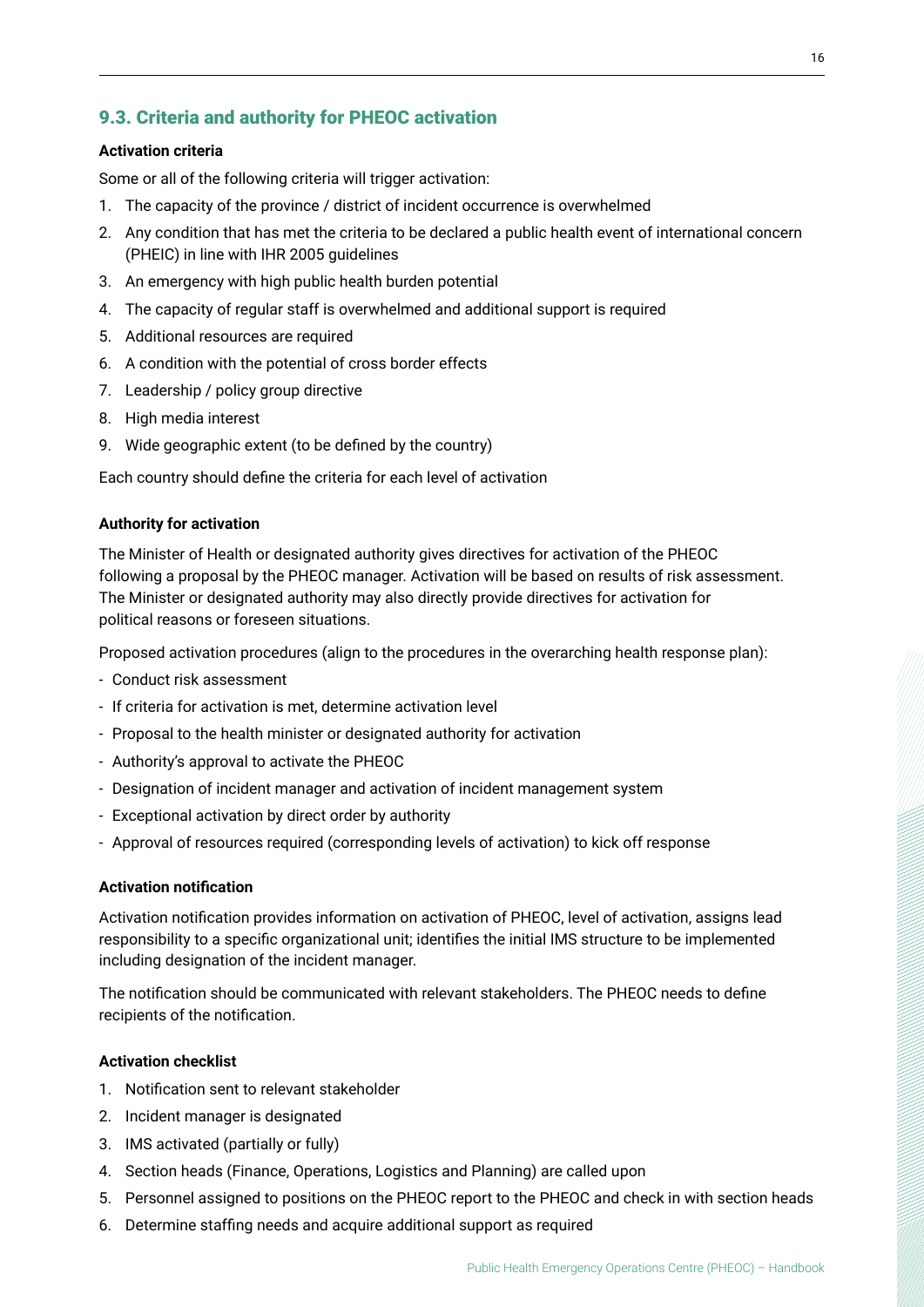- <span id="page-16-0"></span>7. Incident action plan is developed
- 8. Orientation provided to surge staff on the PHEOC
- 9. Conduct incident situation briefing
- 10. Task assigned to Incident Management System (IMS) team monitored using tasks tracking tool
- 11. Issue job action sheets
- 12. Ensure situation report is regularly disseminated
- 13. Activity logs conducted
- 14. Shift change plan and briefing done
- 15. Emergency contacts list developed and shared
- 16. Ensure proper documentation of relevant information in a central location
- 17. Ensure communications equipment is working and ready for operation
- 18. Necessary logistical supplies and materials are available
- 19. Ensure partners activities are tracked and used for planning and coordination

#### 9.4. Shift during activation

During activation where coordination of responses from the PHEOC requires working extended hours up to 24/7, qualified staff on the PHEOC activities will work in rotation. A complete shift of staffing will be established for the duration of the operations. The incident manager (IM) with support of PHEOC manager is responsible for developing a rotation plan. A briefing (at least 15 minutes) must be given to the replacement. It is recommended that each person works maximum of 12 hours in a shift. The shift plan will be recorded and displayed in the PHEOC. A shift plan template is provided in Annex 8A / 8B.

#### 9.5. De-escalation

When the scope, complexity, and severity of the health emergency decreases, de-escalation of the level of activation needs to be considered.

Considerations for de-escalation include a decrease in one or more of the following:

- No longer a public health event of international concern (PHEIC) in line with IHR 2005 guidelines
- Human resource surge support required
- Resources required
- Media interest
- Geographic extent
- Executive / leadership directives

The PHEOC will conduct risk assessment and review of activation level in order to make the decision for de-escalation.

#### 9.6. PHEOC Deactivation

When the response is declared over, the PHEOC will be deactivated and return to routine monitoring. The Minister of Health or designated authority is responsible for deactivating the PHEOC.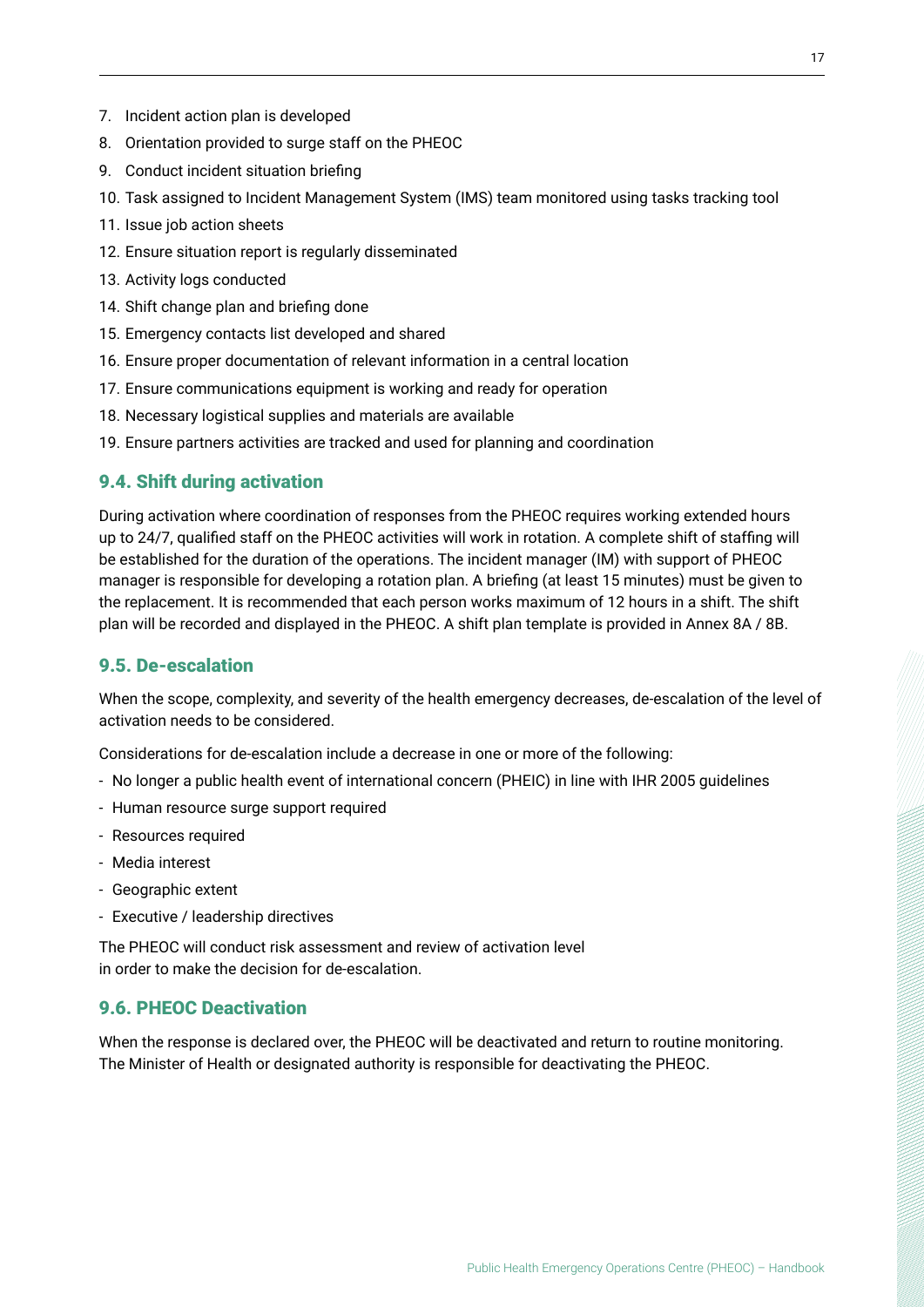#### <span id="page-17-0"></span>**Criteria for deactivation**

Some of the criteria for deactivation include:

- The trends and data from the field begin to suggest that the issue being addressed is on the decline
- The issue is no longer a public health threat
- The sub-national level is no longer overwhelmed and has the capacity to address the incident
- Resources are no longer required
- The incident or state of emergency has been declared over by the MOH or designated authority

#### **Deactivation checklist**

- Notify appropriate agencies through mail and / or telephone regarding the individual sites where the PHEOC activation is being closed out.
- Collect data, logs, situation reports, message forms, and other significant documentation for archiving.
- The IM to handover to the PHEOC manager
- Fold and repack re-usable maps, charts, materials
- Collect items that have been deployed in the field for future response use
- Make a list of all supplies that need replacement and forward to the logistician
- Return identification credentials to the PHEOC Manager
- Develop deactivation report
- Deactivate

#### 9.7. After-Action Review

The International Health Regulations (IHR 2005) require countries to develop core public health capacities to prevent, detect and respond to public health events. Following recommendations of the IHR review committee on second extension for Establishing National Public Health Capacities and on IHR Implementation in 2014, the World Health Organization has developed a new IHR Monitoring and Evaluation Framework (IHRMEF) with three new components. One of the three components is **After-Action Review** – a qualitative review of functional capacity which is conducted **after** the response to public health events or incidents.

After-action review (AAR) helps to assess actions taken in response to a public health emergency as a means of identifying best practices, gaps and lessons learned in order to take corrective actions to improve future response. It is highly recommended to conduct the AAR **immediately** after the declaration of the end of a public health event and **up to three months** after the event. Therefore, the PHEOC will conduct AAR within the recommended time frame.

The IHRMEF recommends and encourages countries to conduct after-action review (AAR) of the response to public health emergencies in order to learn from the response to improve future outbreaks and public health emergencies.

#### **Objectives of AAR:**

- Demonstrate the functional capacity of existing systems to prevent, detect, and respond to a public health event
- Identify lessons and develop practical, actionable steps for improving existing preparedness and response systems
- Share lessons learned from the review with other public health professionals
- Provide evidence for the development of the national action plan for health security or to contribute to other evaluations such as the Joint External Evaluation or simulation exercises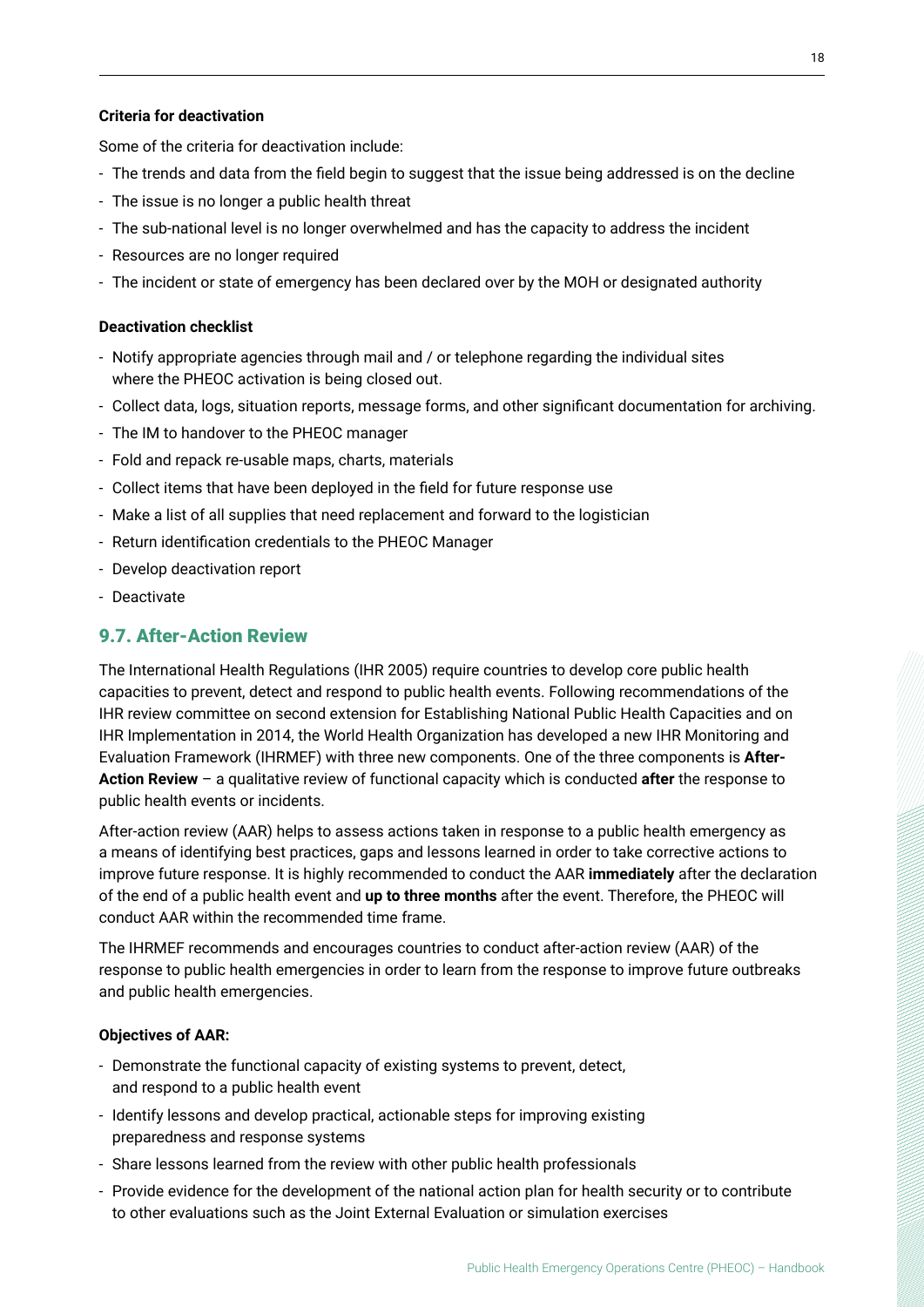#### <span id="page-18-0"></span>**Methodology:**

An after-action review (AAR) is a qualitative review of actions taken to respond to a real event as a means of identifying best practices, lessons and gaps in capacity.

The AAR exercise uses an interactive, structured methodology with user-friendly material, group exercises and interactive facilitation techniques. It is divided into five sessions:

- What was in place before the response?
- What happened during the response?
- What went well? What went less well? Why?
- What can we do to improve for next time?
- Way forward

After any live activation or simulation exercise, the PHEOC conducts an AAR; and at the end of every AAR, an action plan is developed and the activities are prioritized for implementation with clear timelines to address the identified gaps.

The planning section is responsible for conducting AAR by bringing all actors involved in response, development of an action plan and monitoring of implementation.

#### 9.8. Response structure and roles and responsibilities

The PHEOC will use the IMS for coordination of response to public health emergencies. The IMS is an emergency management organizational structure that, alongside protocols and procedures, provides an approach for a coordinated and timely response. The system is modular and scalable, hence can be partially or fully activated depending on the scale of the event.

The IMS embraces five functions: management, operations, planning, logistics and administration and finance.

1. **Management:** It sets the response objectives, strategies and priorities; including public communication and liaising with agencies and the safety of responders. The IM is responsible for overall management of the response operation. The role of the IM can be assumed by the designated deputy IM. Leaders of the other four sections directly report to the IM.

 The following functions fall under management section: PHEOC manager, public health communications officer, liaison / partnership officer, and safety / security officer.

- 2. **Operations:** It guides the use of resources to directly respond to the event. At the national level it provides coordination and technical guidance. This section includes the following technical areas: surveillance, laboratory, epidemiological data management, social mobilization, water, sanitation, and hygiene; and case management, mass casualty management, etc.
- 3. **Planning:** It supports the incident action planning and budgeting process by tracking resources, and collecting and analysing information. This function is responsible for preparing the incident action plan and maintaining documentation of the incident or event. An incident action plan template is provided in Annex 9.
- 4. **Logistics:** It acquires, tracks, stores, stages, maintains and disposes material resources required for an event response.
- 5. **Administration and finance:** It organizes all financial and administrative tasks including accounting, procurement, human resources, etc.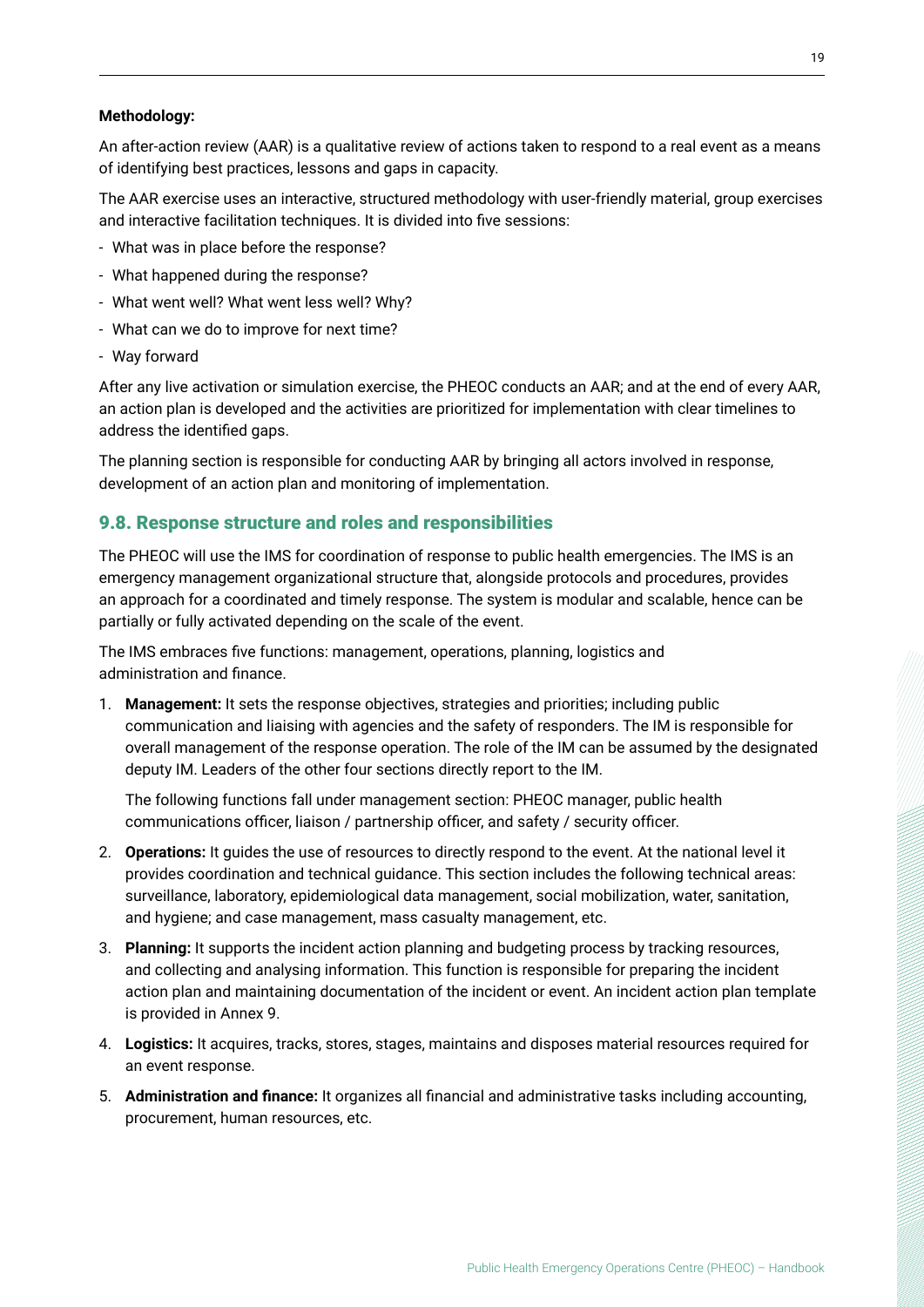<span id="page-19-0"></span>The Incident Management and response structure is provided below (figure 3).



Fig. 3 - Incident management model

The incident manager is responsible for determining the IMS structure and defining staffing requirements. Continuous assessment will be conducted and the structure will be reviewed based on the scale and complexity of the emergency event. The roles and responsibilities of response personnel is given in Annex 3 and must be adapted to the event situation.

Once the PHEOC is activated, the IM and section leaders will issue job action sheets. Tasks on the Job action sheet can be amended to fit the situation by adding or deleting tasks. The job action sheet outlines tasks to be implemented by surge staff.

The tasks are categorized as:

- **Immediate:** tasks that must be completed first upon assuming the role or coming on duty.
- **Intermediate:** tasks to be completed after the immediate tasks are addressed.
- **Extended:** tasks to be completed later or on an on-going basis during the work shift.

Annex 10 provides a job action sheet template.

#### 9.8.1. Policy / leadership

The policy group will provide strategic leadership and guidance to the EOC operations and avail funding for emergency operations. The roles and responsibilities of the leadership include:

- Providing strategic guidance to the PHEOC
- Ascertaining funding for sustaining the PHEOC
- Availing funding for emergency operations
- Ensuring that relevant plans and procedures are in place and approve them
- Ensuring multisectoral and multi-agency coordination and collaboration

The leadership / policy group are composed of:

- Ministers of relevant sectors
- National disaster management agency
- Representatives of international and regional organizations.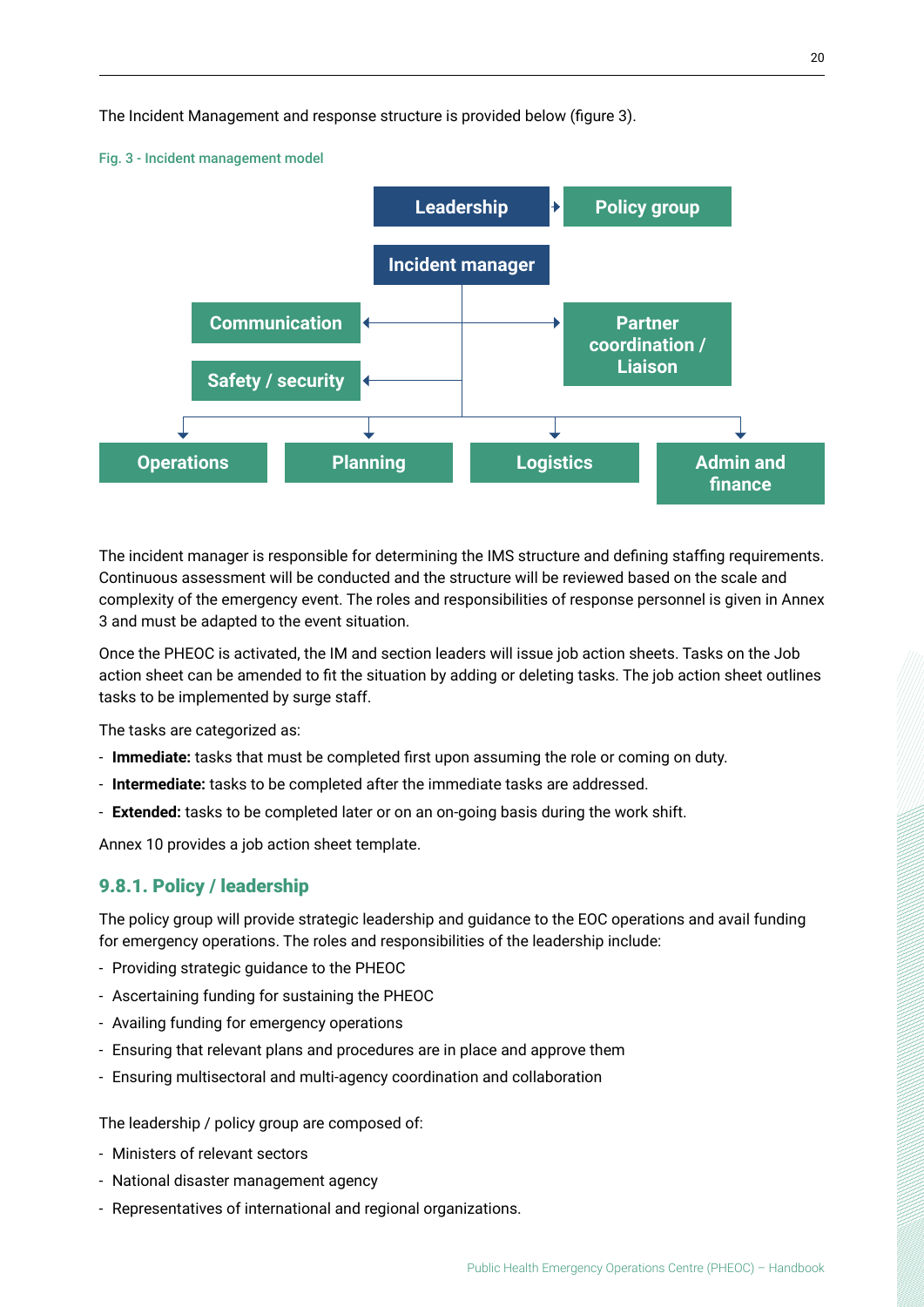- <span id="page-20-0"></span>- Key subject matter experts including legal and ethical advisors
- Partners involved in emergency management
- Key subject matter experts

The Minister of Health or a designated person who is given authority to bring different sectors together shall be the chairperson of the policy group. The representative of the World Health Organization (WHO) shall be the co-chair.

During full scale activation, when the capacity of the health sector is overwhelmed, the coordination might be taken over by the higher national coordinating body (presidential or prime minister's level).

The leadership group needs to regularly receive updates highlighting the situation, operations, challenges, gaps and outline activities that require leadership attention and decision and support. A template for situation update to the leadership is provided in Annex 11. The incident manager is responsible for coordinating preparation of the report and sharing with the leadership.

#### 9.8.2. Tactical level operation

This level is responsible for the day-to-day actions that will achieve the established strategic, operational goals and objectives. To ensure compatibility and interoperability, the PHEOC must ascertain multisectoral and multi-disciplinary coordination of response using IMS at district and provincial levels. The PHEOC manager coordinates and ensures provision of training for these levels, development of plans and procedures and conducting the simulation exercise.

The PHEOC has to establish a communication, information sharing and feedback mechanism between the sub-national level and the national PHEOC.

#### 9.8.3. Rapid Response Team (RRT)

The RRT is a multi-disciplinary team, trained to provide support to regional / district and local health authorities in the event of any public health emergency. The RRT is ready to be deployed and provide surge capacity, and complimentary expertise to responses to emergencies.

The RRT will participate in all training and exercise programmes planned by the PHEOC. During responses to PHE, experts will be deployed to the tactical level to conduct investigation and support response operations.

Annex 12 illustrates how the three levels (strategic, operational and tactical levels) work together in a compatible structure to lower level and engaging different sectors and agencies and how information and alerts flow to and from the PHEOC.

The RRT operates at the tactical level (field level) and the operations section of the IMS in the PHEOC oversees their activities.

#### 9.9. Request for assistance

The IM identifies gaps and proposes to the leadership what types of resources (human, material and financial) are required from external sectors and response partners. The leadership prepares a letter of request for assistance signed by the minister or designated authority. This process needs to be aligned to the existing internal ministry procedures. The request for assistance form is given in Annex 4.

#### 9.10. Linkages with other sectors and agencies

The Concept of Operations (CONOPS) in the national public health response plan should describe when and how the PHEOC links and interacts with the national disaster management agency, line ministries including defence, security and international organizations. Military and other resources may be engaged as necessary and coordinated through the PHEOC. This section should describe the national CONOPS on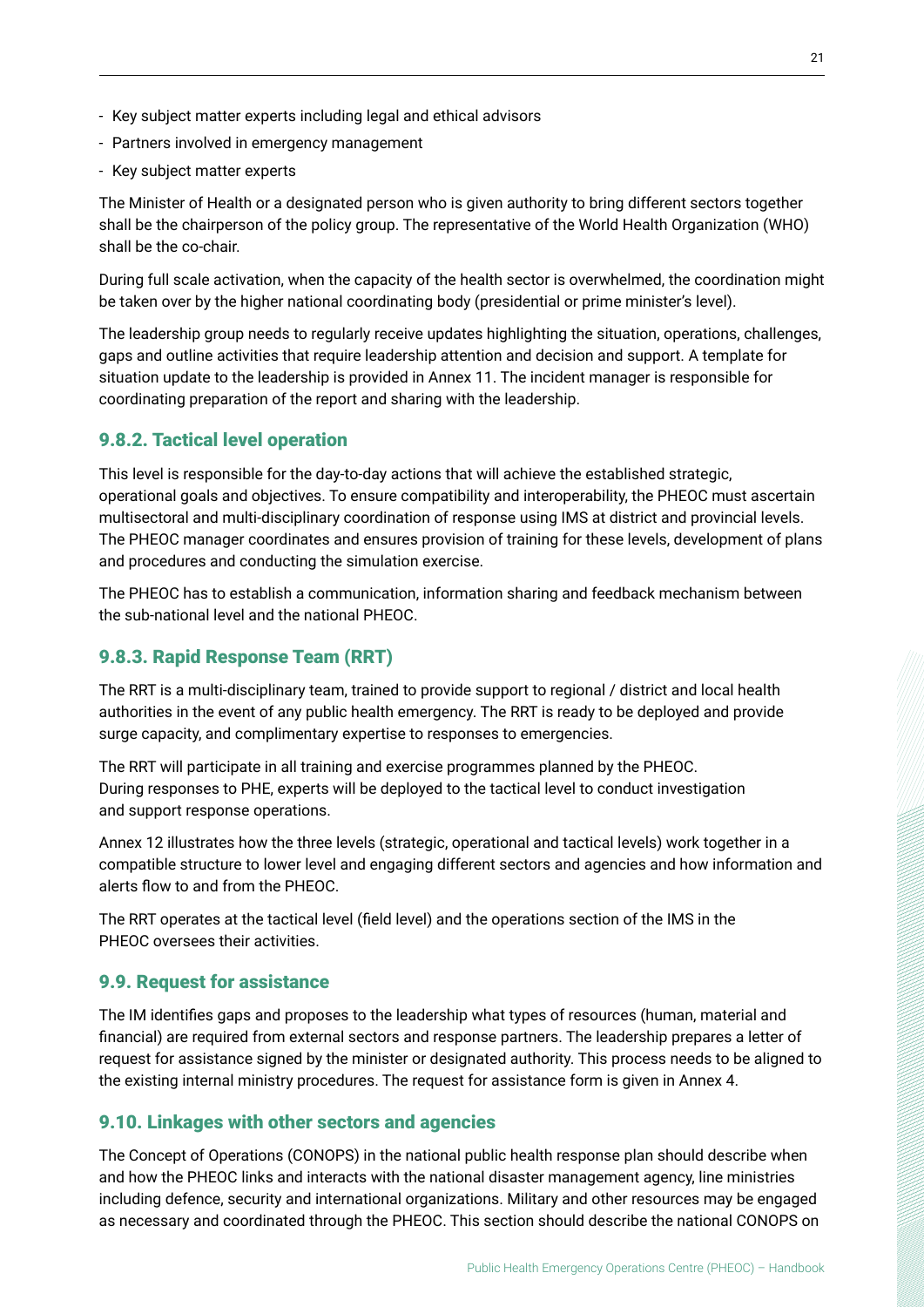linkages and responsibilities of all stakeholders. The bigger CONOPS might be annexed in this handbook.

Emergency response planning is part of a comprehensive disaster risk management programme that addresses questions about who or which agency does what during an emergency, and when. This creates a framework for responsible agencies to develop and test plans for engagement.

A PHEOC is the response management component of an evolving comprehensive emergency (risk) management programme within the responsible jurisdiction. PHEOC planning should recognize both alignments with the NDMA and linkages with national-level humanitarian response agencies.

The PHEOC needs to secure a liaison officer who facilitates linkages and coordinates joint planning and efforts of agencies that are external to the health sector. A model of CONOPS is given in Annex 12.

### 10. Information management

The EOC framework defines three types of information required in PHEOC for decision-making. These are:

- Incidents-specific information
- Event information
- Contextual information

The PHEOC needs to define information requirement in the PHEOC to support decision-making.

This information is known as Essential Elements of Information (EEI).

#### 10.1. Essential Elements of Information (EEI):

An essential element of information (EEI) is information that is required for decision-making in a PHEOC in a timely manner across all IMS functions. The level of urgency and the need for action distinguish CIRs from EEIs.

Characteristics of EEIs:

- Include standard data and information items for routine situational awareness.
- Provide context and contribute to analysis.
- Are included in response situation reports.
- Facilitate identifying response activities and material requirements.

The EEI include:

- All the notifiable diseases / conditions outlined in national IDSR
- Resource mapping, including human, financial, logistical and availability

#### 10.2. Critical Information Requirements (CIRs)

The CIRs include collection, analysis and dissemination of relevant information on public health risks, epidemic investigation and response, needs assessment, overall health sector response, gaps, and performance. It is information that is vital to facilitating situational awareness and decision-making. It is a high-priority subset of EEIs, and is used to trigger immediate or mandatory action.

The list of CIRs below is not exhaustive and requires prompt reporting by the watch team and is monitored on a regular basis. This list can be amended to meet the information requirement of a PHEOC.

- All PHEs of international concern in accordance with IHR requirements
- An outbreak that exceeds the threshold defined in the IDSR and being monitored by PHEOC
- Any acute PHE that requires assistance from WHO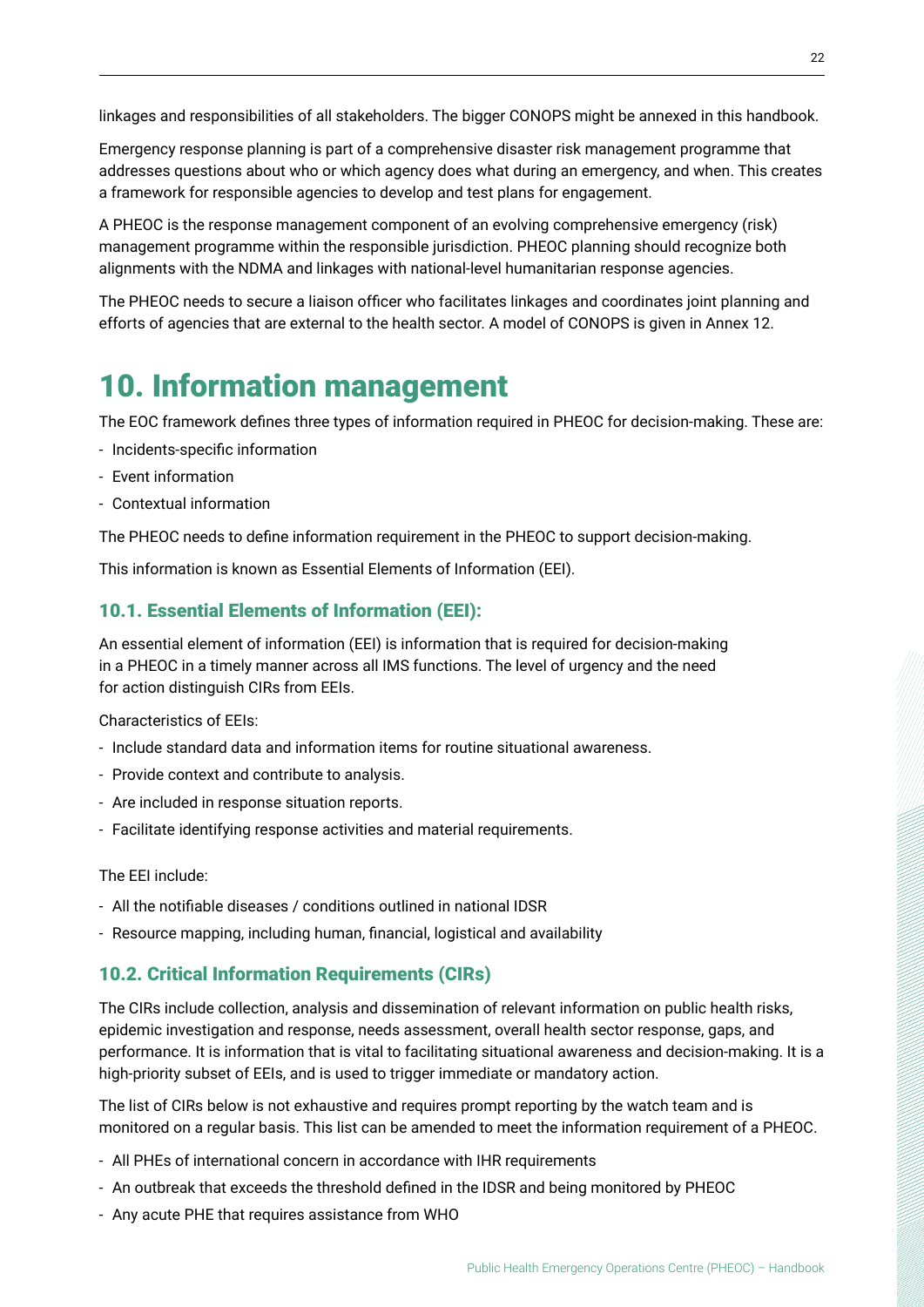- Media interest for any event
- Accidental death / injury of response personnel deployed in the field
- Any event affecting installation activities / operations
- Upward or downward change in grade of a current PHE
- An incident which negatively impacts the facilities, activities, or operations of the PHEOC or MoH
- An unusual or serious event reported from the sub-national level

During activation, incident-specific targeted CIRs are developed to guide information gathering and reporting for the specific event. The PHEOC manager in consultation with the IM develops the CIRs.

#### 10.3. Information flow

Coordination of information on PHEs is very crucial. The PHEOC should serve as a hub for reporting public health events and coordination of information. All information on PHEs must systematically flow to the PHEOC. This includes information flowing from community, event sites, health facilities (including treatment centres and point of entries) from ward level to district, regional and national levels and is received by the PHEOC at the national level.

All communication to and from the PHEOC will be done using the PHEOC email.

#### 10.4. Recording and documentation

Information on the PHEOC should be recorded in PHEOC information system. This includes logging activities, tracking HR deployment, tracking of partners' activities, tasking, scheduling, etc.

It is extremely important to accurately document actions taken during preparedness and response to emergencies. This will assist in tracking and monitoring the effectiveness of the response activities. Hence, all documents related to an event will be properly archived. The PHEOC needs to have a central repository (preferably online to ease access) where all relevant information on incidents is archived. The planning function is responsible for documentation and must ensure proper documentation of all relevant information on response operations.

#### 10.5. Analysis / visualization

The PHEOC will regularly analyse epidemiological data and produce epidemiological situation maps. Trends and maps need to be displayed in the PHEOC.

The planning function is responsible for collecting, analysing and visualizing incident information such as human resource deployment, status of materials deployment (what has been deployed when and where) and mapping partners' activities (who is doing what, where and when). Trends of the event and situational maps will regularly be produced, displayed and shared.

It is vital for the PHEOC to have key analytical tools such as GIS.

#### 10.6. Displaying information

The PHEOC needs to define type of information to be displayed in the walls, boards and screens of the PHEOC. Information for display include: PHEOC schedules, maps and trends of events, task tracking, etc. It is vital to post in the PHEOC walls big size (A0 or bigger) maps of the country depicting district, provinces, bordering countries, rivers, health facilities, etc.

#### 10.7. Information products

To support informed decision-making, the EOC produces various information products. Table 1 below provides a list of information products, frequency of reporting, target audience and those responsible for producing the product. SOPs for producing each information product must be included in the handbook.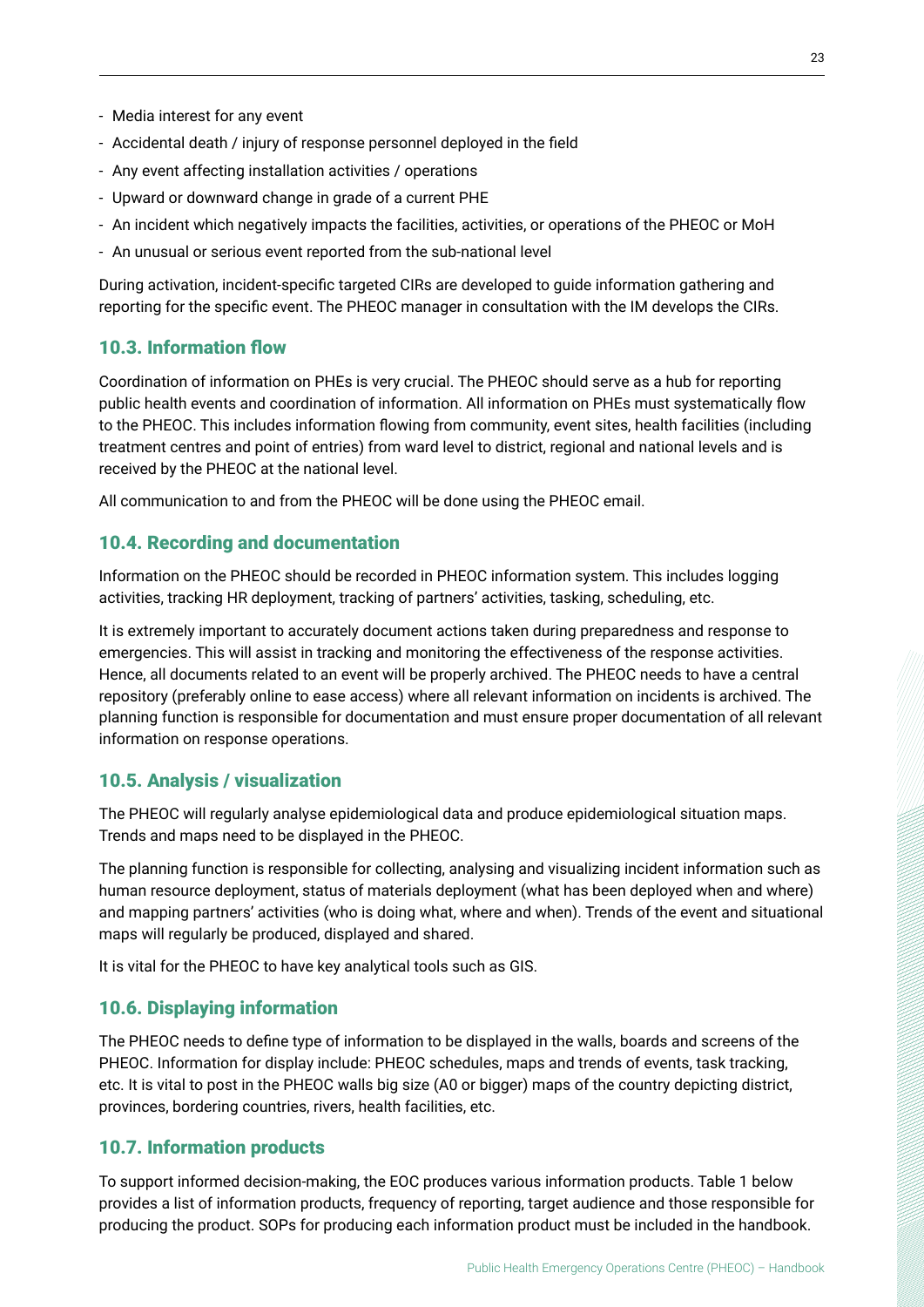Templates for summary of response to leadership, situation report, and 4Ws are given in Annexes 11, 13, and 14 respectively.

#### Table 1 - PHEOC Information product

| <b>Information</b><br>product / outputs            | <b>Source</b><br>of information | <b>Frequency</b><br>of report          | <b>Report</b><br><b>Distributed</b> | <b>Person</b><br><b>Responsible</b> |
|----------------------------------------------------|---------------------------------|----------------------------------------|-------------------------------------|-------------------------------------|
| <b>SPOTREP</b>                                     | <b>PHEOC</b>                    |                                        | Leadership                          |                                     |
| Situation report                                   | PHEOC                           | To be determined<br>by nature of event | Determine                           |                                     |
| Summary of<br>Event to leadership<br>(max 2 pages) | <b>PHEOC</b>                    | Twice a week                           | Policy /<br>leadership group        |                                     |
| Feedback report                                    | PHEOC                           | Weekly                                 | Determine                           |                                     |
| 4W matrix                                          | PHEOC                           | Once a week                            | Determine                           |                                     |
| Investigation<br>Reports                           | PHEOC                           | Depending on<br>occurrence of PHE      | Determine                           |                                     |
| <b>After-Action Reports</b>                        | PHEOC                           | End of an outbreak                     | Determine                           |                                     |
| Annual report                                      | PHEOC                           | Once a year                            | Determine                           |                                     |

#### 10.8. Partners' activity tracking

To coordinate response efforts and avoid duplication, it is vital to know who is doing what, where and when. This information is maintained in the PHEOC and regularly updated and shared throughout the course of the response (the PHEOC to determine frequency). The leadership, incident management team and partners will receive this report. A template for tracking partners' activities is given in Annex 13. The partnership focal person is responsible for ensuring availability of the 4Ws.

The PHEOC will maintain data on partners' capacity by area of intervention.

#### 10.9. Meetings and activities schedule

All planned activities, conferences and meetings (regular and ad hoc) will be recorded and regularly displayed in the PHEOC. The PHEOC manager ensures updating of the information. A scheduling template is given in Annex 15. The schedules need to be displayed (during normal and activation time) to help know what activities are occurring at the PHEOC.

#### 10.10. Emergency contacts

There will be a 24/7 PHEOC dedicated call line in the PHEOC which can be used as an emergency contact point (provide contact number). It is also important for the PHEOC to have a toll-free line (provide contact number) in the PHEOC that will be used by individuals to report about any event.

The PHEOC maintains a list of contact of key stakeholders, including all levels of health system delivery, government sector, key staff, partner organization representatives, and disaster management. In addition, the PHEOC will maintain contacts of EOCs that the PHEOC connects to including telephone number, address, and video and tele-conferencing detail. A contact tracking template is provided in Annex 16.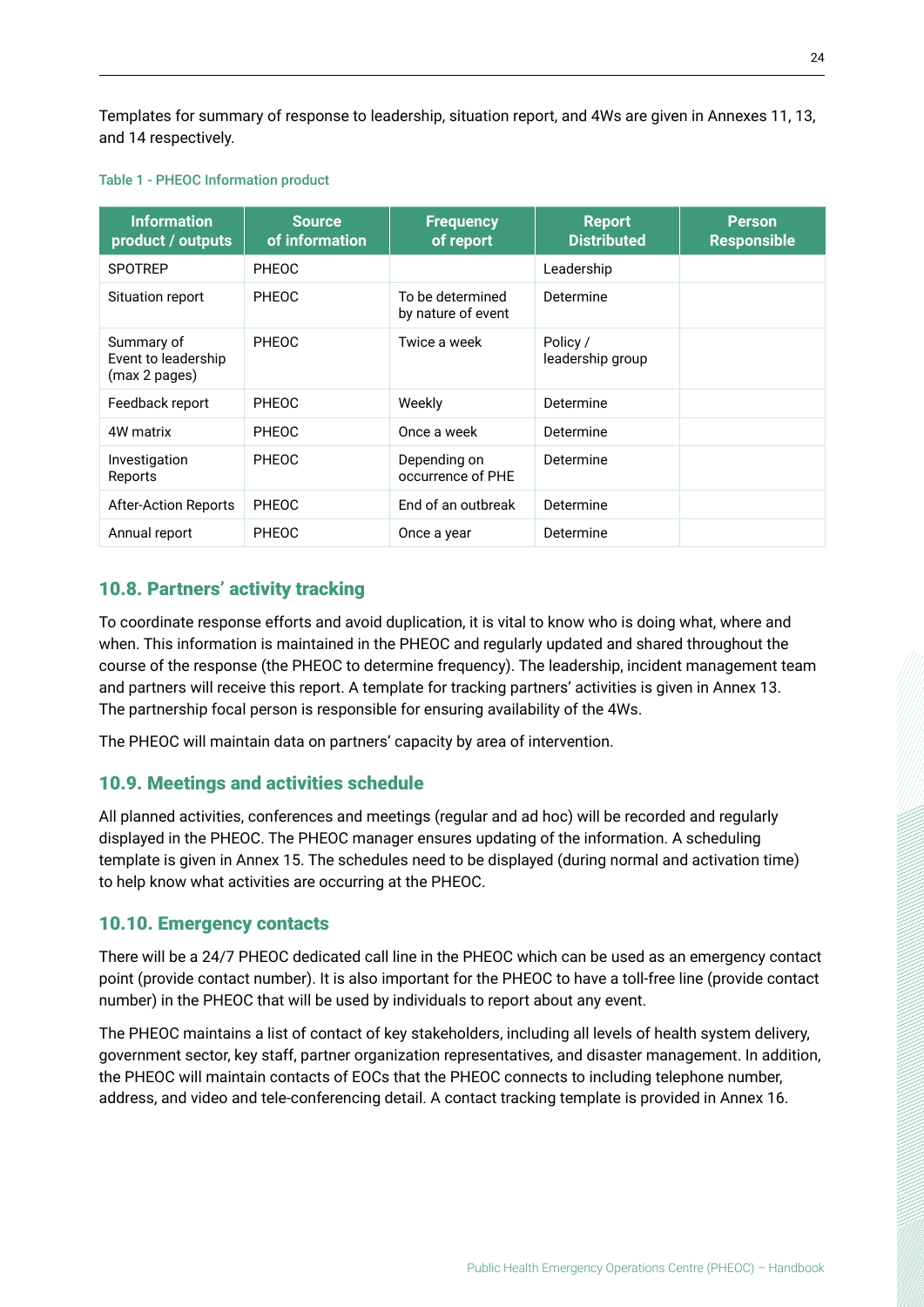### 11. Coordination and communication

An effective, accurate and timely communication system is crucial for the control of the response and the PHEOC is the platform for effective communication. The PHEOC establishes internal communication within the Incident Management System (IMS) and external communication with partners, government and the private sector as well as the public.

#### 11.1. Internal

To establish effective communication within the different sections of the IMS and the field, the following actions shall be taken:

#### - **Regular IMS team coordination meeting:**

When the PHEOC is activated, regular IMS team meetings are scheduled. Frequency of meetings is determined based on the severity and evolution of the incident. This platform facilitates communication between the different sections and serves as a mechanism for sharing of updates for common operational picture, decisions for action and coordination of the emergency response. All IMS staff and partner organizations participate in the meeting. The incident manager chairs this meeting.

Action points from this meeting will be recorded in the task tracker and their implementation monitored against the assigned timeline. The IM and function leaders are responsible for assigning responsibilities and monitoring implementation.

Minutes of this meeting are compiled and shared with the team for comments within 24 hours and finalized. The planning team is responsible for preparing minutes and archiving them in a central repository.

The incident manager will report to the leadership issues and challenges that require leadership decision and present them during the leadership meeting.

#### **- Sections coordination meetings:**

Each section meets regularly (determine frequency) to enhance communication and facilitate coordination of response.

#### **- Strategic communication:**

- 1. **Reporting to leadership:** the IM prepares a leadership update reports regularly (determine frequency) and shares with the leadership. The summary includes brief summary of the event, actions taken and next steps, issues and challenges that required high level decision-making (maximum two pages). Reporting templates are given in Annex 11.
- 2. **Leadership meeting:** this meeting is chaired by the minister or designated authority and co-chaired by a WHO Representative (WR). It is attended by all respective health directors, IMS personnel, heads of responding partners and other relevant stakeholders. This is a forum for strategic communication among relevant stakeholders where critical decisions are undertaken. The incident manager and section leaders will provide situational awareness. Minutes of the meeting are shared regularly to monitor actions and documented properly in the PHEOC repository.
- 3. **PHEOC email:** the PHEOC mailbox serves as a central mail repository. Any communication with the PHEOC and going out of the PHEOC should be done through the PHEOC mailbox. PHEOC staff must have access to and should communicate via the PHEOC email.
- 4. **Situation Report:** a situation report is produced regularly. An email distribution list needs to be formed containing all taskforce members. The SITREP should be disseminated widely to the IMS members, all levels of the health system delivery (regions, districts, etc.), relevant private and government sectors and partners, and displayed in the PHEOC.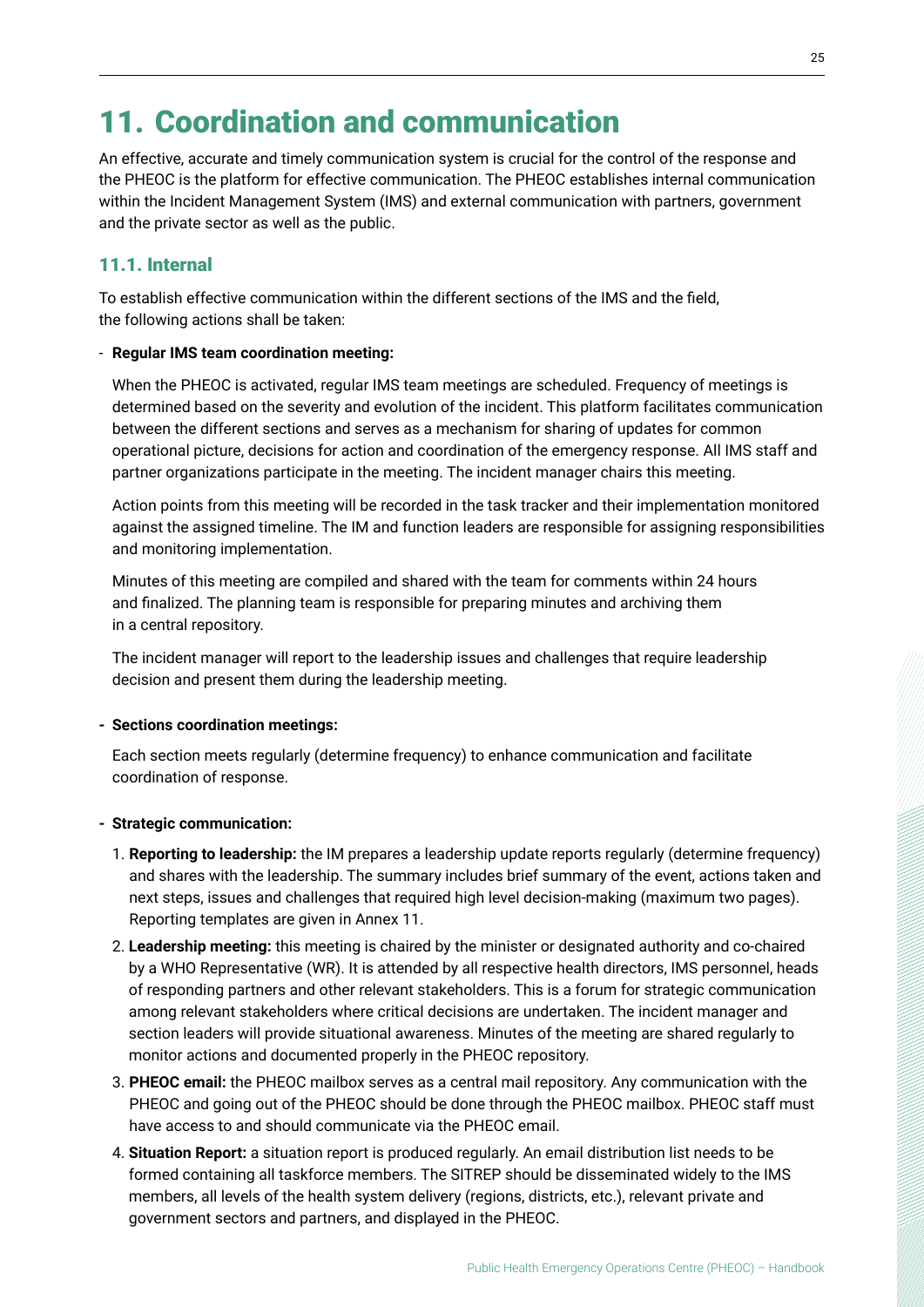<span id="page-25-0"></span>5. **Communication with the field:** it is critical that the field response team maintain regular communication with the PHEOC and information should seamlessly flow to the PHEOC. The PHEOC must have a full operational picture on what is happening in the field. The PHEOC needs to put a mechanism or procedures to establish steady communication with sub-national levels.

 At sub-national level, teams need to be equipped with basic communication facilities such as telephones (with timeline), internet, etc., to enable them to communicate and share information.

#### 11.2. External

The PHEOC communicates externally with relevant partners, government and private sectors as well as the public, in line with government communication policy.

The PHEOC communicates with relevant partners, government and private sectors through a communications unit, which must have been set up in advance with designated roles and responsibilities. Crucial preparatory work must be conducted in advance of a public health emergency. Standard operating procedures (SOPs) with key timelines need to be developed and then followed during a health emergency, while the communications outputs need to be monitored and evaluated. There is a crucial need to understand the difference between risk communications and corporate communications.

Communications include a website or newsletter with a regular situation update, regular press briefings, press releases of actions taken and areas which need support.

#### 11.2.1. Public communication

**Preparing Communication for a Public Health Emergency:**

- **Building on the current communications structure**, setting up a team with clearly defined roles and responsibilities that people can shift into once an emergency strikes.
- **Media mapping** and developing the contacts of influential mass media outlets and journalists with the widest reach, scope and appeal
- **Partner mapping** and creating a contact list of key communications partners who will participate in the response and devising a communications system
- **Capacity building** and designating key spokespersons and officials who will interact with the media and public. Media training should be provided in advance of an emergency.
- **Developing SOPs** for communications during a public health emergency with key timelines.
- **Preparing preliminary statements** on different possible emergencies and storing in a 'bank' to ensure that initial information about the incident is swiftly and accurately conveyed to the media and key stakeholders. These would include:
	- Fact sheets
	- Questions and answers
	- Important telephone numbers and contacts

#### **During the Public Health Emergency:**

- Posting the daily situation update on the MoH website and sending out to key media and stakeholder contacts
- Holding regular press briefings on the situation
- Sharing key messages regularly with partners to ensure everyone is speaking with one voice
- Issuing press releases at key moments in the response: announcement of outbreak, scaling up of support and key control measures such as vaccination campaigns and then containment and end of outbreak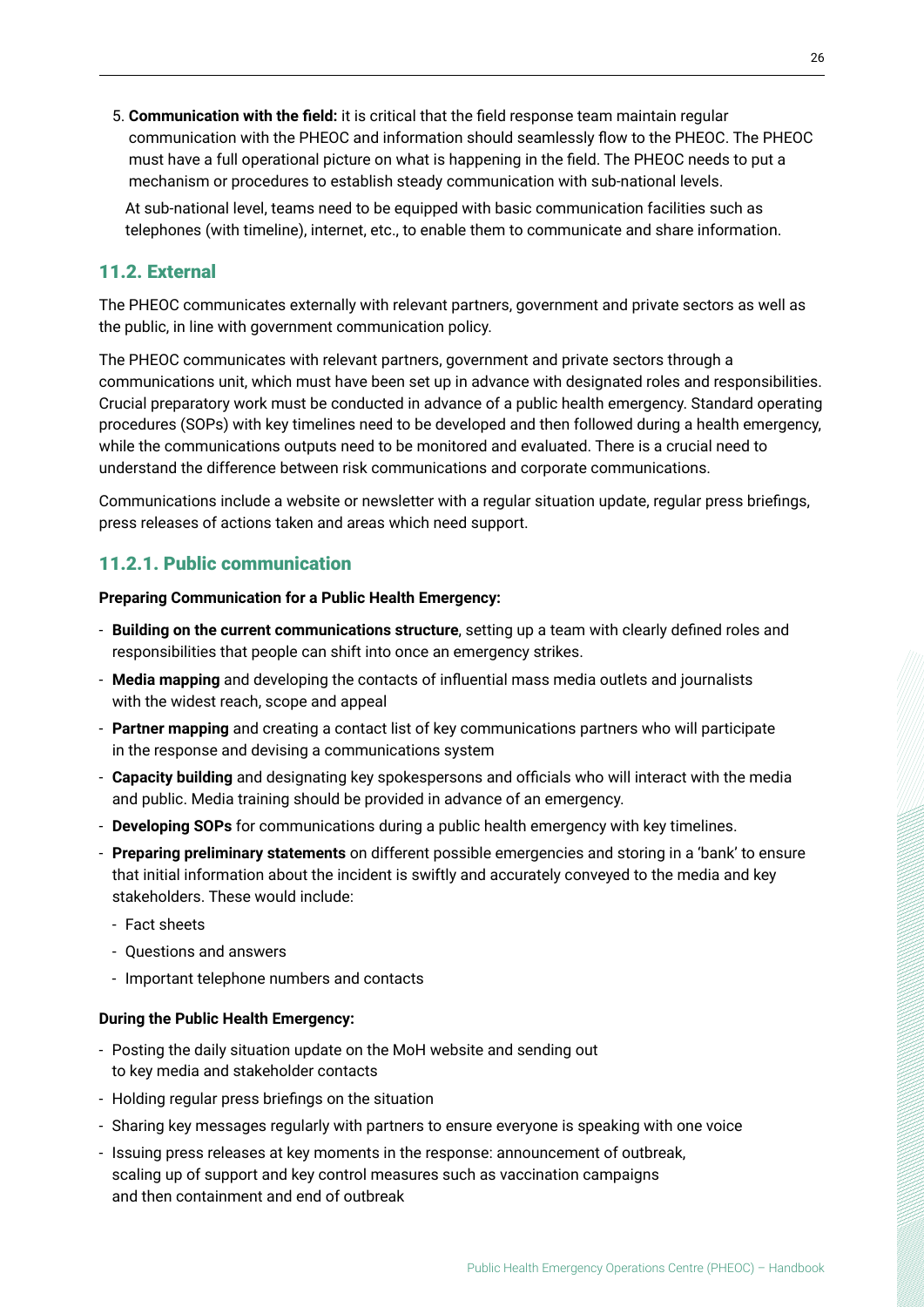- <span id="page-26-0"></span>- Daily monitoring of news channels, including social media to spot any misinformation or rumours circulating
- Media training of key journalists and outlets to sensitize them to key prevention and other measures
- Working with risk communications health promotion and community engagement colleagues to disseminate key prevention and other measures through radio, social media and other communications channels
- Communicating with the public to inform them about the situation, control measures and risks
- Using social media platforms to disseminate key information and to dispel rumours, as well as to identify issues of concern

#### **After the public health emergency has ended, follow-up activities include:**

- Looking at media output in terms of numbers of press releases, briefings, interviews and social media posts
- Analysing coverage in terms of alignment of messaging
- Archiving useful documents for easy access next time
- Conducting lessons learned regarding procedures and processes to see what went well and what can be improved the next time
- Continue building relationships in preparation for the next emergency

### 12. Monitoring and evaluation of the PHEOC

Following a simulation exercise or where a live incident is declared over and the PHEOC is deactivated, performance of the centre must be evaluated. This evaluation will consider facility availability, connectivity with the field and other level of PHEOC operations, availability of information, functionality plans and procedures. Input will be collected from PHEOC staff and other incident management staff regarding PHEOC support to the response

This process will identify key failures / drawbacks that the PHEOC needs to improve to fully support the response operation. Results of the evaluation will inform development of corrective action plan to rectify weaknesses. The PHEOC manager should ensure development and implementation of the action plan, and reports to the supervisor on implementation of the plan within a timeframe. A PHEOC evaluation form and corrective action plan (CAP) template is provided in Annex 17 and 18 respectively.

### 13. Training and Exercise

The PHEOC has to develop training programmes and regularly train both PHEOC permanent and surge staff. These will allow development and maintenance of critical set skills, and continuous improvement of PHEOC functions. During normal time, the PHEOC must train its staff and conduct simulation exercises.

Outline:

- Types of training to be conducted
- Persons to be involved in the training
	- (need to be multi-disciplinary / multisectoral, including response partners)
- Frequency of training sessions per year

Training sessions are usually followed by an exercise. Simulation Exercises will be regularly conducted to test skills acquired, to validate existing plans and procedures, and systems.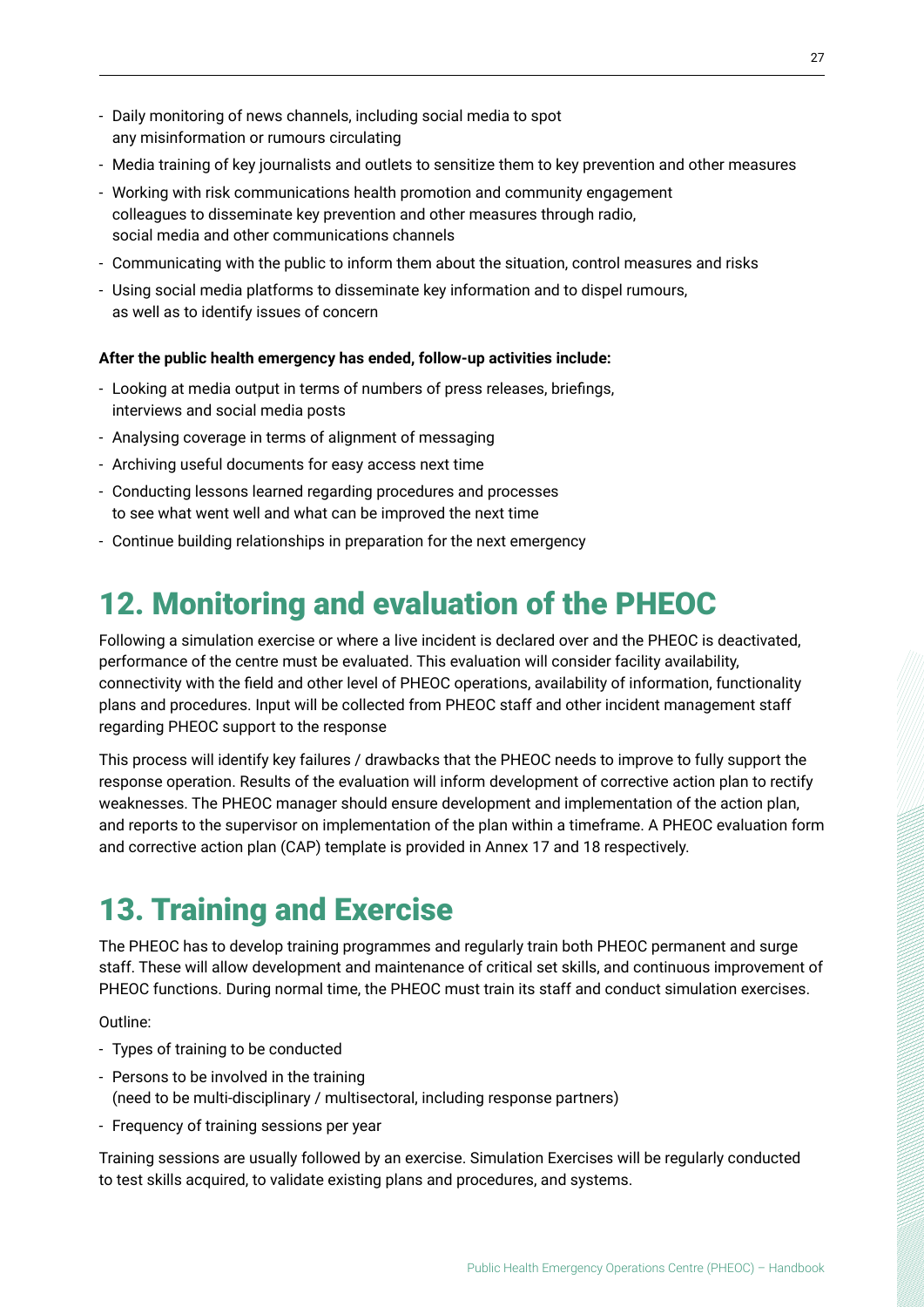<span id="page-27-0"></span>The EOC framework outlines six types of exercises for PHEOC. These are:

- Orientation exercise
- Drill
- Table-top exercise (TTX)
- Functional exercise
- Full-scale exercise
- Games

WHO has developed a manual titled "WHO Simulation Exercise Manual" which provides an overview of the different simulation exercises, tools and guidelines. The manual is available at: https://www.who.int/ihr/publications/WHO-WHE-CPI-2017.10/en/

### 14. Redundancy / continuity of operations plan

This plan enables the PHEOC to continue carrying out its operations in case of an emergency situation that disrupts normal working conditions. A permanent PHEOC that is continuously in use should have an alternate location that can be activated with full functionality within minutes for swift resumption of the delivery of critical services affected by a disruption.

#### **Physical security**

This section provides information on the security system available in the PHEOC such as fire detection, fire alarm, locations of fire extinguishers, etc. It will also describe how staff should exit from the PHEOC in the event of emergencies.

#### **Data security**

To avoid loss of data following failure of IT systems, a backup system needs to be put in place. In this section, describe the data backup systems being implemented in the PHEOC and the recovery plan.

#### **Communications system backup**

In the event of communication breakdown, a backup communication system should be installed to enable continuity of operations. This will include internet connectivity, satellite phones, radio, etc. Describe the communication backup available and to be utilized during breakdown.

#### **Power backup**

All computers and other appliances have to be connected to an uninterrupted power supply (UPS) unit to protect equipment from power surge and subsequent failure.

Continuous and lengthy power interruption disrupts PHEOC operations. To ensure continuity of operations, it is crucial to have a power generator in the PHEOC. The generators will automatically takeover in the event of commercial electricity power cuts.

It is important to describe the power backup system available in the PHEOC.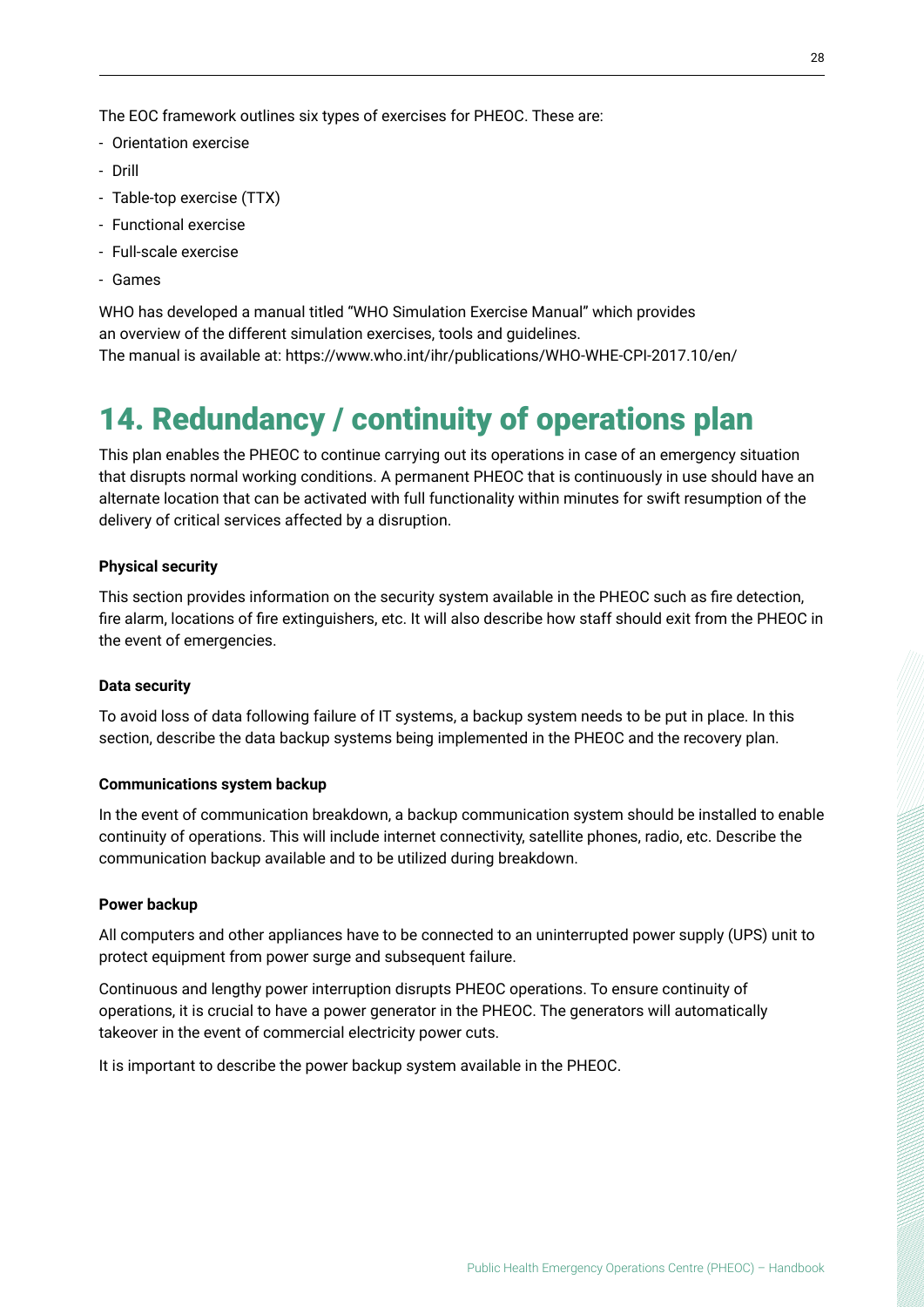#### <span id="page-28-0"></span>**Continuity of Operation (COOP)**

In case of physical infrastructure failure that does not allow use of the PHEOC, the operation of the PHEOC must continue from a different location. The PHEOC must identify a location from which operations can continue. It can be a location in the health or another sector. The national disaster EOC is an option.

Describe the identified location and facility available to support response operations. If the national disaster EOC is the identified facility, ensure that an agreement is reached with the centre.

## 15. Logistics support for PHEOC operations

#### **Communications equipment**

Communicating with Rapid Response Teams (RRT) is very critical during response operations. To enable the RRT to communicate with the PHEOC, they need to be equipped with some of the following communications equipment: laptops, phones, satellite phones, internet access, GPS and other necessary equipment. The logistics team from PHEOC will be responsible for making available the communications equipment for deploying and conducting training for staff on how to operate the equipment.

#### **Staff sustainment and safety**

During activation, food and beverages will be served in the PHEOC to sustain staff working extended hours. The logistics section coordinates these services (include administrative procedures to be followed for ordering and procuring the service). It is advisable that the PHEOC have a kitchen equipped with refrigerator and utensils for storing and serving the food. Drinking water, toilet, flash light, first aid kit need to be available in the PHEOC (indicate locations in the floor plan).

#### **PHEOC supplies and materials**

The logistics section is responsible for providing necessary stationery materials and supplies for the PHEOC staff both during normal and activation period.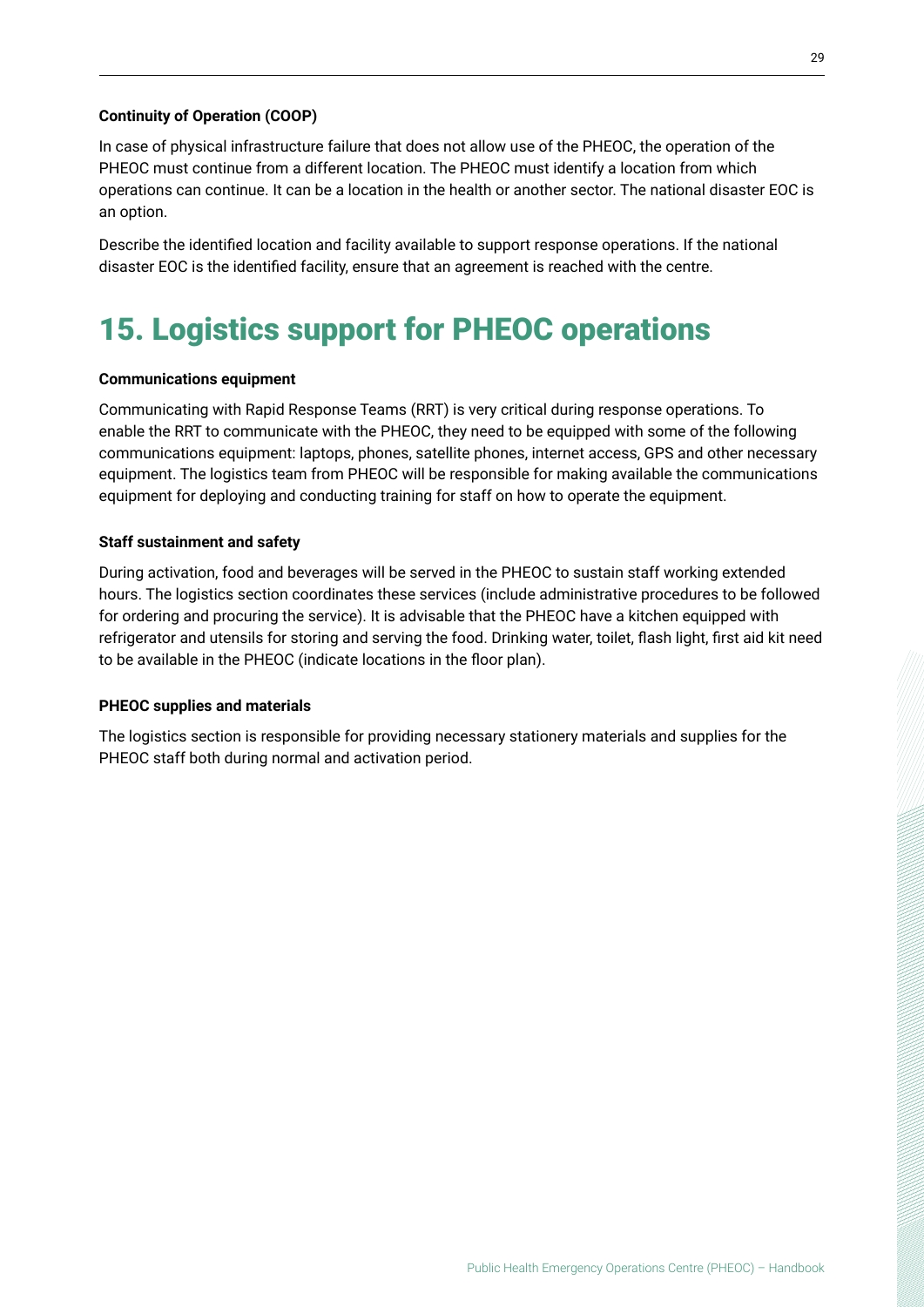## have concluded. **Date** Each individual must sign **Name** E and o<br>E upon entering and exiting the room. **Programme Programme** Sign in time **Sign in time** Sign out time **Sign out time**

### <span id="page-29-0"></span>16. Annexes

The sign-in sheet is used to keep a record <u>ባ</u>  $\overset{\mathtt{a}}{=}$ persons who utilize the PHEOC. The purpose <u>ባ</u> this log is to monitor utilization as ≫<br>ll as to assist with recreating the event for after-action reviews after response operations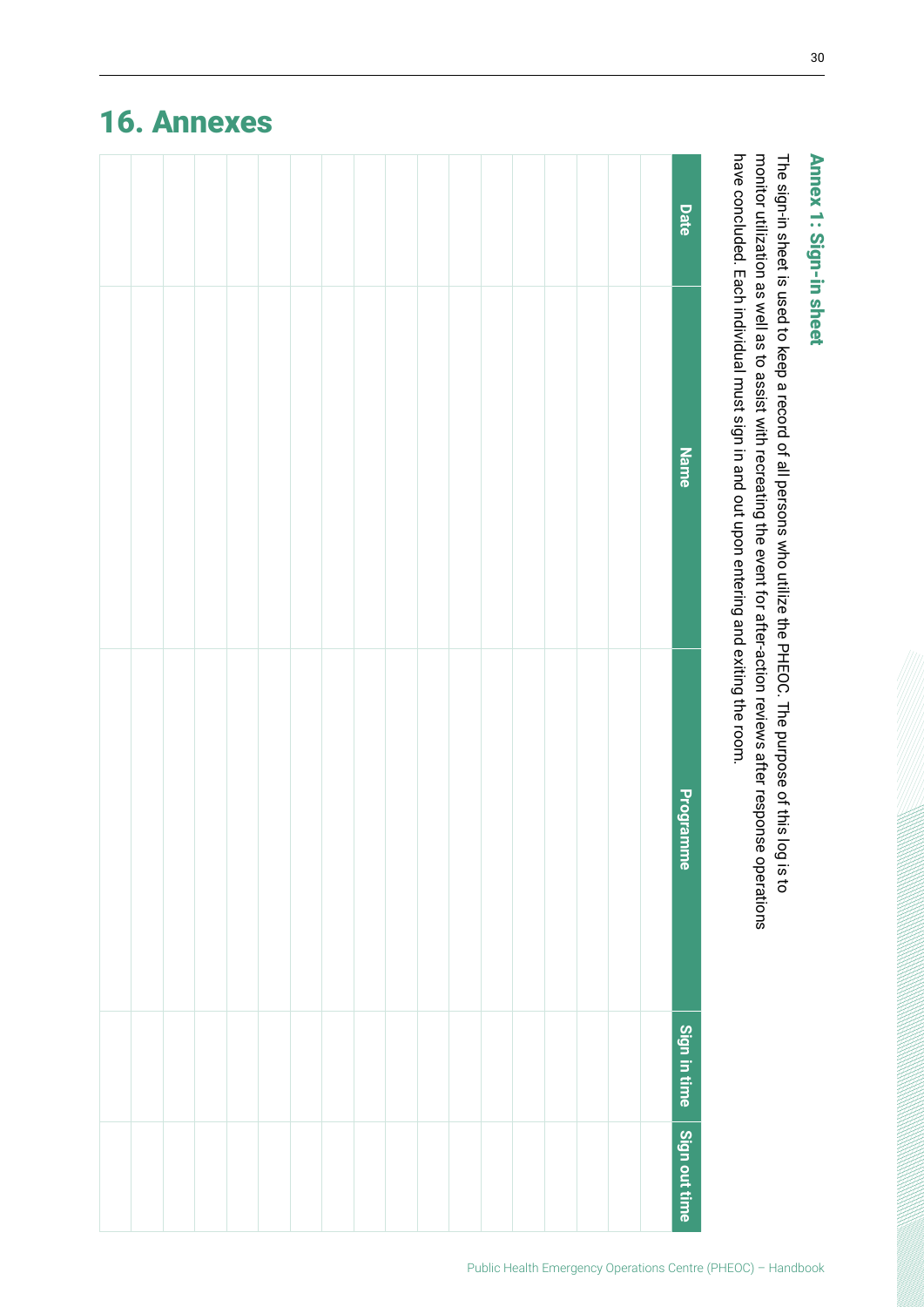<span id="page-30-0"></span>

| <b>No.</b>       |  |  |  |  |  |  |  |  |  |  |
|------------------|--|--|--|--|--|--|--|--|--|--|
| Equipment        |  |  |  |  |  |  |  |  |  |  |
| <b>Frequency</b> |  |  |  |  |  |  |  |  |  |  |
| Date             |  |  |  |  |  |  |  |  |  |  |
| <b>Statuss</b>   |  |  |  |  |  |  |  |  |  |  |
| <b>Remedy</b>    |  |  |  |  |  |  |  |  |  |  |
|                  |  |  |  |  |  |  |  |  |  |  |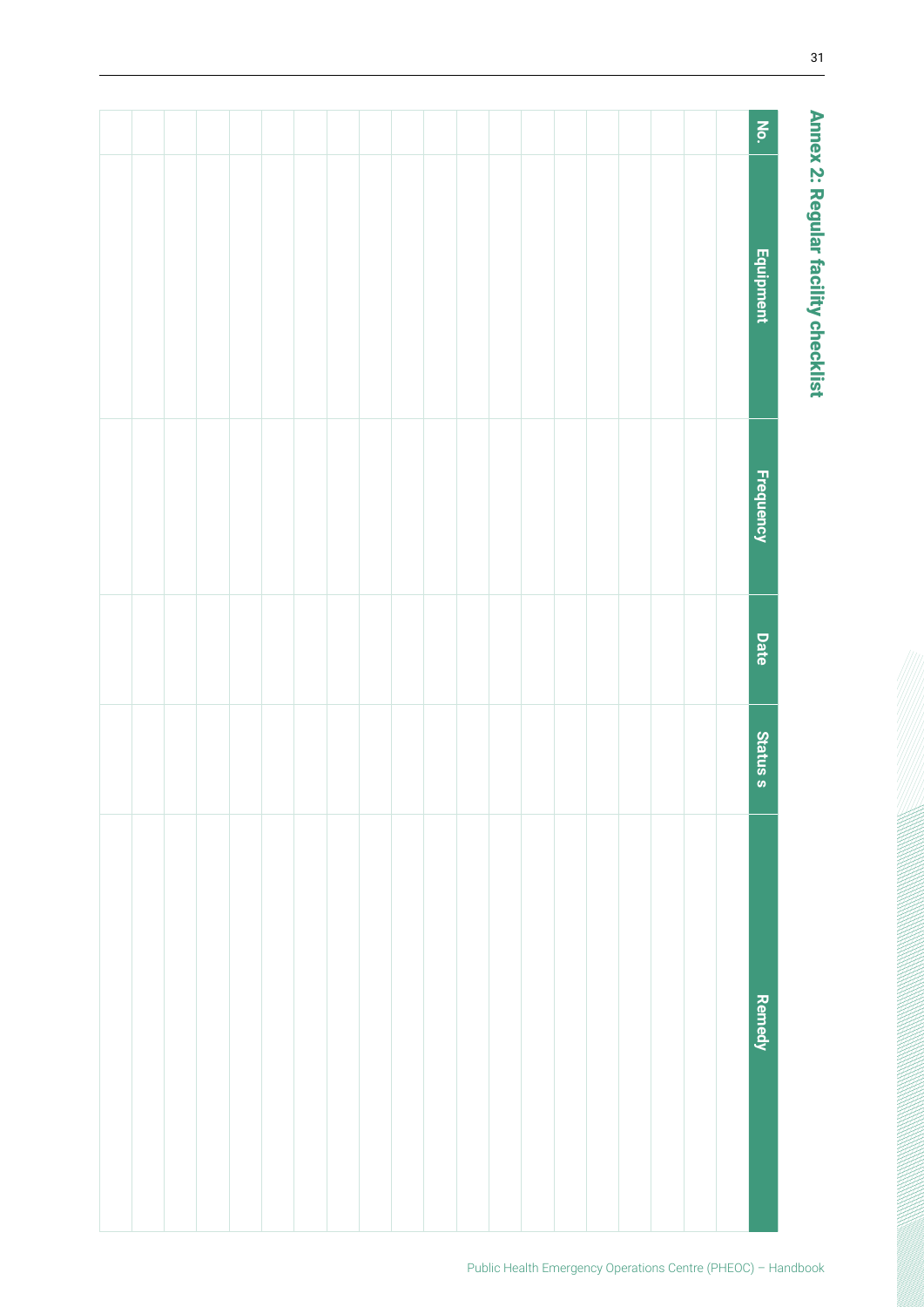### <span id="page-31-0"></span>Annex 3: Roles and responsibilities

| <b>Incident Manager</b>                 | - Responsible for all aspects of the outbreak response; including developing<br>event objectives, managing all operations, application of resources<br>as well as responsibility for all persons involved                                                              |
|-----------------------------------------|------------------------------------------------------------------------------------------------------------------------------------------------------------------------------------------------------------------------------------------------------------------------|
|                                         | - Sets priorities and defines the organization of the response teams                                                                                                                                                                                                   |
|                                         | - Responsible for the overall incident action plan                                                                                                                                                                                                                     |
|                                         | - Oversees all operations of the outbreak response                                                                                                                                                                                                                     |
|                                         | - Establishes the appropriate staffing level for the IMS and<br>continuously monitors operational effectiveness of the response                                                                                                                                        |
|                                         | - Ensures availability of end of PHE after-action report                                                                                                                                                                                                               |
|                                         | - Responsible for recommending deactivation of the PHEOC<br>when the outbreak is declared over                                                                                                                                                                         |
| <b>Deputy Incident</b>                  | - Assumes the responsibility of Incident Manager when needed                                                                                                                                                                                                           |
| <b>Manager</b>                          | - Performs specific tasks as requested by the Incident Manager                                                                                                                                                                                                         |
|                                         | - Implements directives from senior managers                                                                                                                                                                                                                           |
| <b>Communications</b><br><b>Officer</b> | - Interfaces with the public, media, other agencies, and stakeholders<br>to provide response related information, and updates based on changes<br>in the status of the incident or planned event                                                                       |
|                                         | - Responsible for development of public information<br>and communication products                                                                                                                                                                                      |
|                                         | - Controls and coordinates the release of information to the media                                                                                                                                                                                                     |
|                                         | - Prepares press releases and conferences                                                                                                                                                                                                                              |
|                                         | - Develops and releases information about the response to the<br>news media, to the response personnel, and to other appropriate<br>agencies and organizations                                                                                                         |
|                                         | - Obtains media information that may be useful to incident planning                                                                                                                                                                                                    |
|                                         | - Provides accurate and timely status reports to the Incident Manager<br>and PHEOC members                                                                                                                                                                             |
|                                         | - Provides accurate information to the media on a timely basis                                                                                                                                                                                                         |
|                                         | - Performs a key public information - monitoring role, such as implementing<br>measures for rumour control                                                                                                                                                             |
|                                         | - Develops and distributes community information releases through<br>local and national media such as TV, radio, or newspaper, and the use<br>of social media networks                                                                                                 |
| <b>Liaison Officer</b>                  | - Coordinates activities with other agencies in the PHEOC that are normally<br>not part of the PHEOC staff, such as partners, private and governmental<br>sector or volunteer organizations to make sure they are incorporated into<br>PHEOC operations as appropriate |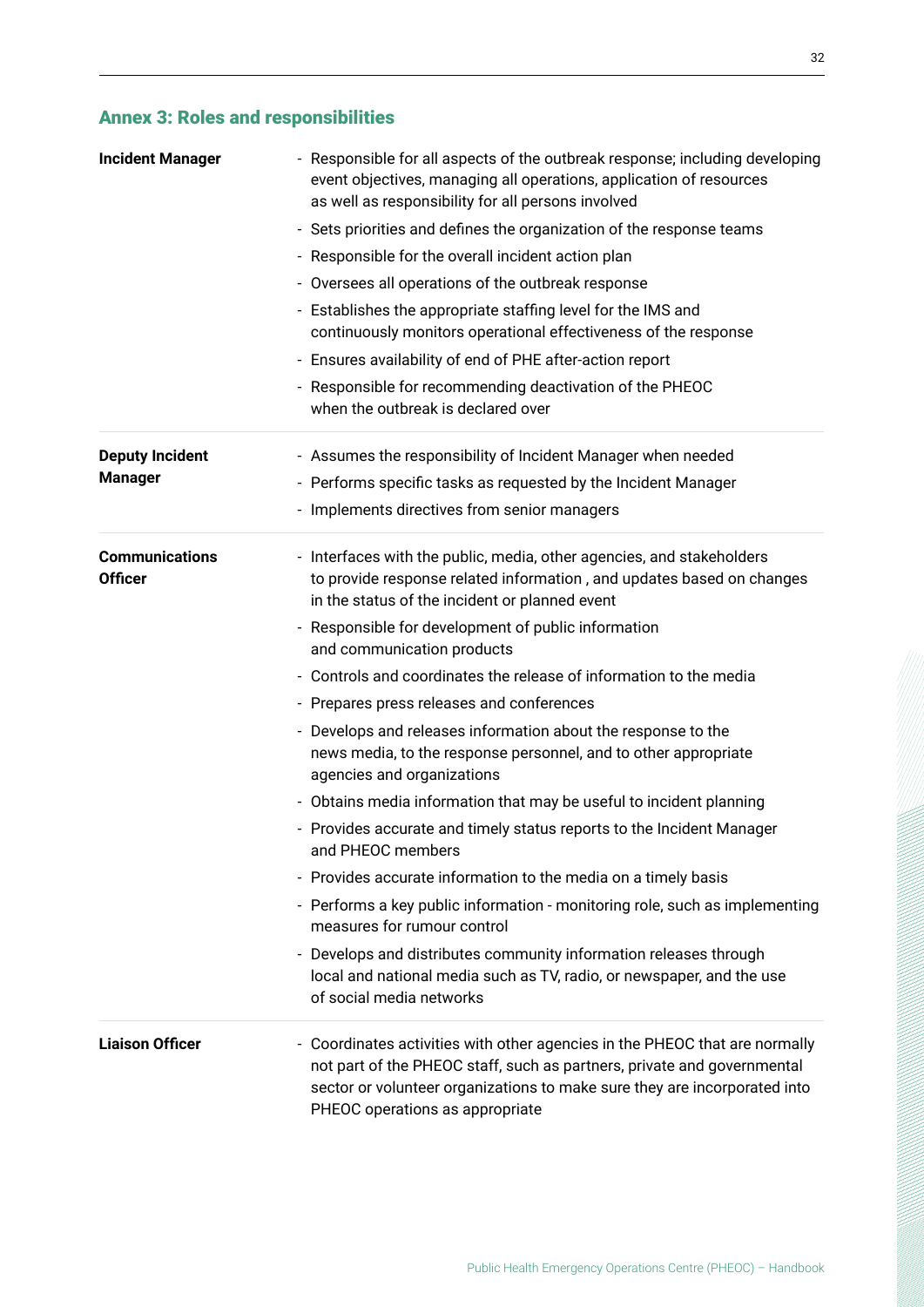| <b>PHEOC Manager</b>             | - Supports all PHEOC operations and ensures that the facility<br>and resources required for PHEOC support are provided<br>- This position works closely with the Policy Group and ensures that proper<br>emergency and disaster declarations are enacted and documented<br>- Ensures PHEOC plans and procedures and monitors implementation<br>- Staffs the PHEOC in collaboration with the Incident Manager<br>- Responsible for the day to day operation of the PHEOC<br>- Ensures proper management of information and documentation<br>- Ensures timely dissemination of the response information                                                                                                                                                                                    |
|----------------------------------|------------------------------------------------------------------------------------------------------------------------------------------------------------------------------------------------------------------------------------------------------------------------------------------------------------------------------------------------------------------------------------------------------------------------------------------------------------------------------------------------------------------------------------------------------------------------------------------------------------------------------------------------------------------------------------------------------------------------------------------------------------------------------------------|
| <b>Safety / Security Officer</b> | - Monitors the health, welfare, and safety of all responders.<br>- Provides safety and security briefings to response teams.<br>- Gives guidance on the psychological and emotional challenges<br>that staff may face during response activities.<br>- Advises the Incident Manager on issues regarding safety.                                                                                                                                                                                                                                                                                                                                                                                                                                                                          |
| <b>Planning Section Leader</b>   | - Receives, compiles, evaluates, and analyses all outbreak information<br>and provides updated status reports to PHEOC management<br>and field operations<br>- Develops and communicates operational information<br>- Predicts the probable evolution of events<br>- Develops objectives, strategies and action plans<br>- Keeps records and ensures proper documentation of the response<br>- Identifies inaccuracies and conflicting reports<br>- Coordinates activities with technical areas (sub-committees)<br>and logistics to capture and centralize resource status information<br>- Prepares and maintains resource status boards, and displays<br>current status and location of tactical resources<br>- Identifies the technical expertise that is needed during the response |
| <b>Logistics Section Leader</b>  | - Provides logistics support to the PHEOC<br>- Estimates the needs of response equipment, supplies,<br>transport and communication equipment<br>- Manages the procurement of supplies and essential response equipment,<br>communications systems<br>- Supports FMOH on stock management, inventory, replenishment<br>and stock rotation<br>- Develops distribution plan in collaboration with partners for all supplies<br>and equipment from central level to the points of use<br>- Supports PHEOC with prerequisite administrative support and finance<br>resource management to ensure implementation of field activity                                                                                                                                                             |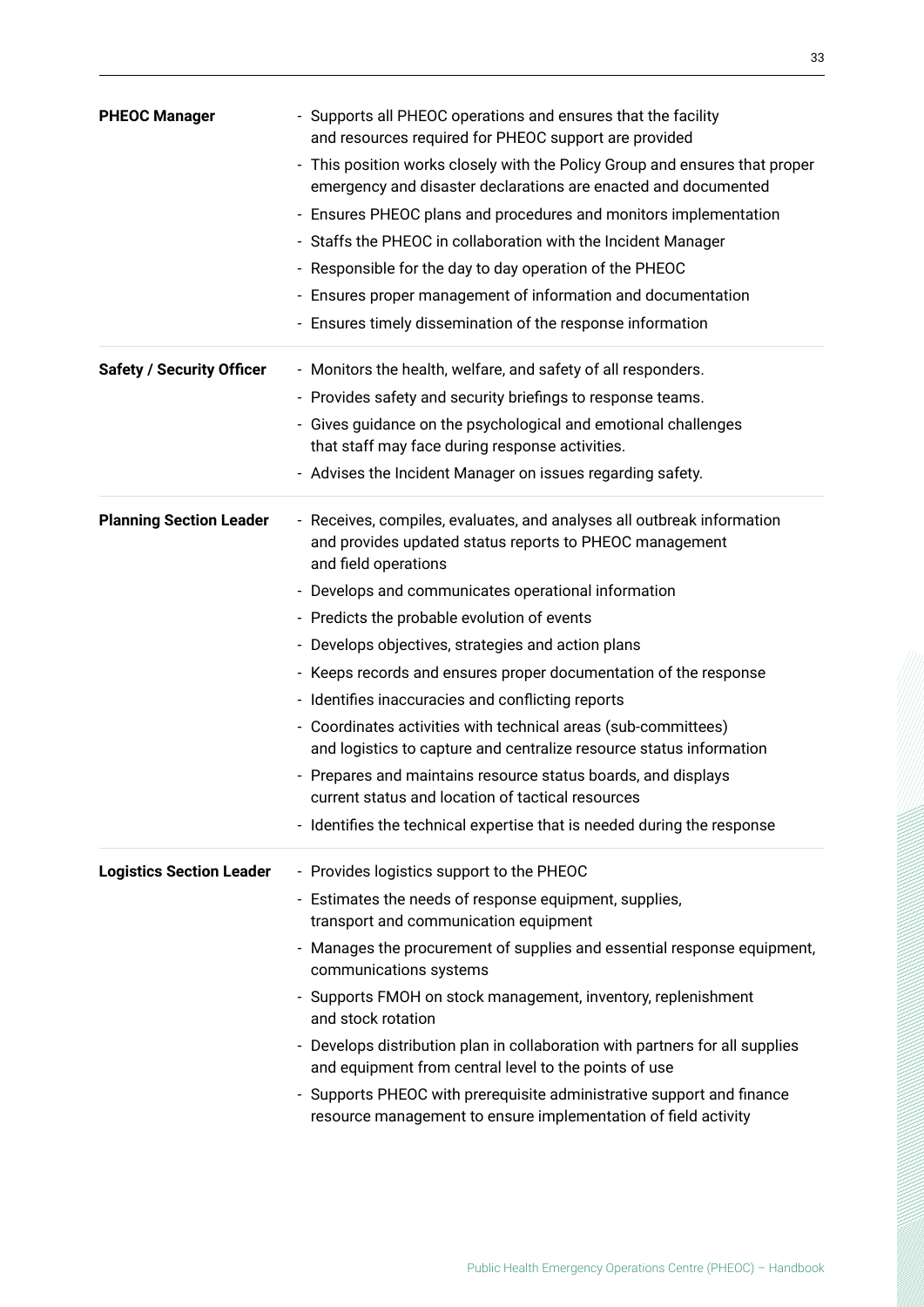| <b>Administrative Officer</b> | - Ensures office administration and support                                                                                                     |
|-------------------------------|-------------------------------------------------------------------------------------------------------------------------------------------------|
|                               | - Handles all routine correspondence related to the operation                                                                                   |
|                               | - Monitors and maintains office supplies                                                                                                        |
|                               | - Ensures that printers, copiers and faxes are functional<br>and stocked with paper                                                             |
|                               | - Ensures that all memos, letters and other documents related to the<br>outbreaks are handled effectively, rapidly and disseminated accordingly |
|                               | - Prepares and maintains a rotation plan for administrative staff<br>beyond normal hours in line with the SOPs                                  |
|                               | - Updates arrival and departure dates of deployment of personnel                                                                                |
| <b>Finance Officer</b>        | - Mobilizes and manages financial resources in collaboration with HQ                                                                            |
|                               | - Organizes rapid transfer of funds if required                                                                                                 |
|                               | - Supports funding proposals                                                                                                                    |
|                               | - Organizes petty cash for staff deployed to the field (for emergency<br>procurement in the field and / or cash advance on per diem) if needed  |
|                               | - Monitors expenditure for the response, including cash flows,<br>and works with partners on cost-sharing arrangements                          |
|                               | - Clears all financial documents                                                                                                                |
| <b>Surveillance Unit</b>      | - Submits the plan and requests funds                                                                                                           |
|                               | - Plans for the activities, assigns responsibilities and implements                                                                             |
|                               | - Prepares protocols for surveillance at community and health centres                                                                           |
|                               | - Ensures that active case finding and contact tracing is done well<br>at both national and regional levels                                     |
|                               | - Prepares a standard protocol for contact tracing                                                                                              |
|                               | - Follows up all contacts and ensures that a database for all<br>the contacts is in place                                                       |
|                               | - Ensures core capacity for surveillance and response is well established<br>at all community health facilities and ports of entry              |
|                               | - Oversees capacity building for health workers on<br>surveillance and response                                                                 |
|                               | - Works with GIS to map key epidemiological parameters                                                                                          |
|                               | - Collates, analyses, interprets and reports summary data<br>(e.g. daily counts of cases / deaths)                                              |
|                               | - Generates descriptive epidemiology and data visualization                                                                                     |
|                               | - Manages implementation within the approved budget                                                                                             |
|                               | - Manages outbreak data: analyses data regularly for trends<br>and establishes transmission chains                                              |
|                               | - Supervises, monitors and evaluates implementation<br>at national and regional levels                                                          |
|                               | - Prepares and submits cumulative and progress implementation<br>report to the task force                                                       |
|                               | - Closely links with infection control and social mobilization groups                                                                           |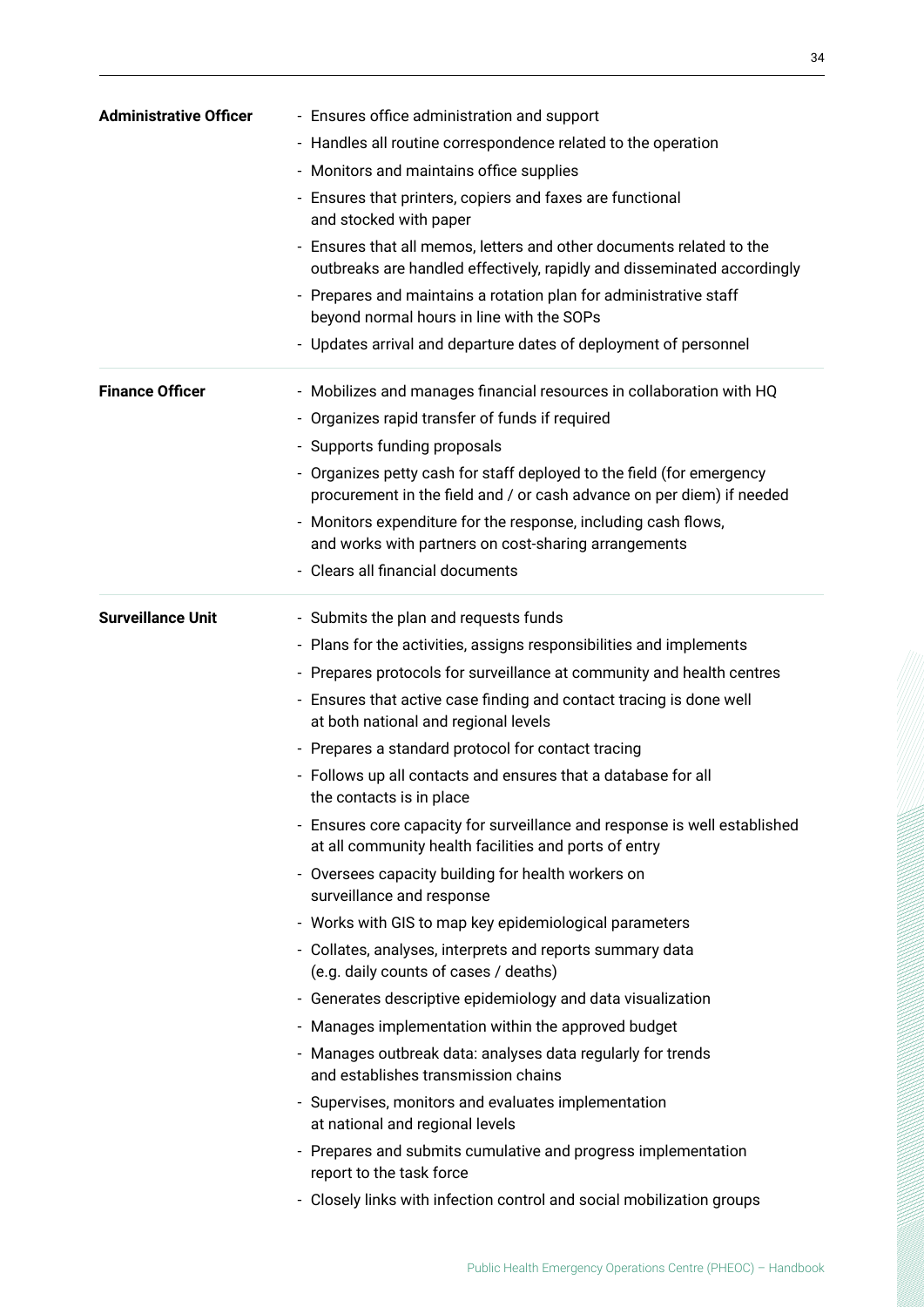| Data management /<br><b>GIS Unit</b>              | - Collects, collates epidemiological data from regions<br>- Manages database including content, structure,<br>file location, backup system<br>- Works with surveillance and epidemiology to map and visualize data<br>- Incorporates all relevant data to produce map products,<br>statistical data for reports and / or analysis                                                                                                                                                                                                                                                                                                                                                                                                                                                                                                                      |
|---------------------------------------------------|--------------------------------------------------------------------------------------------------------------------------------------------------------------------------------------------------------------------------------------------------------------------------------------------------------------------------------------------------------------------------------------------------------------------------------------------------------------------------------------------------------------------------------------------------------------------------------------------------------------------------------------------------------------------------------------------------------------------------------------------------------------------------------------------------------------------------------------------------------|
| Epidemiological<br><b>Analysis Cell (EpiCell)</b> | - Architecture and Information Flow: Ensures that a reliable<br>epidemiological data collection and transmission system is in place<br>- Quality and data capture: Ensures or supports quality control<br>of epidemiological data, including consistency of surveillance<br>and other stakeholder data, feedback to sub-coordination and other.<br>- Data analysis and information products: Provides daily data analysis<br>(micro-level analysis), including epidemiological and operational data,<br>to guide operations and review of daily incidents, as well as in-depth<br>analysis global and specific ('macro' analysis) for strategic orientation.<br>- Critical review of incidents, of any event or deviation from public health<br>action procedures, to guide actions and recommendations, in connection<br>with daily critical reviews. |
| <b>Laboratory Expert</b>                          | - Prepares guidelines, policies and manual<br>- Ensures that all laboratories provide services consistently and accurately<br>- Provides supportive supervision to laboratories<br>- Provides advice to case management on treatment guidelines<br>- Ensures laboratories have supplies                                                                                                                                                                                                                                                                                                                                                                                                                                                                                                                                                                |
| <b>Laboratory NHL</b>                             | - Provides technical assistance on testing referral samples<br>- Provides technical training (in service training) to laboratory personnel<br>in the country<br>- Conducts supportive supervision to laboratories<br>- Mentors laboratories in microbiology practices and<br>quality management system<br>- Provides technical advice on sample management (sample transportation)<br>- Confirms the outbreak<br>- Links the confirmed cases with epidemiology<br>- Tests water samples brought for surveillance.<br>- Professionally and effectively performs referral laboratory testing services<br>to produce accurate, reliable, timely and precise results                                                                                                                                                                                       |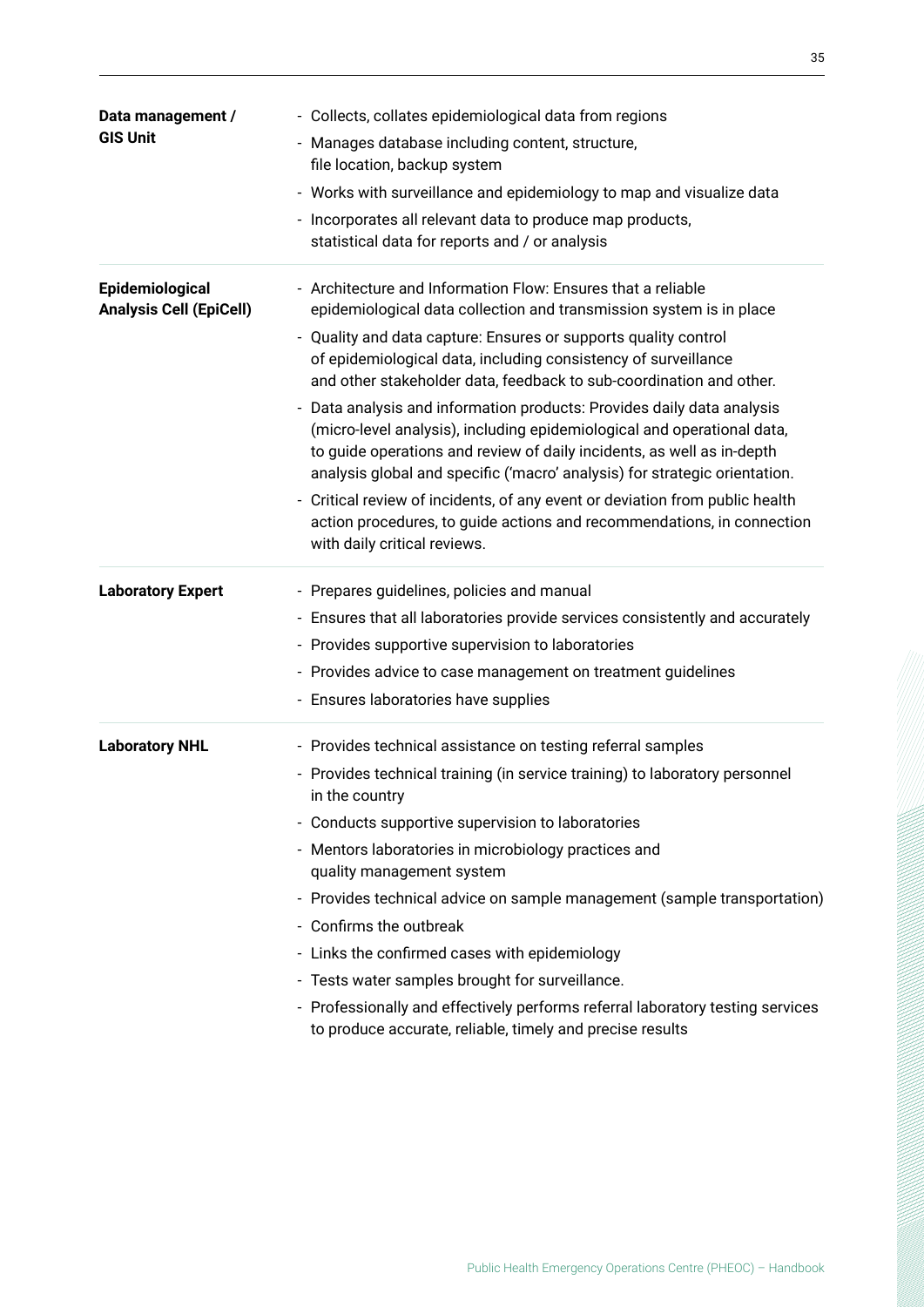| <b>Case Management</b>                                    | - Conducts assessment, care coordination, evaluation,<br>and advocacy for services to meet the impacted population<br>health needs during a disease outbreak.                                                                                                 |
|-----------------------------------------------------------|---------------------------------------------------------------------------------------------------------------------------------------------------------------------------------------------------------------------------------------------------------------|
|                                                           | - Acquires and provides to the other subcommittees and the<br>Task Force detailed information regarding the impacted population<br>to establish an intervention and response plan                                                                             |
|                                                           | - Works with the community health officers in impacted areas to assist<br>in the development and implementation of response actions; assures<br>that services provided are specified in the treatment plan(s) and monitor<br>progress towards treatment goals |
|                                                           | - Regularly attends the coordination and the Task Force meetings<br>to provide updates and exchange pertinent information                                                                                                                                     |
|                                                           | - Reviews and advices on the requests from regions before<br>processing them for support                                                                                                                                                                      |
| <b>Social Mobilization /</b><br><b>Risk Communication</b> | - Monitors implementation of social mobilization<br>and health education activities                                                                                                                                                                           |
|                                                           | - Develops or revises IEC materials to be used at field level                                                                                                                                                                                                 |
|                                                           | - Ensures provision of training to community health workers                                                                                                                                                                                                   |
|                                                           | - Conducts house to house awareness on the disease to reduce<br>denial and provide information to help prevent the spread of<br>disease within the community                                                                                                  |
|                                                           | - Searches for victims and refers to appropriate health care<br>facilities for treatment                                                                                                                                                                      |
|                                                           | - Spearheads the distribution of response supplies, ORS,<br>etc. at the community level                                                                                                                                                                       |
|                                                           | - Develops and implements a communications plan<br>to support response activities                                                                                                                                                                             |
|                                                           | - Develops and periodically updates appropriate "action points" concerning<br>the response for dissemination to all appropriate policy makers                                                                                                                 |
| <b>IT Officer</b>                                         | - Ensures that PHEOC hardware and software systems<br>are operational and maintained                                                                                                                                                                          |
|                                                           | - Ensures security of the PHEOC IT system                                                                                                                                                                                                                     |
|                                                           | - Provides access, response personnel, to relevant PHEOC information                                                                                                                                                                                          |
| <b>Human Resource Officer</b>                             | - Regularly assesses and identifies the human resource<br>needs for the response in liaison with function leaders                                                                                                                                             |
|                                                           | - Prepares human resource plan and regularly updates and monitors                                                                                                                                                                                             |
|                                                           | - Sends requests to relevant partners for support                                                                                                                                                                                                             |
|                                                           | - Facilitates recruitment of local experts and organizes<br>administrative arrangements                                                                                                                                                                       |
|                                                           | - Regularly updates the deployment tracking database                                                                                                                                                                                                          |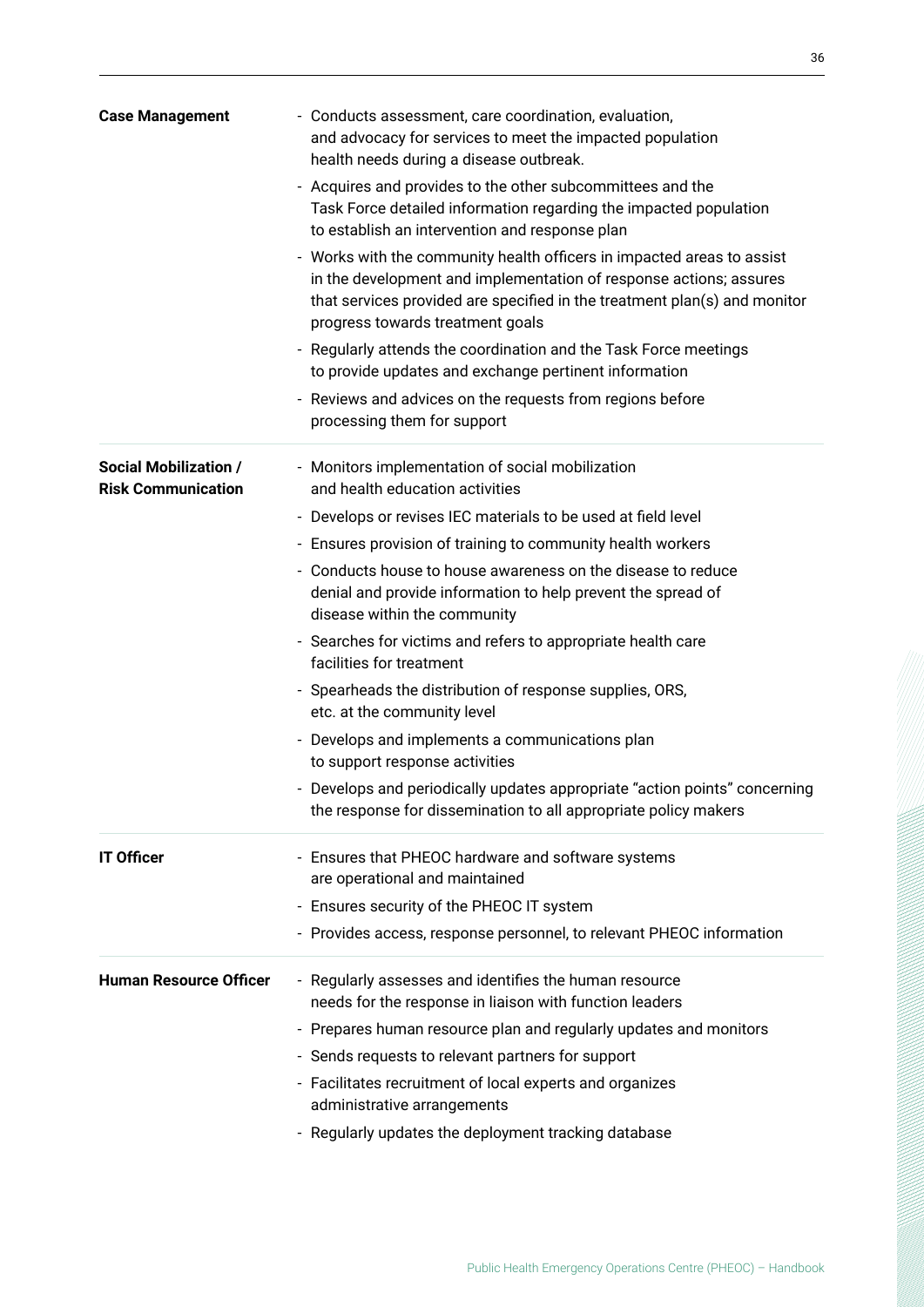### <span id="page-36-0"></span>Annex 4: Request for assistance template

|                                                                   | <b>Request for Assistance</b> |      |
|-------------------------------------------------------------------|-------------------------------|------|
| <b>Date</b>                                                       |                               | Logo |
| From<br>(Name of the sector<br>requesting assistance)             |                               |      |
| <b>Contacts</b>                                                   |                               |      |
| <b>Incident name</b>                                              |                               |      |
| To<br>(Name of sector / organization<br>requested for assistance) |                               |      |
| <b>Contacts</b>                                                   |                               |      |
| <b>Brief situation update</b>                                     |                               |      |
| <b>Resources request</b><br>for assistance                        |                               |      |
| <b>Signature of</b><br>requesting authority                       |                               |      |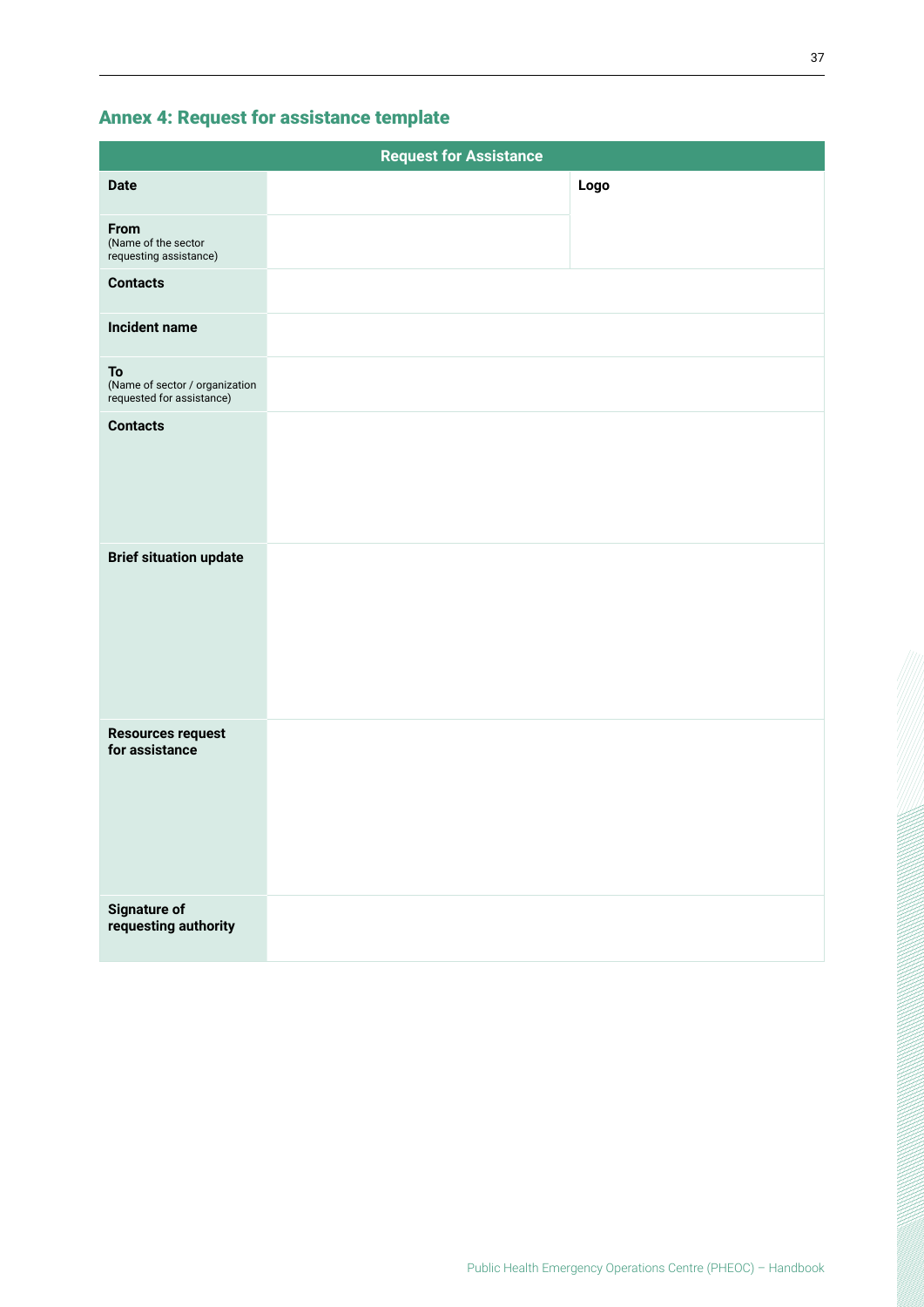### <span id="page-37-0"></span>Annex 5: Grading template

|                                                                                                                                                                                             | <b>Grading Template</b> |  |
|---------------------------------------------------------------------------------------------------------------------------------------------------------------------------------------------|-------------------------|--|
| <b>Incident name</b>                                                                                                                                                                        |                         |  |
| Done by technical team                                                                                                                                                                      |                         |  |
| <b>Date</b>                                                                                                                                                                                 | <b>Participants</b>     |  |
| <b>Time</b>                                                                                                                                                                                 |                         |  |
| <b>Chair</b>                                                                                                                                                                                |                         |  |
| <b>Minutes taker</b>                                                                                                                                                                        |                         |  |
| <b>Country name</b>                                                                                                                                                                         |                         |  |
| <b>Emergency Type</b>                                                                                                                                                                       |                         |  |
| <b>Grading level decision</b><br>(e.g. Grade 1, 2 )                                                                                                                                         |                         |  |
| Agenda<br>(Grading meeting for )                                                                                                                                                            |                         |  |
| Situation analysis -<br>summary                                                                                                                                                             |                         |  |
| Risk assessment -<br>summary                                                                                                                                                                |                         |  |
| <b>Assessment</b><br>of grading criteria<br>Scale<br>(provide assessment for each):<br>1. Increased number of cases<br>2. Geographical spread<br>3. Urgency<br>4. Complexity<br>5. Capacity |                         |  |
| <b>Names and contacts</b><br>of key staff                                                                                                                                                   |                         |  |
| <b>Immediate actions</b>                                                                                                                                                                    |                         |  |

| <b>Agreed Immediate Next Steps</b>  |                |                    |             |  |  |  |  |  |  |  |  |
|-------------------------------------|----------------|--------------------|-------------|--|--|--|--|--|--|--|--|
| <b>Action</b>                       | <b>Details</b> | Person responsible | <b>Date</b> |  |  |  |  |  |  |  |  |
|                                     | $\mathbf{1}$ . |                    |             |  |  |  |  |  |  |  |  |
|                                     | 2.             |                    |             |  |  |  |  |  |  |  |  |
|                                     | 3.             |                    |             |  |  |  |  |  |  |  |  |
| Decision and approval by leadership |                |                    |             |  |  |  |  |  |  |  |  |
| Comment:                            |                |                    |             |  |  |  |  |  |  |  |  |
| Approval:                           |                | Signature:         |             |  |  |  |  |  |  |  |  |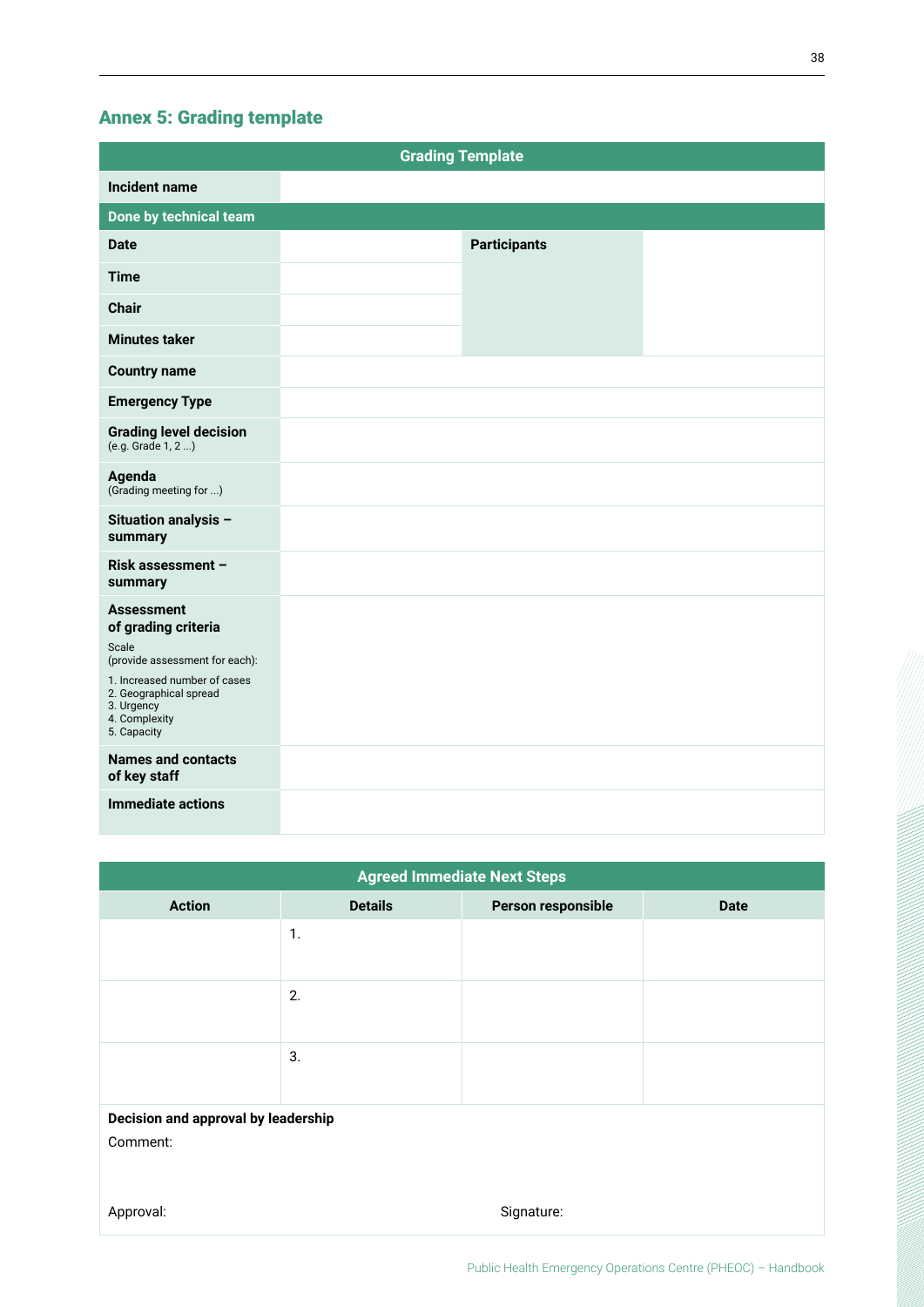| <b>PHEOC EOC Activation - Kenya PHEOC</b> |                                                                                                                                                                                                                                                                                                                                                                                                                                                               |                                                                                                                                                                                                                  |                                                                                                                                                       |                                                                                                            |  |  |  |  |  |  |  |
|-------------------------------------------|---------------------------------------------------------------------------------------------------------------------------------------------------------------------------------------------------------------------------------------------------------------------------------------------------------------------------------------------------------------------------------------------------------------------------------------------------------------|------------------------------------------------------------------------------------------------------------------------------------------------------------------------------------------------------------------|-------------------------------------------------------------------------------------------------------------------------------------------------------|------------------------------------------------------------------------------------------------------------|--|--|--|--|--|--|--|
| <b>Level</b>                              | <b>Conditions</b>                                                                                                                                                                                                                                                                                                                                                                                                                                             | <b>EOC Duties</b>                                                                                                                                                                                                | <b>Activation</b>                                                                                                                                     | <b>Staffing</b>                                                                                            |  |  |  |  |  |  |  |
| (Green)                                   | 1. Outbreak suspected<br>2. Small incidents involving<br>one health facility<br>3. Serious increase<br>in international tension<br>4. Severe weather / flood<br>watch is issued<br>5. Situational conditions warrant<br>6. Earthquake, landslide advisory                                                                                                                                                                                                     | 1. Continuous<br>monitoring<br>of event<br>2. Check & update all<br>resource lists<br>3. Distribute status<br>and analysis to<br>EOC personnel<br>4. Receive briefing<br>from field<br>personnel as<br>necessary | 1. Only basic<br>support staff or as<br>determined by<br><b>EOC Manager</b>                                                                           | 1. EOC Section<br>Chiefs review Plan<br>and Guidelines and<br>check readiness<br>of staff and<br>resources |  |  |  |  |  |  |  |
| <b>Orange</b>                             | 1. Small scale civil unrest<br>2. Severe weather warning issued<br>3. Moderate earthquake / landslide<br>4. Wildfire affecting specific areas<br>5. Incidents involving<br>2 or more facilities<br>6. Hazardous materials evacuation<br>7. Major building collapse<br>with more than 5 people<br>8. Major scheduled event                                                                                                                                     | 1. Continuous<br>monitoring<br>of event<br>2. Initiate EOC<br>start-up checklist<br>3. Facilitate field<br>personnel<br>4. Provide status<br>updates to<br>EOC personnel                                         | 1. Staffed as<br>situation warrants<br>and liaison to<br>other agencies<br>2. Primary EOC<br>personnel will<br>be available and<br>check-in regularly | 1. Briefings to<br>DMS & CS<br>2. EOC begins<br>full operation                                             |  |  |  |  |  |  |  |
| (Red                                      | 1. International crisis deteriorated<br>to the point that widespread<br>disorder is probable<br>2. Acts of terrorism (biological,<br>technical, other) are imminent<br>3. Civil disorder with relatively<br>large scale localized violence<br>4. Hazardous conditions that<br>affect a significant portion<br>of the county<br>5. Severe weather is occurring<br>6. Verified and present threat<br>to critical facilities<br>7. Major emergency in the county | 1. Brief arriving<br>staff on current<br>situation<br>2. Facilitate<br>EOC staff                                                                                                                                 | 1. As determined by<br>the EOC Director<br>essential and<br>necessary staff<br>2. Key department<br>heads<br>3. Required<br>support staff             | 1. A Briefings to<br>DMS & CS<br>2. EOC begins<br>full operations<br>3. As situation<br>warrants           |  |  |  |  |  |  |  |

### <span id="page-38-0"></span>Annex 6A: Grading criteria and levels of activation – Kenya example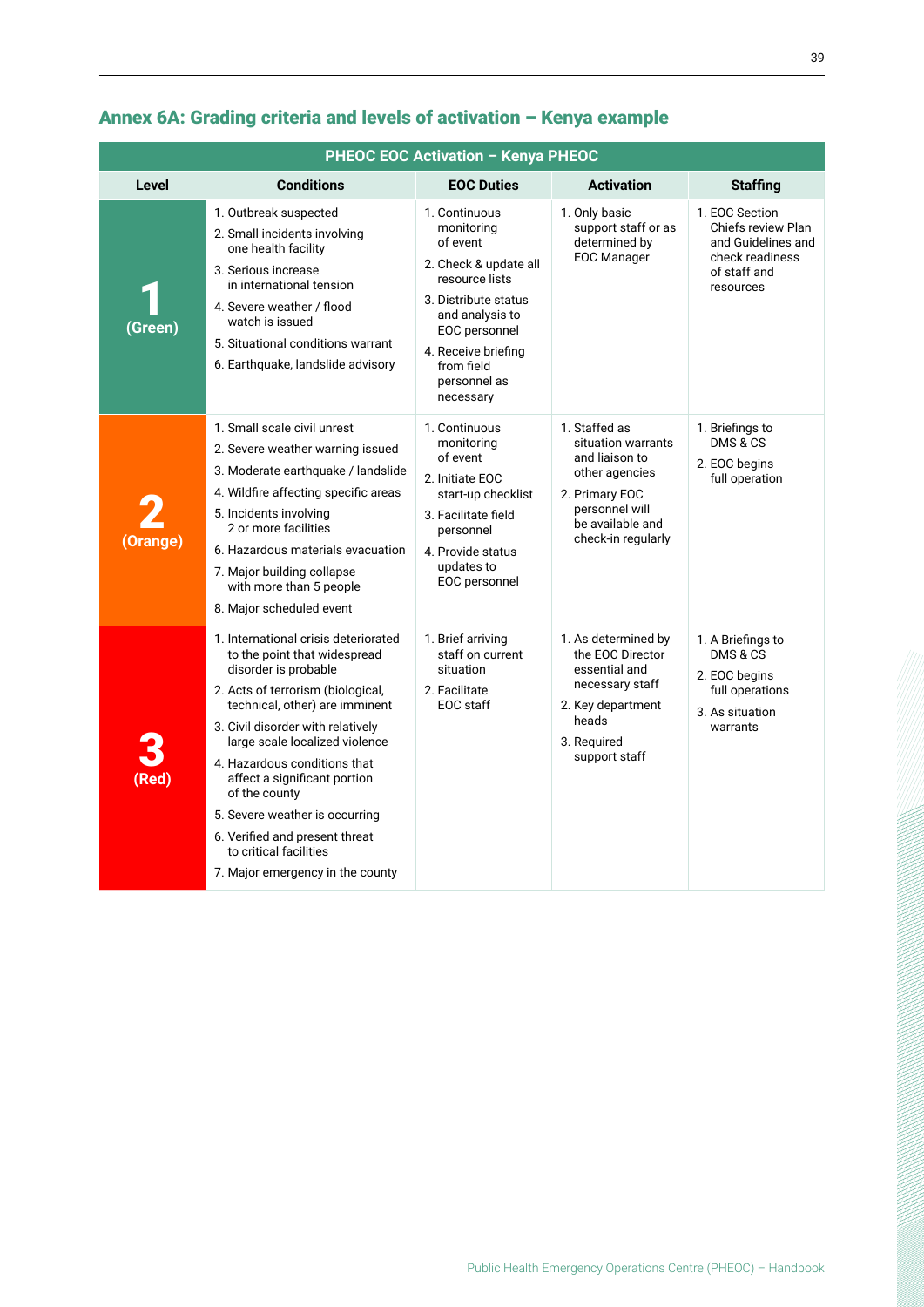|                  | Response Levels - Nigeria PHEOC                                                                                                                                                                                                           |
|------------------|-------------------------------------------------------------------------------------------------------------------------------------------------------------------------------------------------------------------------------------------|
| <b>Level</b>     | <b>Assessed Foreseeable Risk and Actions</b>                                                                                                                                                                                              |
|                  | 1. Public health impact including public interest is limited to one state, however it exceeds<br>what is determined to be routine work. The response can be managed at a state level.                                                     |
|                  | 2. The command and control (EOC) of the incident will be locally focused,<br>and the coordination will be from the State EOC.                                                                                                             |
|                  | 3. It requires onsite NCDC support by a Rapid Response Team but incident leadership is from the state.                                                                                                                                    |
| (Green)          | 4. External partners will be invited to provide support at state level.                                                                                                                                                                   |
|                  | 5. NCDC will monitor this through the Incident Coordination Centre<br>and will receive Situation Reports (SitReps) provided by the state team.                                                                                            |
|                  | 1. This is either an escalation of a level 1 event or event could also be designated<br>as a level 2 event from the start.                                                                                                                |
|                  | 2. Public health impact including public interest or concern could expand beyond the affected State.                                                                                                                                      |
|                  | 3. The public health implications of the incident or public anxiety go beyond affected LG / State.                                                                                                                                        |
|                  | 4. A National Incident Management Team is set up with specific terms<br>of reference guided by National leadership.                                                                                                                       |
| Orange)          | 5. An Incident Manager is appointed at NCDC to provide coordination<br>and overview from the national level providing support to state.                                                                                                   |
|                  | 6. The response may involve inter-agency and a larger external partner support.                                                                                                                                                           |
|                  | 7. The Incident Manager will issue briefing notes to be cascaded via the EOC's<br>daily / weekly activity report and / or briefing to ensure that all parts of the response organization<br>are aware of the incident and its management. |
|                  | 1. The impact of the incident has significant national and / or international implications.                                                                                                                                               |
|                  | 2. Public health impact including public interest or concern for the national population is severe.                                                                                                                                       |
|                  | 3. Full central EOC coordination, enhanced extended surveillance is required through NCDC.                                                                                                                                                |
|                  | 4. A level 3 response requires national / federal level direction or leadership, resource mobilisation and<br>ensures national coordination while providing a more proportionate response to the threat to the public.                    |
| $(\mathsf{Red})$ | 5. Requires a significant interaction with MDAs at the national level.                                                                                                                                                                    |
|                  | 6. The response will involve inter-agency liaison and will require significant<br>NCDC and partners / international resources.                                                                                                            |

### <span id="page-39-0"></span>Annex 6B: Grading criteria and levels of activation – Nigeria example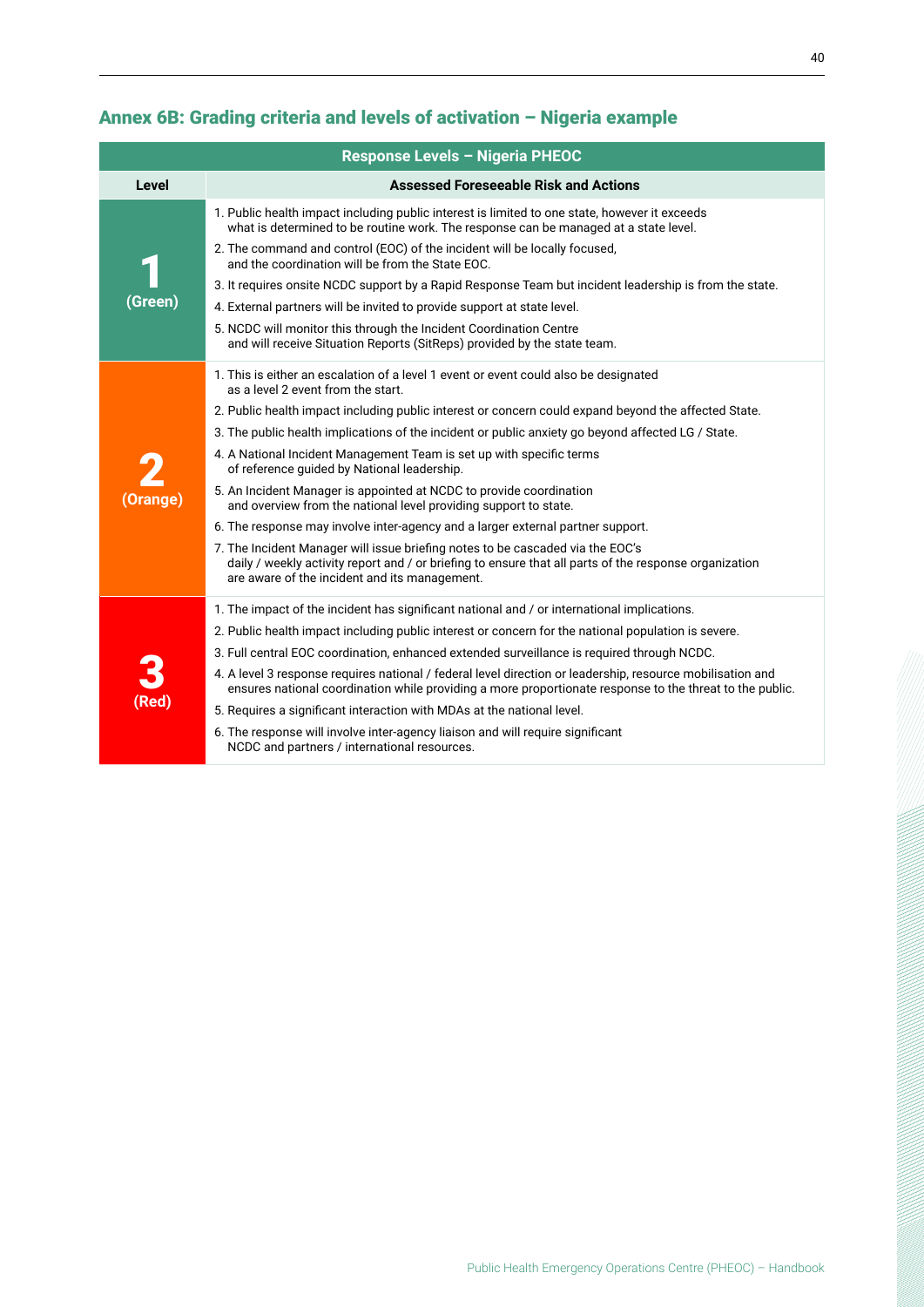#### <span id="page-40-0"></span>Annex 7: Risk assessment of acute event template

|                                                     | <b>Country Rapid Risk Assessment -</b><br><b>Acute Event of Potential Public Health Concern</b> |
|-----------------------------------------------------|-------------------------------------------------------------------------------------------------|
| <b>Event Name / Location</b>                        |                                                                                                 |
| Date and version of<br>current assessment           |                                                                                                 |
| Date(s) and version(s) of<br>previous assessment(s) |                                                                                                 |

#### **OVERALL RISK AND CONFIDENCE** (based on information available at time of assessment)

|                                      | <b>Overall risk</b>                  |  | <b>Confidence in available information</b> |                                      |  |  |
|--------------------------------------|--------------------------------------|--|--------------------------------------------|--------------------------------------|--|--|
| <b>National</b>                      | Regional                             |  | <b>National</b>                            | Regional                             |  |  |
| Low<br>Moderate<br>High<br>Very High | Low<br>Moderate<br>High<br>Very High |  | Low<br>Moderate<br>High<br>Very High       | Low<br>Moderate<br>High<br>Very High |  |  |
|                                      |                                      |  |                                            |                                      |  |  |

#### **RISK STATEMENT**

Give a brief justification of why the overall risk categorisation was chosen. This should be very short and there is no need to repeat all the different aspects of the hazard, exposure and context assessment. The aim is that the first page of the RRA gives a very concise overview of the risk of an event, only including the most pertinent information.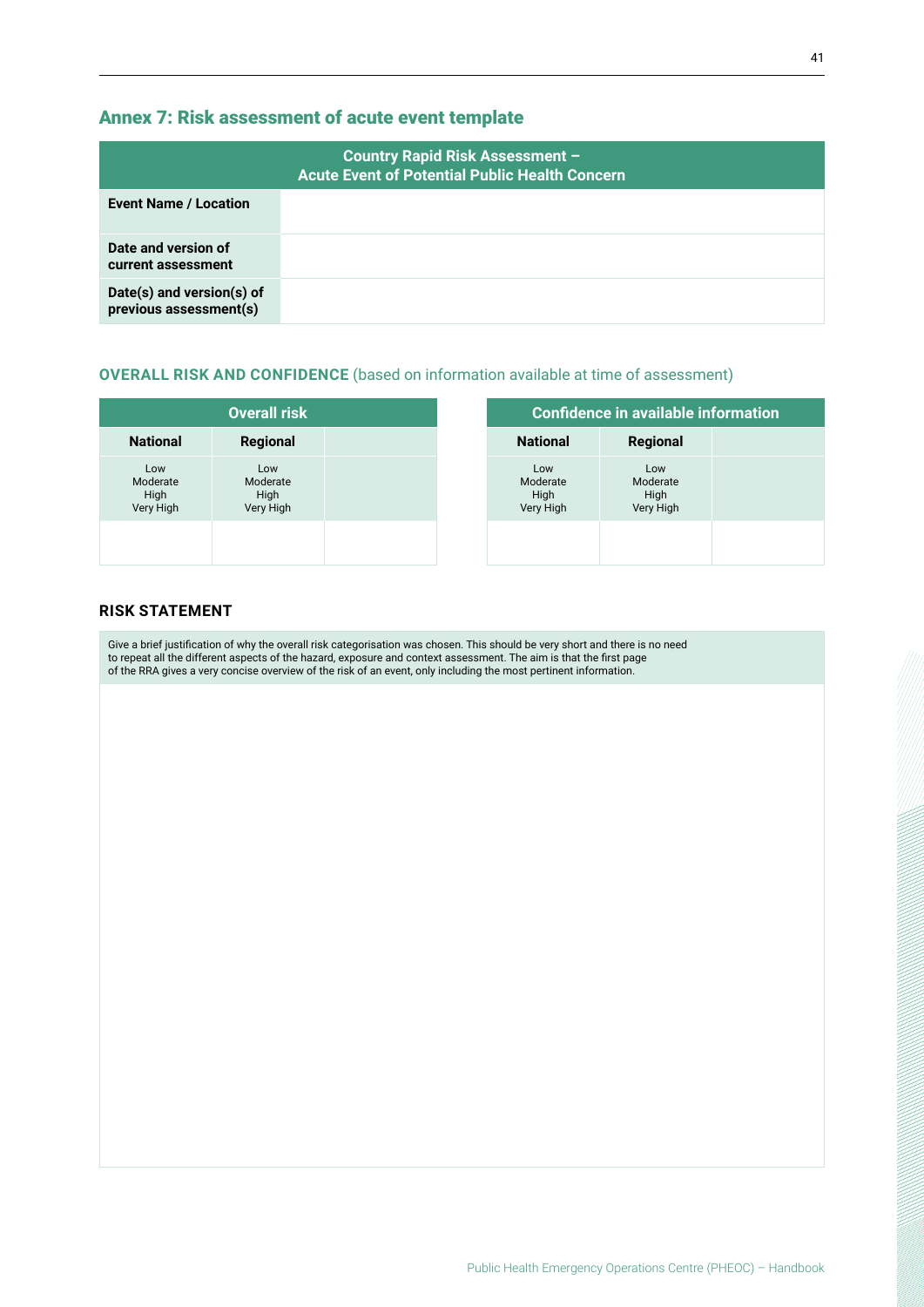**RISK QUESTIONS** (assess scenario where no further interventions are implemented)

|                                                                                                                                                                                                                               |                                                                               |                                                 | <b>Assessment</b>                    |                  |  |  |  |
|-------------------------------------------------------------------------------------------------------------------------------------------------------------------------------------------------------------------------------|-------------------------------------------------------------------------------|-------------------------------------------------|--------------------------------------|------------------|--|--|--|
|                                                                                                                                                                                                                               |                                                                               | Likelihood                                      | <b>Consequences</b>                  | <b>Risk</b>      |  |  |  |
| <b>Risk question</b>                                                                                                                                                                                                          | Very unlikely<br><b>Unlikely</b><br>Likely<br>Highly likely<br>Almost certain | Minimal<br>Minor<br>Moderate<br>Major<br>Severe | Low<br>Moderate<br>High<br>Very High | <b>Rationale</b> |  |  |  |
| <b>Potential risk for</b><br>human health?                                                                                                                                                                                    | <b>National</b>                                                               |                                                 |                                      |                  |  |  |  |
| The hazard: morbidity,<br>contribution to overall<br>mortality, case fatality rate                                                                                                                                            |                                                                               |                                                 |                                      |                  |  |  |  |
| The type of exposure: how<br>frequently does it occur                                                                                                                                                                         |                                                                               |                                                 |                                      |                  |  |  |  |
| Transmission: transmission<br>route, how easily is it<br>transmitted, taking into<br>account the context                                                                                                                      | Regional                                                                      |                                                 |                                      |                  |  |  |  |
| Think of the impact on the<br>health of population if they<br>are exposed: how likely is it<br>that the population will be<br>exposed and what will be<br>the consequences for that<br>exposed population?                    |                                                                               |                                                 |                                      |                  |  |  |  |
| <b>Risk of event</b><br>spreading?                                                                                                                                                                                            | <b>National</b>                                                               |                                                 |                                      |                  |  |  |  |
| Where is this event occurring?<br>Urban? Rural? Crowded?<br>Level of sanitation?                                                                                                                                              |                                                                               |                                                 |                                      |                  |  |  |  |
| Mode of transmission<br>(airborne, waterborne,<br>person-to-person, fomites,<br>etc.)                                                                                                                                         | Regional                                                                      |                                                 |                                      |                  |  |  |  |
| Is the basic reproductive rate<br>known? How susceptible is<br>the population?                                                                                                                                                |                                                                               |                                                 |                                      |                  |  |  |  |
| Population mobility<br>Ecosystem                                                                                                                                                                                              |                                                                               |                                                 |                                      |                  |  |  |  |
| <b>Risk of insufficient</b><br>control capacities with<br>available resources?                                                                                                                                                | <b>National</b>                                                               |                                                 |                                      |                  |  |  |  |
| This question aims to identify<br>if, given the current situation<br>and if no further resources<br>become available, the country<br>is able to implement control<br>measures that are likely to<br>contain the outbreak.     | Regional                                                                      |                                                 |                                      |                  |  |  |  |
| <b>Add additional risk</b><br>question if needed;<br>otherwise delete                                                                                                                                                         | <b>National</b>                                                               |                                                 |                                      |                  |  |  |  |
| Who is likely to be affected,<br>including whether any<br>particular subgroups have<br>a different risk assessment<br>from the general population<br>(consider doing separate risk<br>assessment for subgroups if<br>helpful) | Regional                                                                      |                                                 |                                      |                  |  |  |  |
| What is the likely exposure to<br>the hazard                                                                                                                                                                                  |                                                                               |                                                 |                                      |                  |  |  |  |
| When, why and how might the<br>population be affected by the<br>exposure to the hazard                                                                                                                                        |                                                                               |                                                 |                                      |                  |  |  |  |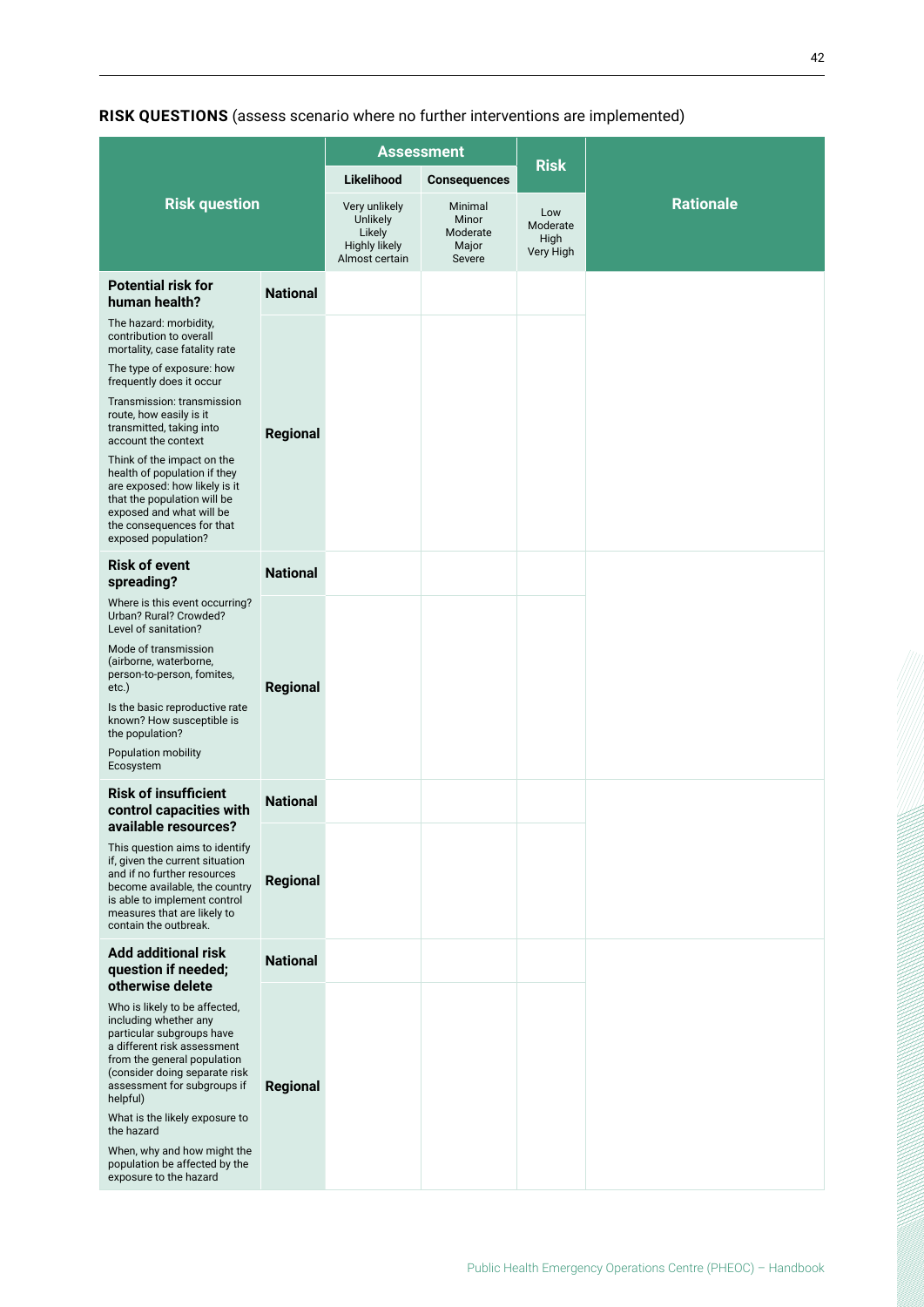#### **MAJOR ACTIONS RECOMMENDED BY THE RISK ASSESSMENT TEAM**

Agree on and tick the actions to be taken; list any immediate actions in section 2 and define due dates and persons responsible for those actions. If no immediate actions are required, state this.

E.g. of immediate actions:

- Immediate activation of EOC as urgent public health response is required
- Develop response plan or activate national contingency plan if available
- Request for technical support to WHO and other partners as required
- Immediate support to response
- Support districts to undertake preparedness measures
- Continue to closely monitor

|   | <b>Action</b> | <b>Timeframe</b> |
|---|---------------|------------------|
|   |               |                  |
|   |               |                  |
| ٦ |               |                  |
| Τ |               |                  |
|   |               |                  |
|   |               |                  |
|   |               |                  |
|   |               |                  |

*+If chosen, list actions and identify persons responsible and due dates for each action in section 2 (Supporting information)*

#### **COMMUNICATIONS**

| Target audience / channel                   | <b>Planned</b> | <b>Done</b> | <b>First date</b> | Last update |
|---------------------------------------------|----------------|-------------|-------------------|-------------|
| Inform AFRO through WHO Country office (WR) |                |             |                   |             |
| Inform National authorities                 |                |             |                   |             |
|                                             | L.             |             |                   |             |
|                                             |                |             |                   |             |
|                                             |                |             |                   |             |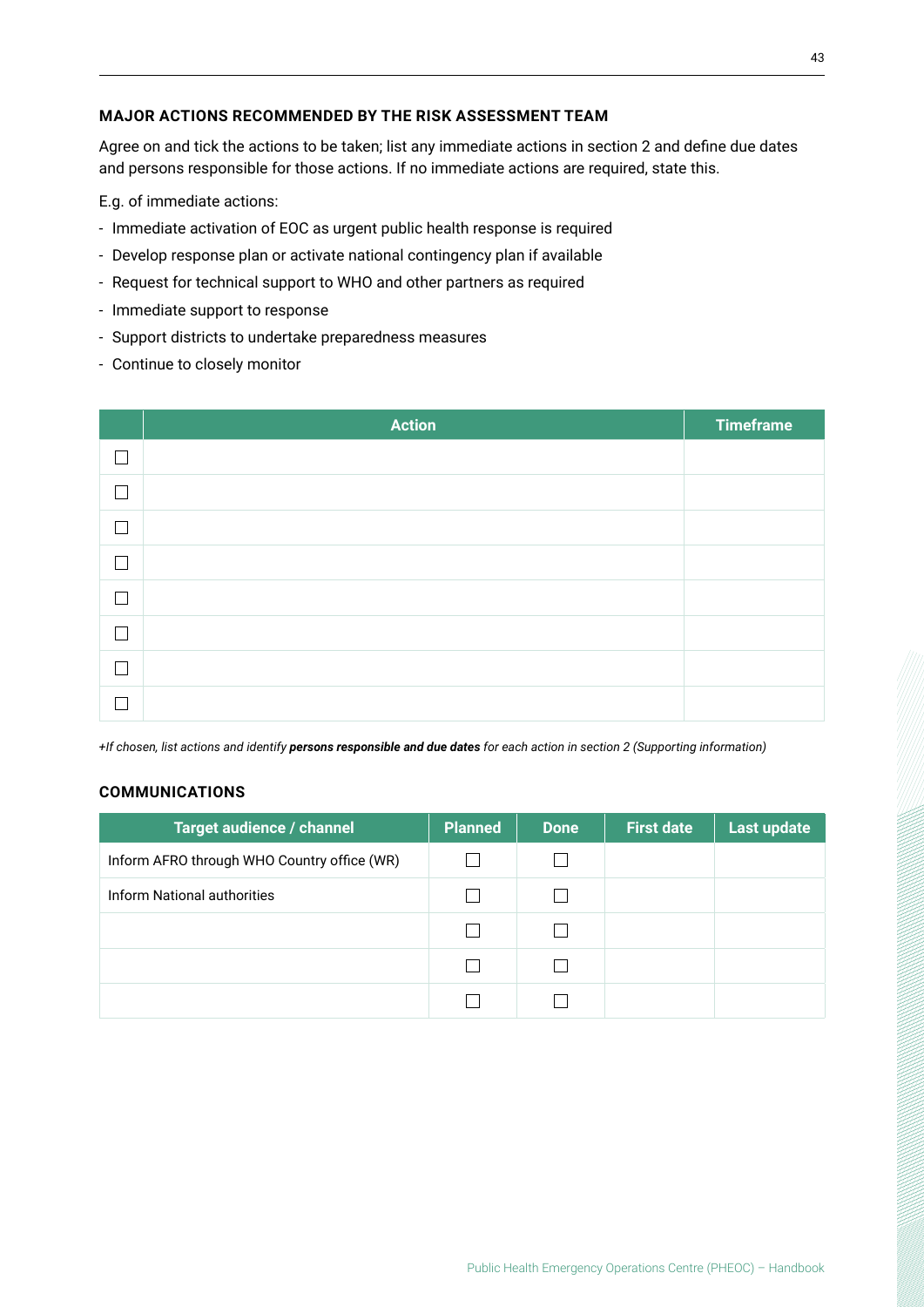#### **SUPPORTING INFORMATION**

#### **Hazard assessment:**

- This section is written as text
- Identify the hazard(s) that could be causing the event
- Review key information about the potential hazard(s) (i.e. characterizing the hazard)
- Rank potential hazards when more than one is considered a possible cause of the event

#### **Exposure assessment:**

- This section is written as text
- Brief update on the epidemiology (number of cases and deaths reported, affected area, affected persons (age / sex, gender, occupation or any other relevant characteristics)
- Information on previous outbreaks
- Number of people or group known or likely to have been exposed (take into consideration mode of transmission etc)
- Number of exposed people or groups who are likely to be susceptible (take into consideration people who have previously been exposed and may be immune, vaccination coverage etc)

#### **Context assessment:**

- This section includes a brief text summary of the context, and a table highlighting the vulnerabilities and capacities;
- Consider social, technical / scientific, economic, environmental, ethical and policy / political (i.e. STEEEP) factors that may influence the public health impact
- State the quality of the evidence used for the RRA (i.e. confidence in available information). Poor quality information may increase the overall perceived risk due to the incertitude in the assessment and requires the urgent need to gather further information.

| <b>Capacities</b>                                         | <b>Vulnerabilities</b>                                    |
|-----------------------------------------------------------|-----------------------------------------------------------|
| These can decrease the likelihood and impact of the event | These can increase the likelihood and impact of the event |
|                                                           |                                                           |
|                                                           |                                                           |
|                                                           |                                                           |
|                                                           |                                                           |
|                                                           |                                                           |
|                                                           |                                                           |
|                                                           |                                                           |
|                                                           |                                                           |
|                                                           |                                                           |
|                                                           |                                                           |
|                                                           |                                                           |
|                                                           |                                                           |
|                                                           |                                                           |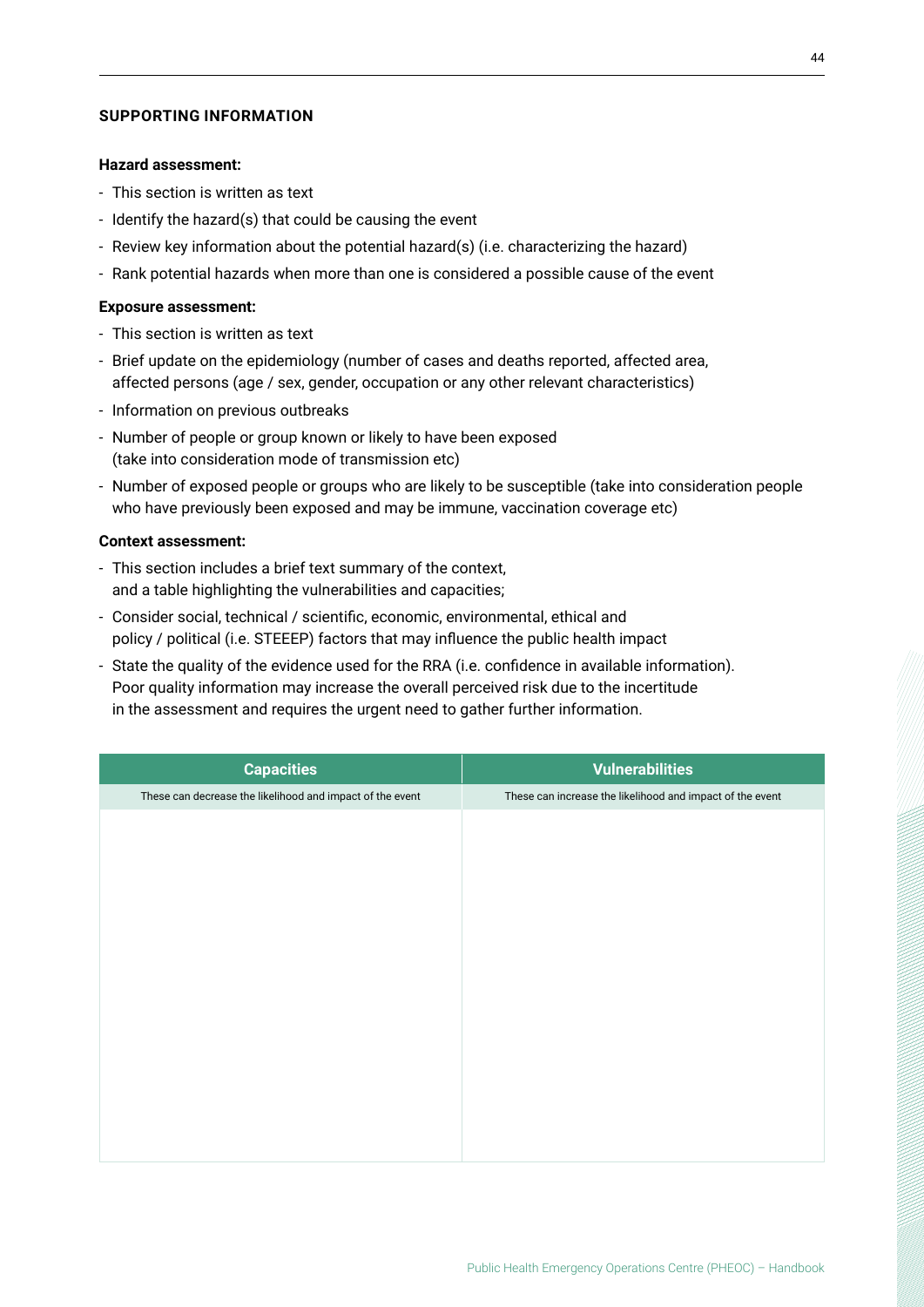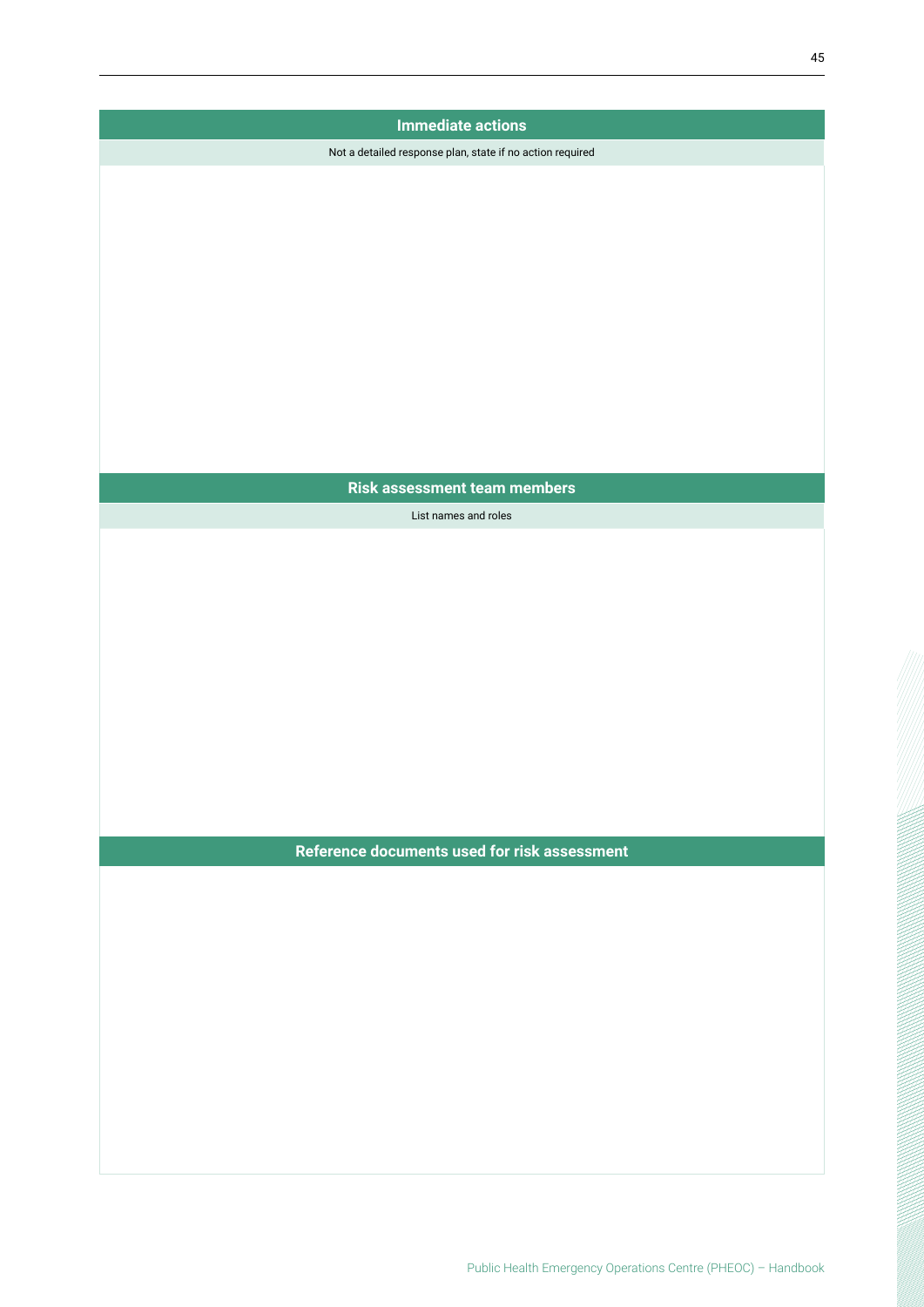<span id="page-45-0"></span>

| Date (dd/mm/yyyy):<br>Time (in 24hrs):<br>Annex 8A: Shift plan during activation |
|----------------------------------------------------------------------------------|
| <b>Function</b>                                                                  |
|                                                                                  |
|                                                                                  |
|                                                                                  |
|                                                                                  |
|                                                                                  |
|                                                                                  |
|                                                                                  |
|                                                                                  |
|                                                                                  |
|                                                                                  |
|                                                                                  |
|                                                                                  |
|                                                                                  |
|                                                                                  |
|                                                                                  |
|                                                                                  |
|                                                                                  |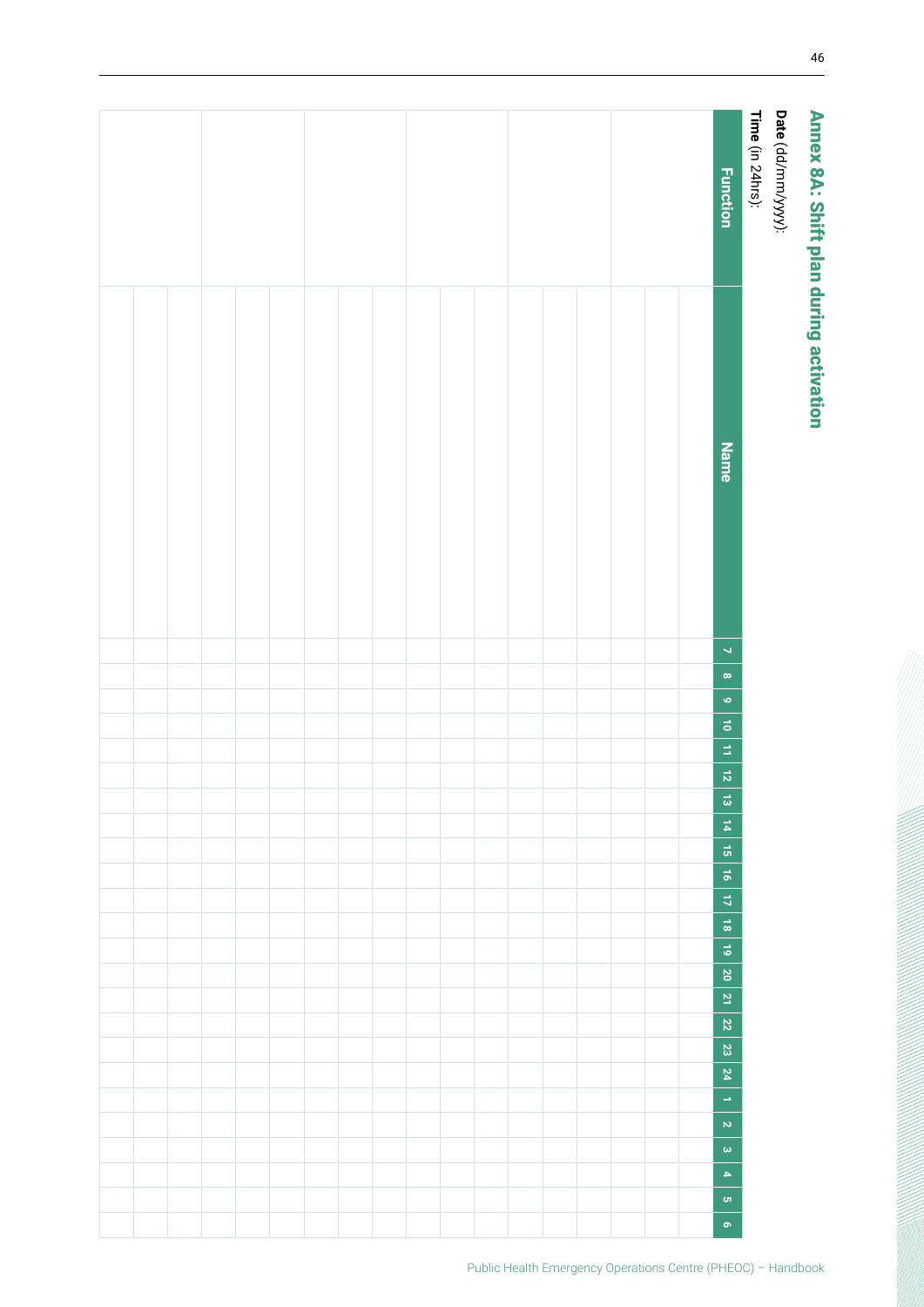<span id="page-46-0"></span>

| <b>Date</b>                             |  |  |  |  |  |  |  |  |  |
|-----------------------------------------|--|--|--|--|--|--|--|--|--|
| <b>Name</b>                             |  |  |  |  |  |  |  |  |  |
| <b>Function</b>                         |  |  |  |  |  |  |  |  |  |
| Sign in<br>time                         |  |  |  |  |  |  |  |  |  |
| Sign out<br>time                        |  |  |  |  |  |  |  |  |  |
| Major responsibilities<br>to be shifted |  |  |  |  |  |  |  |  |  |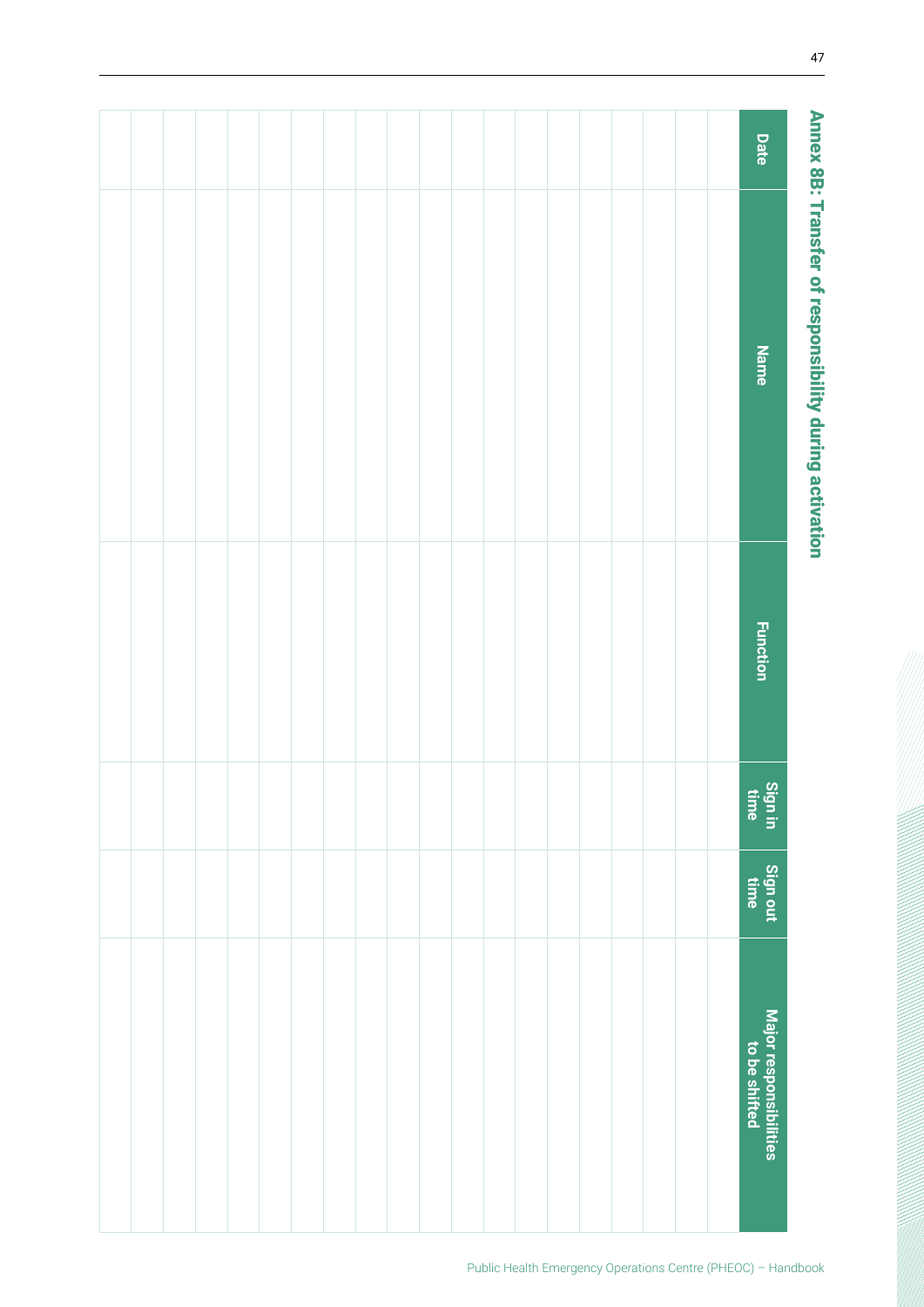### <span id="page-47-0"></span>Annex 9: Incident action plan template

| <b>Incident Action Plan (IAP)</b>                     |                                                           |                               |                                          |  |  |  |  |  |  |  |  |
|-------------------------------------------------------|-----------------------------------------------------------|-------------------------------|------------------------------------------|--|--|--|--|--|--|--|--|
| <b>Incident Name and Incident Action Plan Version</b> |                                                           |                               |                                          |  |  |  |  |  |  |  |  |
| <b>Incident Name</b>                                  |                                                           | <b>IAP Type</b>               | Initial<br>. I<br>Update $\Box$<br>Final |  |  |  |  |  |  |  |  |
| <b>Operational Period</b><br>(Date / Time)            |                                                           | <b>PHEOC Activation Level</b> |                                          |  |  |  |  |  |  |  |  |
| <b>Risk level</b>                                     |                                                           |                               |                                          |  |  |  |  |  |  |  |  |
| <b>Functional IMS Position</b>                        | <b>Name</b>                                               | <b>Email</b>                  | <b>Phone</b>                             |  |  |  |  |  |  |  |  |
|                                                       | <b>IMS Management Leadership and Staff</b>                |                               |                                          |  |  |  |  |  |  |  |  |
| <b>Incident Manager</b>                               |                                                           |                               |                                          |  |  |  |  |  |  |  |  |
| <b>Deputy Incident Manager</b>                        |                                                           |                               |                                          |  |  |  |  |  |  |  |  |
|                                                       | <b>Core IMS Functions</b>                                 |                               |                                          |  |  |  |  |  |  |  |  |
| <b>Operations Section</b>                             |                                                           |                               |                                          |  |  |  |  |  |  |  |  |
| <b>Plans Section</b>                                  |                                                           |                               |                                          |  |  |  |  |  |  |  |  |
| <b>Logistics Section</b>                              |                                                           |                               |                                          |  |  |  |  |  |  |  |  |
| <b>Finance &amp; Admin. Section</b>                   |                                                           |                               |                                          |  |  |  |  |  |  |  |  |
|                                                       | <b>Expanded IMS Functions</b>                             |                               |                                          |  |  |  |  |  |  |  |  |
| <b>Liaison Officer</b>                                |                                                           |                               |                                          |  |  |  |  |  |  |  |  |
| <b>Safety Officer</b>                                 |                                                           |                               |                                          |  |  |  |  |  |  |  |  |
| <b>Public Information Officer</b>                     |                                                           |                               |                                          |  |  |  |  |  |  |  |  |
|                                                       | <b>Response Branch Operations</b>                         |                               |                                          |  |  |  |  |  |  |  |  |
| <b>Current Operations Branch</b>                      |                                                           |                               |                                          |  |  |  |  |  |  |  |  |
| <b>Laboratory Branch</b>                              |                                                           |                               |                                          |  |  |  |  |  |  |  |  |
| <b>Case Management Branch</b>                         |                                                           |                               |                                          |  |  |  |  |  |  |  |  |
| <b>Epidemiology Branch</b>                            |                                                           |                               |                                          |  |  |  |  |  |  |  |  |
|                                                       | <b>Situation / Actions for Current Operational Period</b> |                               |                                          |  |  |  |  |  |  |  |  |
| <b>Background</b>                                     |                                                           |                               |                                          |  |  |  |  |  |  |  |  |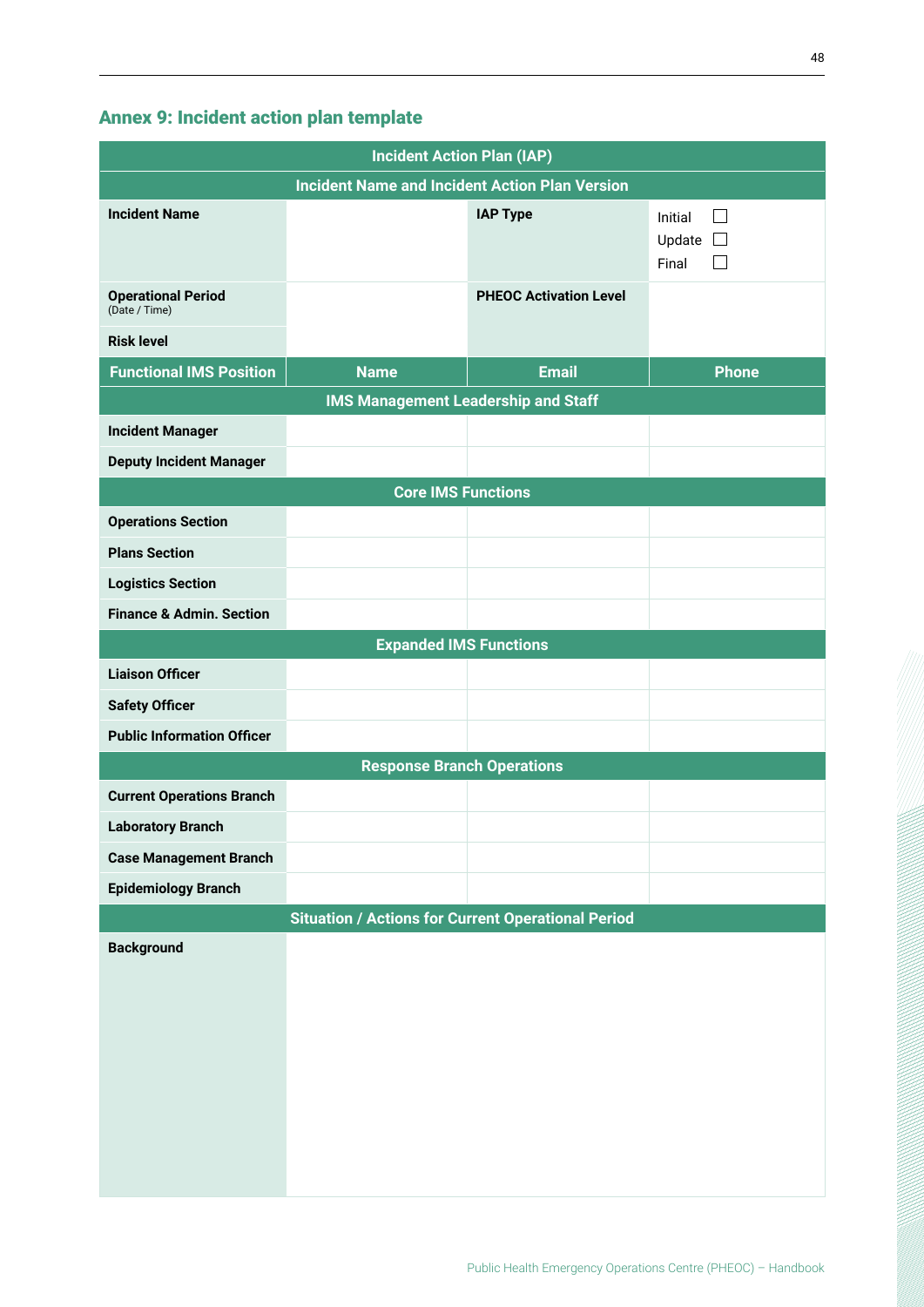| <b>Current Activities</b>                                                         |                                                                            |
|-----------------------------------------------------------------------------------|----------------------------------------------------------------------------|
| <b>Ministry / Department<br/>Response Mission</b>                                 |                                                                            |
| <b>Response Mode</b><br><b>Critical Information</b><br><b>Requirements (CIRs)</b> |                                                                            |
|                                                                                   | <b>Planning Assumptions</b>                                                |
|                                                                                   | Evidence-based facts and assumptions in the context of developing the plan |
|                                                                                   |                                                                            |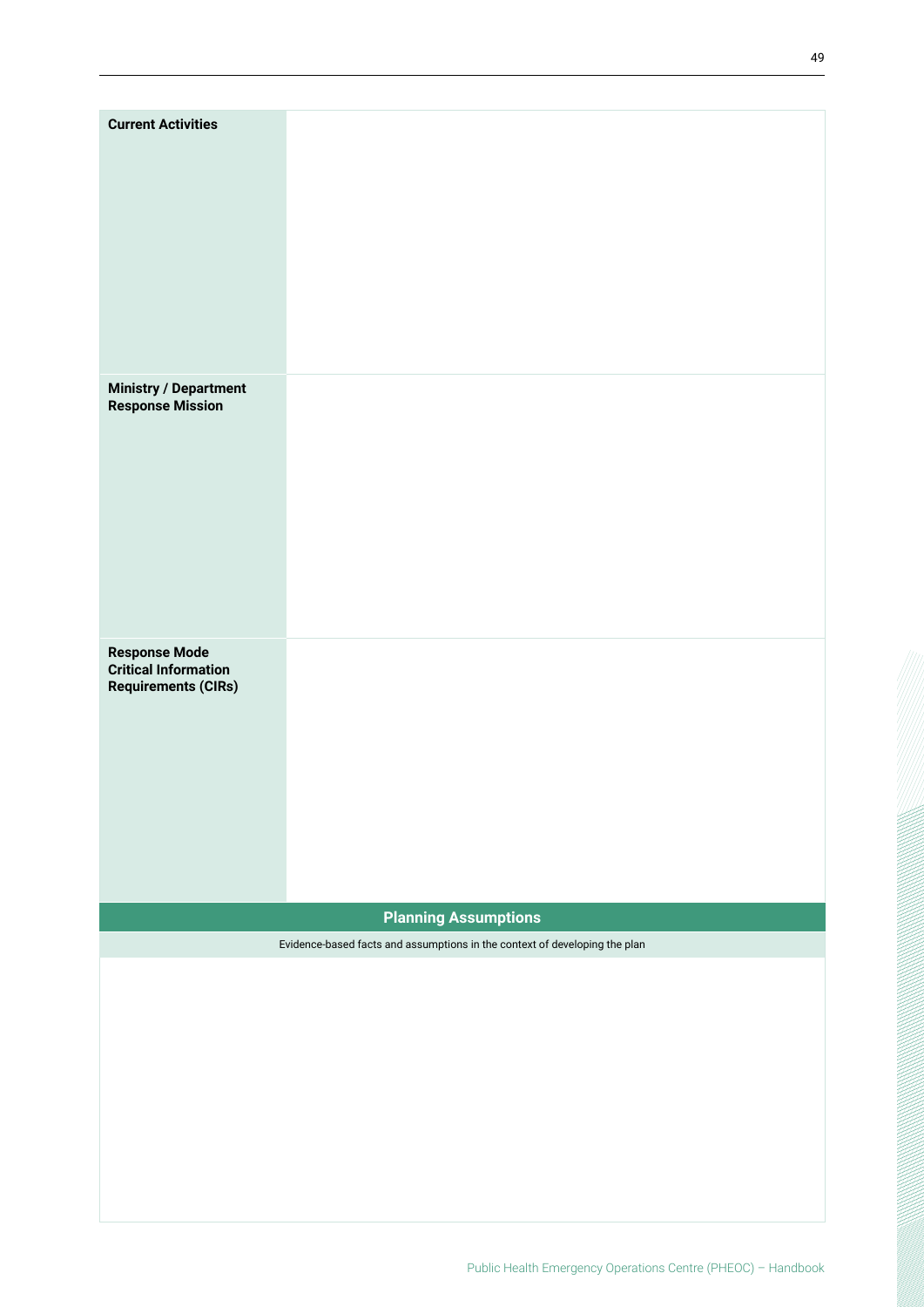| <b>Response Objectives</b>                                           |  |
|----------------------------------------------------------------------|--|
| SMART: Specific, Measure, Achievable, Realistic, Timeframe           |  |
|                                                                      |  |
|                                                                      |  |
|                                                                      |  |
|                                                                      |  |
|                                                                      |  |
|                                                                      |  |
|                                                                      |  |
|                                                                      |  |
|                                                                      |  |
| <b>Response Strategies</b>                                           |  |
|                                                                      |  |
|                                                                      |  |
|                                                                      |  |
|                                                                      |  |
|                                                                      |  |
|                                                                      |  |
|                                                                      |  |
|                                                                      |  |
|                                                                      |  |
| Sections / Functional Area Operational Objectives / Expected results |  |
|                                                                      |  |
|                                                                      |  |
|                                                                      |  |
|                                                                      |  |
|                                                                      |  |
|                                                                      |  |
|                                                                      |  |
|                                                                      |  |
|                                                                      |  |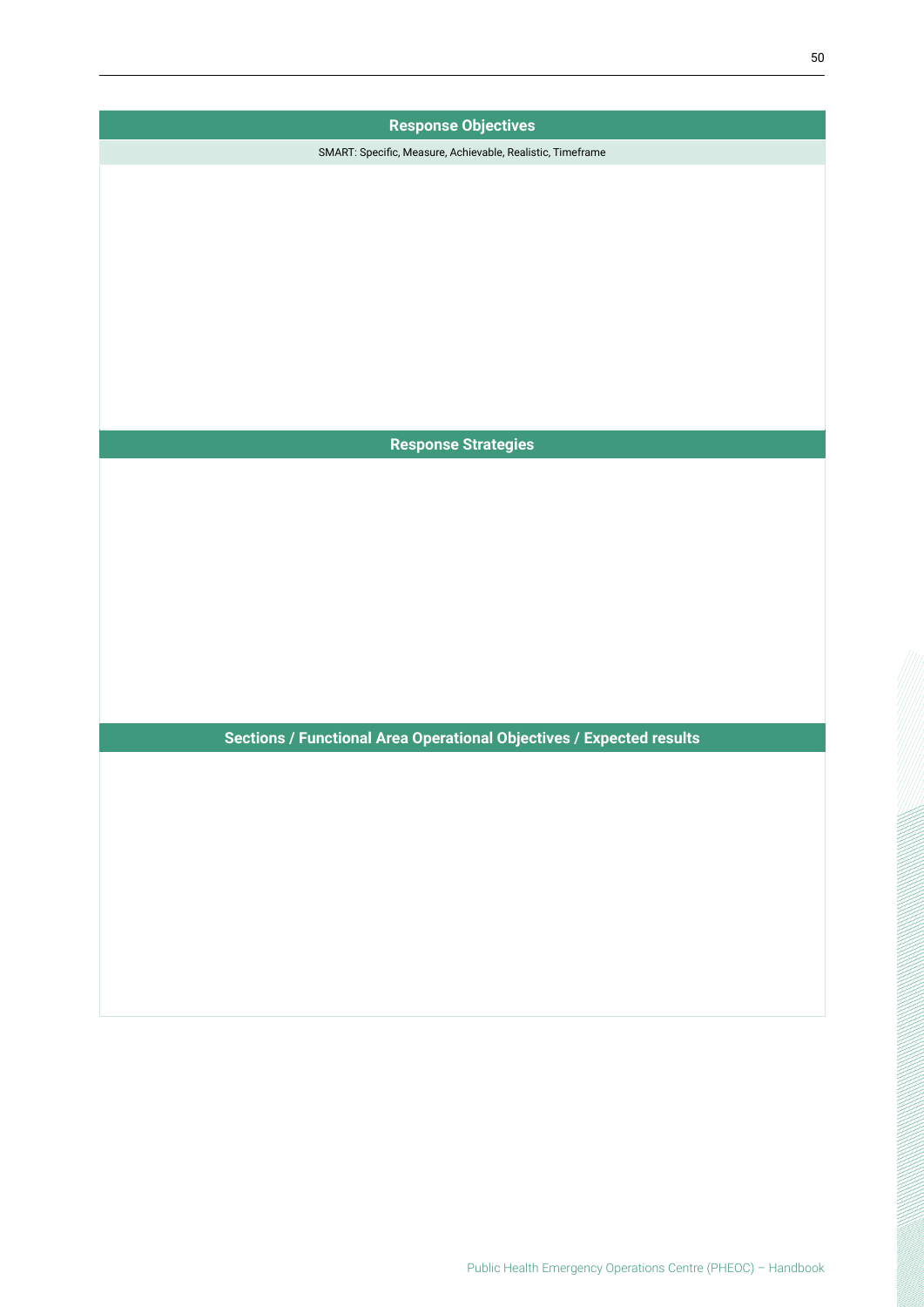|      |                        | <b>Response activities</b>                      |                                                                                          |                        |
|------|------------------------|-------------------------------------------------|------------------------------------------------------------------------------------------|------------------------|
| SNo. | <b>Activity / Task</b> | <b>Person Responsible</b>                       | Cost                                                                                     | <b>Completion Date</b> |
|      |                        |                                                 |                                                                                          |                        |
|      |                        |                                                 |                                                                                          |                        |
|      |                        |                                                 |                                                                                          |                        |
|      |                        |                                                 |                                                                                          |                        |
|      |                        |                                                 |                                                                                          |                        |
|      |                        |                                                 |                                                                                          |                        |
|      |                        |                                                 |                                                                                          |                        |
|      |                        |                                                 | Triggers that may increase the Response Tempo and / or raise the Response Level          |                        |
|      |                        |                                                 |                                                                                          |                        |
|      |                        |                                                 |                                                                                          |                        |
|      |                        |                                                 |                                                                                          |                        |
|      |                        |                                                 |                                                                                          |                        |
|      |                        |                                                 |                                                                                          |                        |
|      |                        |                                                 |                                                                                          |                        |
|      |                        |                                                 |                                                                                          |                        |
|      |                        |                                                 | Triggers that may return Centralized Response Operations to a Programme Management Level |                        |
|      |                        |                                                 |                                                                                          |                        |
|      |                        |                                                 |                                                                                          |                        |
|      |                        |                                                 |                                                                                          |                        |
|      |                        |                                                 |                                                                                          |                        |
|      |                        |                                                 |                                                                                          |                        |
|      |                        |                                                 |                                                                                          |                        |
|      |                        |                                                 |                                                                                          |                        |
|      |                        |                                                 |                                                                                          |                        |
|      |                        | <b>Pending Briefings for Operational Period</b> |                                                                                          |                        |
|      |                        |                                                 |                                                                                          |                        |
|      |                        |                                                 |                                                                                          |                        |
|      |                        |                                                 |                                                                                          |                        |
|      |                        |                                                 |                                                                                          |                        |
|      |                        |                                                 |                                                                                          |                        |
|      |                        |                                                 |                                                                                          |                        |
|      |                        |                                                 |                                                                                          |                        |
|      |                        |                                                 |                                                                                          |                        |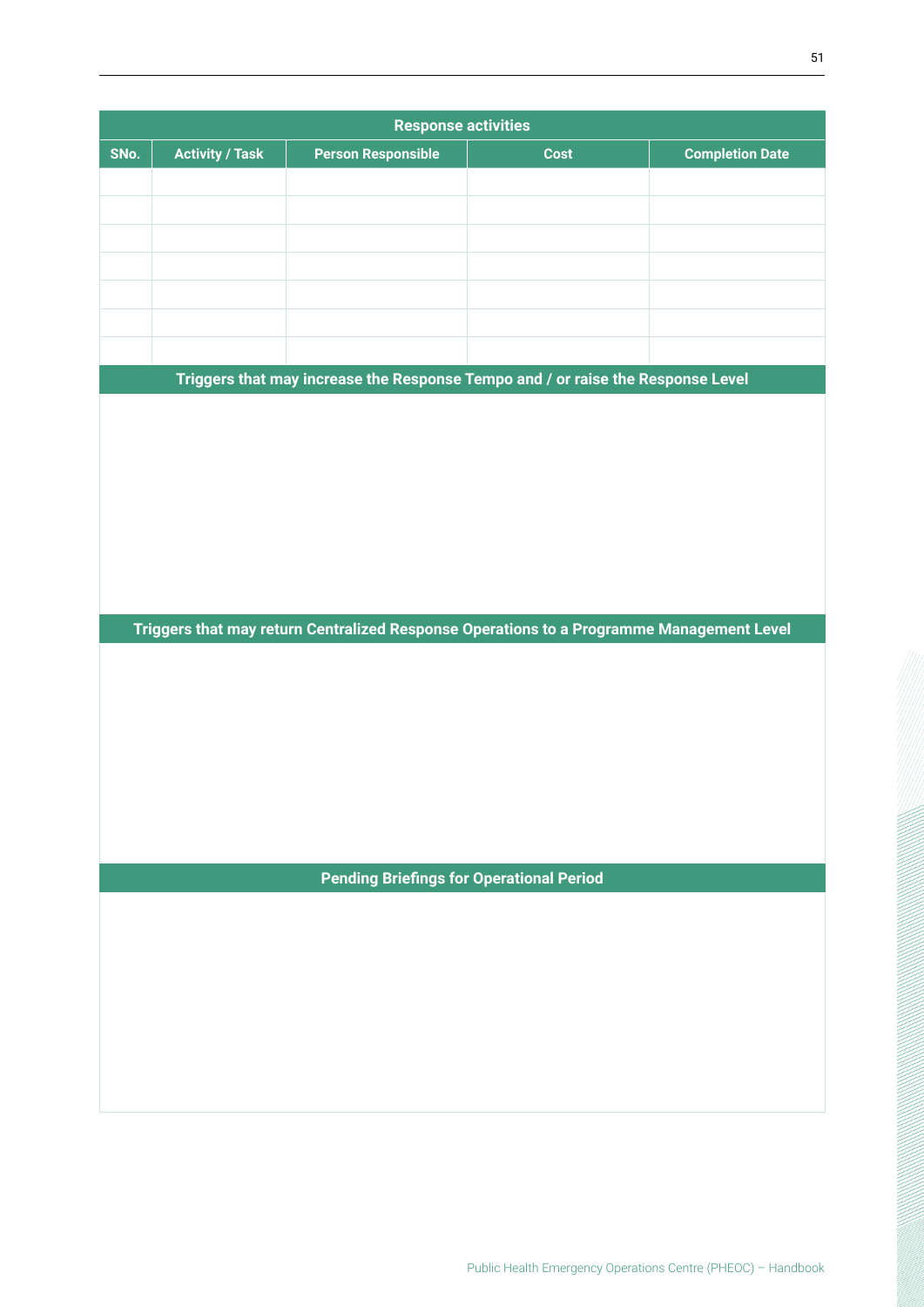| <b>Scheduled Meetings for the Operational Period</b>                |
|---------------------------------------------------------------------|
|                                                                     |
|                                                                     |
|                                                                     |
|                                                                     |
|                                                                     |
|                                                                     |
|                                                                     |
|                                                                     |
| <b>Safety and Security Concerns</b>                                 |
|                                                                     |
|                                                                     |
|                                                                     |
|                                                                     |
|                                                                     |
|                                                                     |
|                                                                     |
| Place a visual depiction of the incident location or locations here |
|                                                                     |
|                                                                     |
|                                                                     |
|                                                                     |
|                                                                     |
|                                                                     |
|                                                                     |
|                                                                     |
| <b>Current Organization</b>                                         |
|                                                                     |
|                                                                     |
|                                                                     |
|                                                                     |
|                                                                     |
|                                                                     |
|                                                                     |
|                                                                     |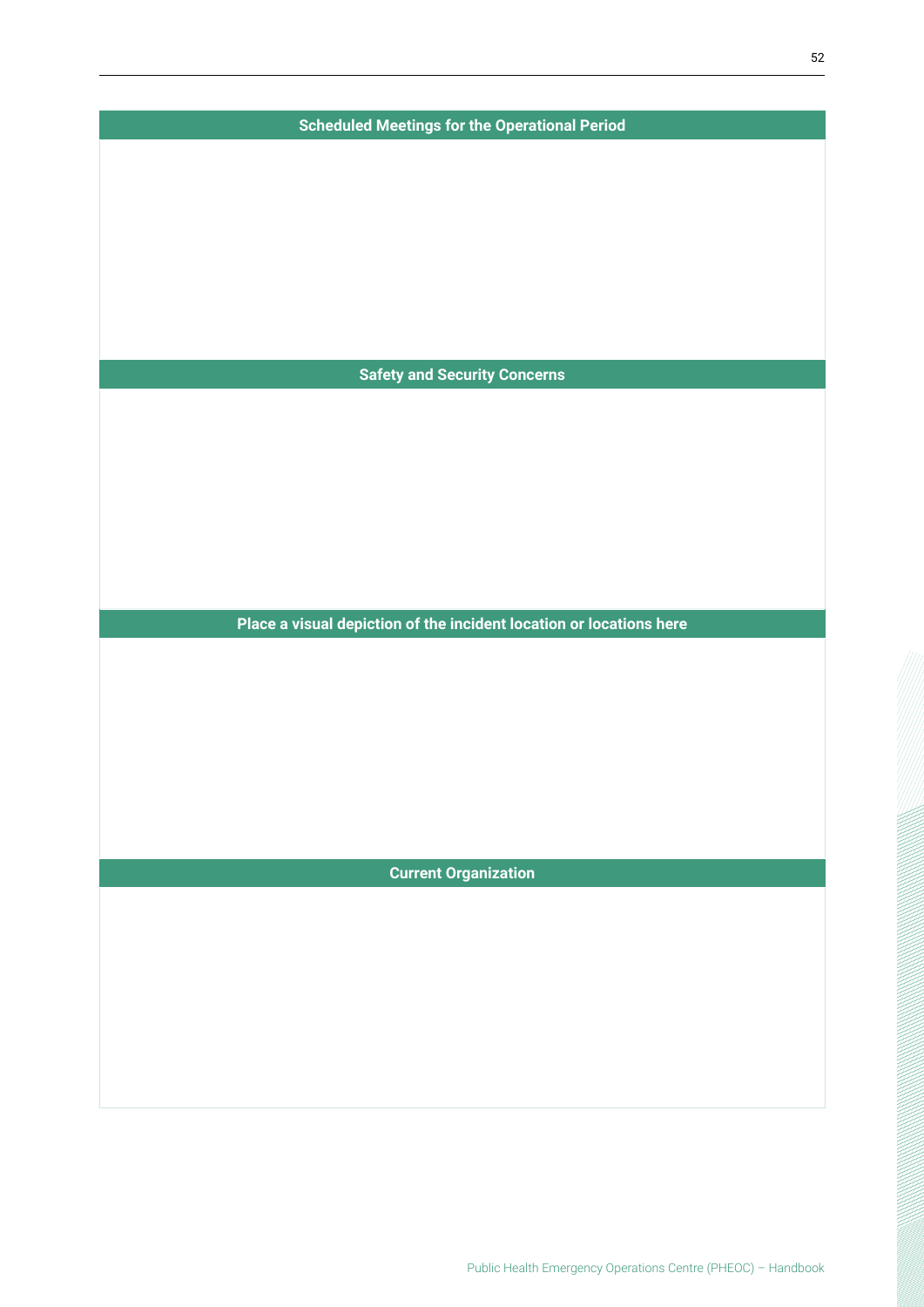### **Incident Management System Job Action Sheets**

<span id="page-52-0"></span>

|                                                                                                                                           | A Job Action Sheet, or JAS, is a tool for defining and performing a specific IMS response functional<br>role. The tasks on the Job Action Sheet can and should be amended to fit the situation by adding<br>or deleting tasks. The Section leader who is issuing the Job Action Sheet should review for<br>applicability and add in writing any incident-specific instructions or changes. The key elements are: |  |  |  |  |  |  |  |
|-------------------------------------------------------------------------------------------------------------------------------------------|------------------------------------------------------------------------------------------------------------------------------------------------------------------------------------------------------------------------------------------------------------------------------------------------------------------------------------------------------------------------------------------------------------------|--|--|--|--|--|--|--|
|                                                                                                                                           | <b>Position Title</b>                                                                                                                                                                                                                                                                                                                                                                                            |  |  |  |  |  |  |  |
| The name of the emergency response functional role.<br>Note that these generally are not the same as every day, non-emergency job titles. |                                                                                                                                                                                                                                                                                                                                                                                                                  |  |  |  |  |  |  |  |
| <b>Reports to</b><br>The supervisor that has direct<br>authority over the staff.                                                          |                                                                                                                                                                                                                                                                                                                                                                                                                  |  |  |  |  |  |  |  |
| <b>Mission</b><br>The purpose of the role, and a<br>brief guiding principle for the<br>responder to keep in mind.                         |                                                                                                                                                                                                                                                                                                                                                                                                                  |  |  |  |  |  |  |  |
| <b>Immediate</b><br>Tasks that must be<br>completed first upon assuming<br>the role or coming on duty.                                    |                                                                                                                                                                                                                                                                                                                                                                                                                  |  |  |  |  |  |  |  |
| Intermediate<br>Tasks to be completed<br>after the immediate tasks<br>are addressed.                                                      |                                                                                                                                                                                                                                                                                                                                                                                                                  |  |  |  |  |  |  |  |
| <b>Extended</b><br>Tasks to be completed later<br>or on an ongoing basis<br>during the work shift.                                        |                                                                                                                                                                                                                                                                                                                                                                                                                  |  |  |  |  |  |  |  |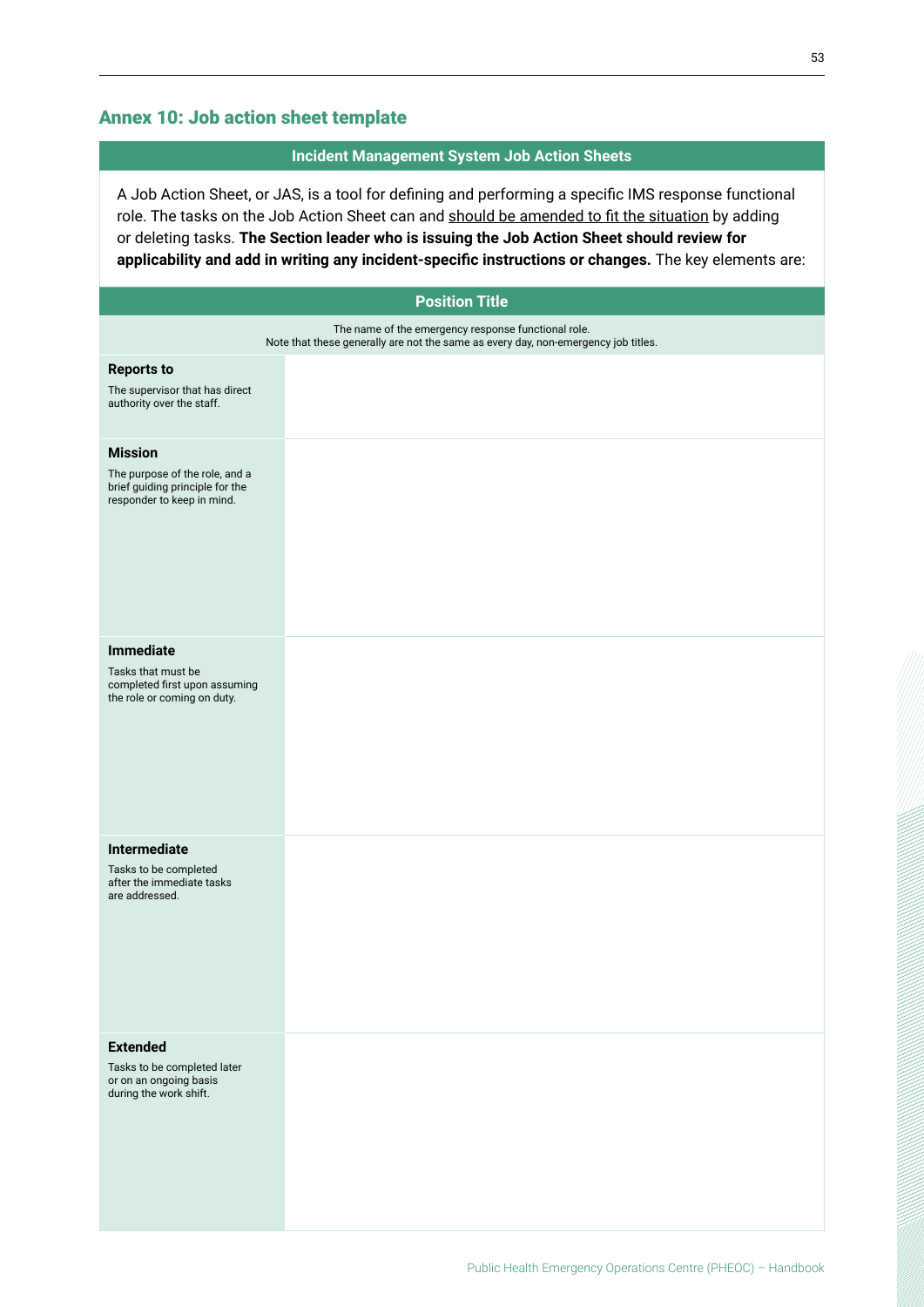|                                                                               | Incident update to leadership |
|-------------------------------------------------------------------------------|-------------------------------|
|                                                                               |                               |
| As of (dd/mm/yyyy)                                                            | Update $\#$                   |
| <b>Situation Update</b><br>Very brief summary                                 |                               |
|                                                                               |                               |
|                                                                               |                               |
|                                                                               |                               |
|                                                                               |                               |
|                                                                               |                               |
|                                                                               |                               |
|                                                                               |                               |
|                                                                               |                               |
| <b>Actions Undertaken</b>                                                     |                               |
| Very brief summary<br>in bullet points                                        |                               |
|                                                                               |                               |
|                                                                               |                               |
|                                                                               |                               |
|                                                                               |                               |
|                                                                               |                               |
|                                                                               |                               |
|                                                                               |                               |
| <b>Issues and Challenges</b>                                                  |                               |
| Highlight major issues and<br>challenges that require<br>leadership attention |                               |
|                                                                               |                               |
|                                                                               |                               |
|                                                                               |                               |
|                                                                               |                               |
|                                                                               |                               |
|                                                                               |                               |
|                                                                               |                               |
| <b>Next Steps</b>                                                             |                               |
| for Decision                                                                  |                               |
| Bullet points that require<br>high level decision                             |                               |
|                                                                               |                               |
|                                                                               |                               |
|                                                                               |                               |
|                                                                               |                               |
|                                                                               |                               |
|                                                                               |                               |
| <b>EOC Contact</b>                                                            |                               |
| Physical address, email, tel                                                  |                               |

### <span id="page-53-0"></span>Annex 11: Summary of incident update to leadership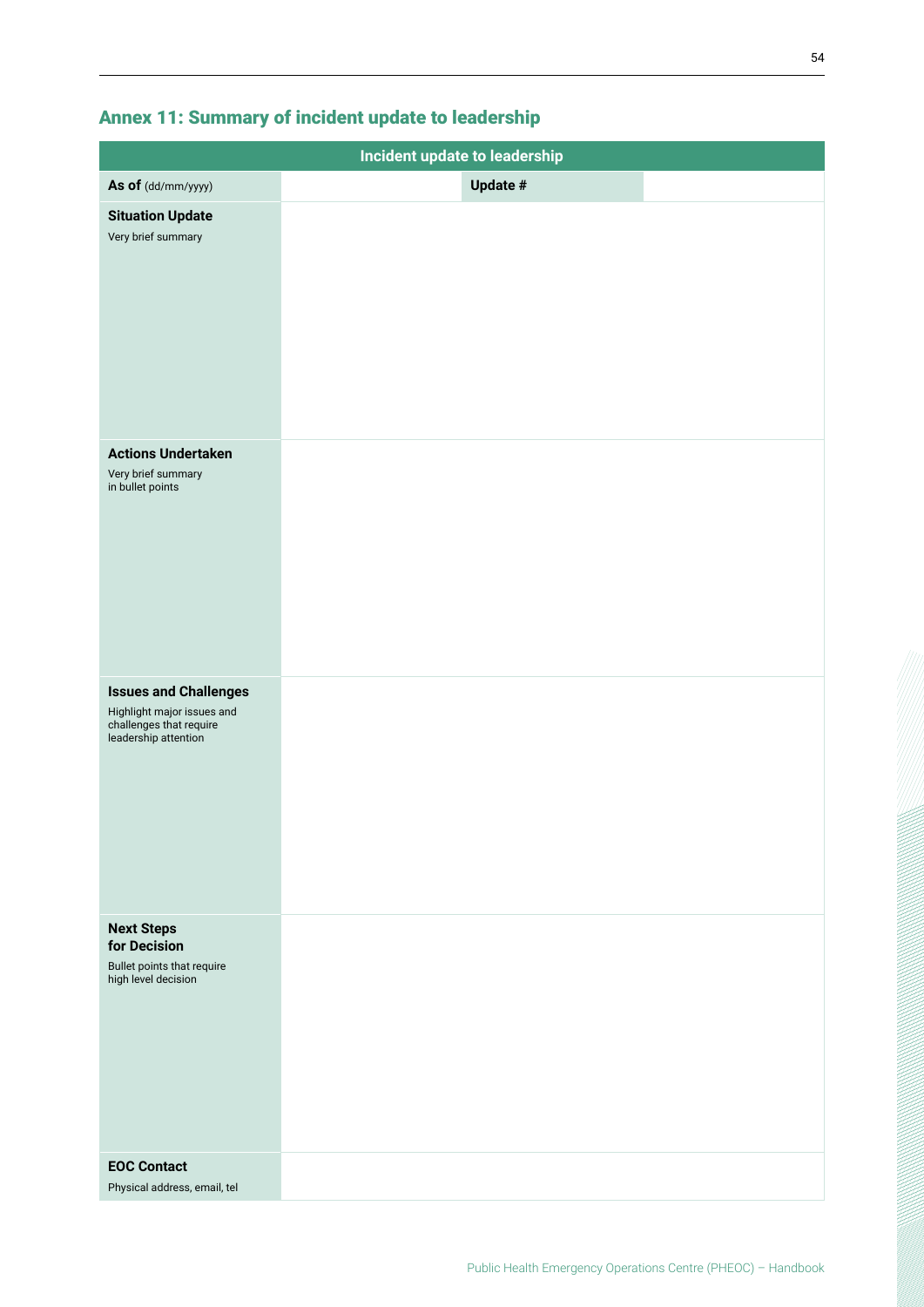#### <span id="page-54-0"></span>Annex 12: Concept of operation

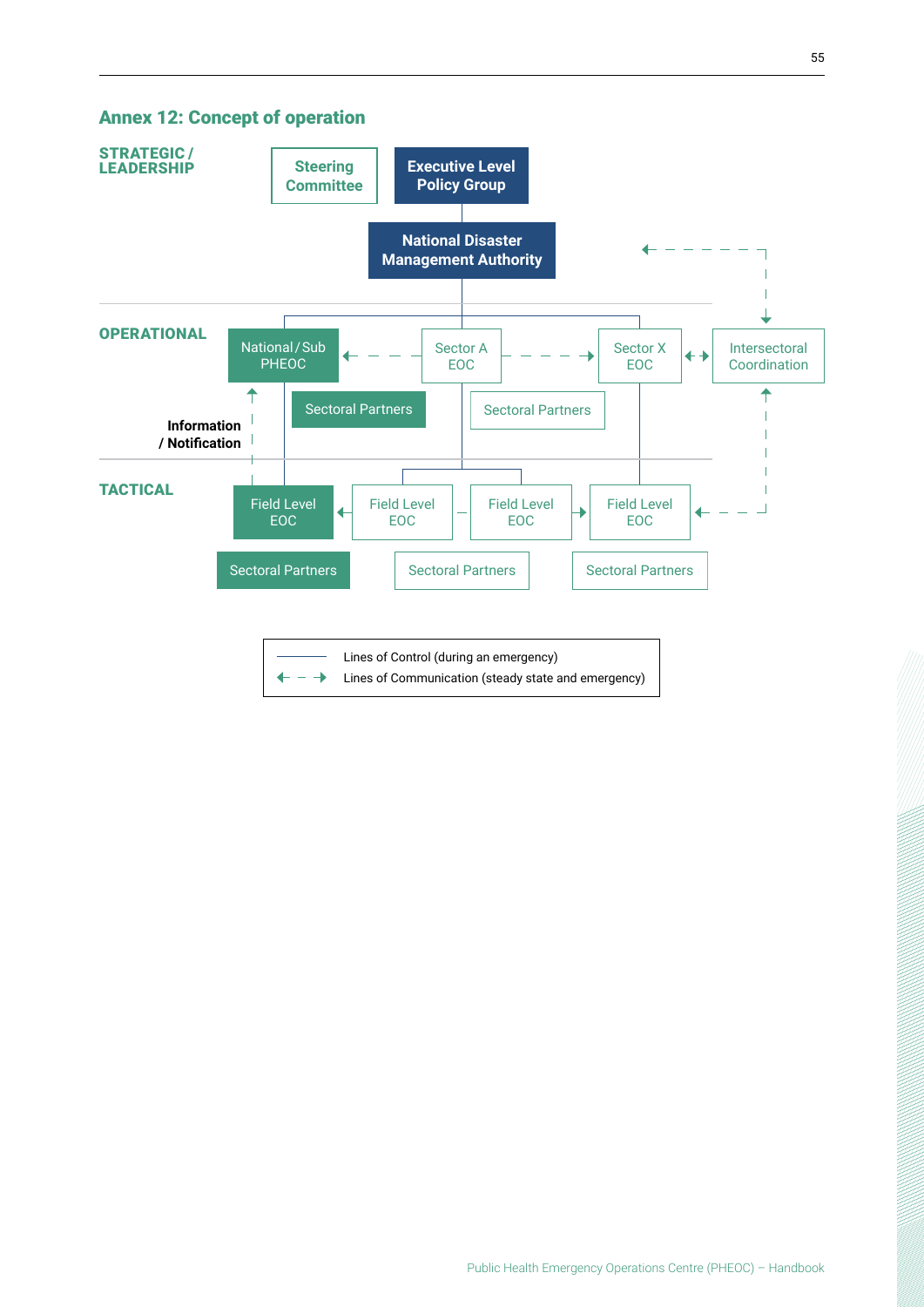### <span id="page-55-0"></span>Annex 13: SITREP template

#### **MOH HEADER**

|                                  | <b>Situational Report (SITREP)</b> |                          |  |  |  |  |  |  |  |  |
|----------------------------------|------------------------------------|--------------------------|--|--|--|--|--|--|--|--|
| <b>Outbreak Name</b>             |                                    | <b>Country affected</b>  |  |  |  |  |  |  |  |  |
| Date & Time of report            |                                    | Investigation start date |  |  |  |  |  |  |  |  |
| <b>Prepared by</b>               |                                    |                          |  |  |  |  |  |  |  |  |
| <b>Status (activation level)</b> |                                    | <b>Activation date</b>   |  |  |  |  |  |  |  |  |
| <b>Frequency of report</b>       |                                    |                          |  |  |  |  |  |  |  |  |

|                                                                                                                                                                                                                                      | 1. Highlights                  |
|--------------------------------------------------------------------------------------------------------------------------------------------------------------------------------------------------------------------------------------|--------------------------------|
| <b>Number of cases</b><br>Reported this week / day.<br>Compare to previous week / day.                                                                                                                                               |                                |
| <b>Cumulative case numbers to date</b><br>e.g. from 'dd/mm/yyyy' until 'dd/mm/yyyy',<br>a total of XXX (SUSPECTED / PROBABLE /<br>CONFIRMED) cases including XX deaths of<br>DISEASE / SYMDROME have been reported<br>from LOCATION. |                                |
| <b>Summary of key challenges</b>                                                                                                                                                                                                     |                                |
|                                                                                                                                                                                                                                      | 2. Background                  |
| <b>Brief description of</b><br>- How and when the outbreak<br>was recognised<br>- Description of disease burden<br>in the country<br>- Overview of initial rapid<br>situation assessment<br>- Date of outbreak declaration           |                                |
|                                                                                                                                                                                                                                      | 3. Epidemiology & Surveillance |
| <b>Case definition</b><br>(please include as an annex)<br>Include definition of suspected,<br>probable and confirmed cases as an annex<br>so it is clear what the data is referring to                                               |                                |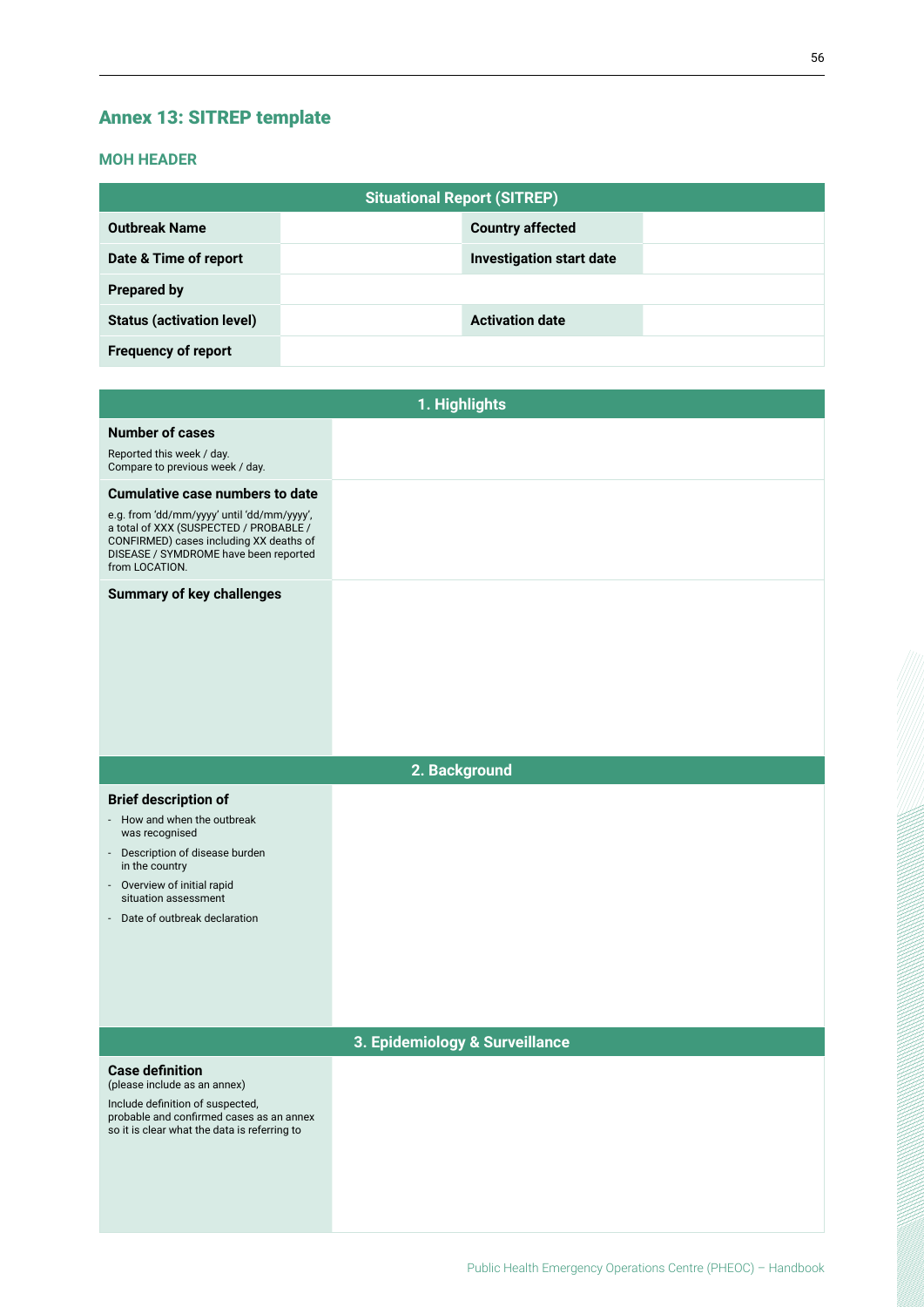#### **Descriptive epidemiology**

- Please use graphs, tables and maps for visualisation of the data by time, place and person.
- Please make sure all figures have clear titles including the population being displayed e.g. n=.
- Please make sure all axis and legends are clearly labelled.
- Please ensure sufficient interpretation is provided to aid the reader.
- Number of cases to date: (as a table)
	- New and cumulative (suspected, probable, confirmed)
	- Deaths: count and CFR%
- Incidence / attack rate (e.g. number of cases per 100 000 population)
- Case / person characteristics (e.g. age, sex, occupation, risk factors): comment on the most affected groups if present
- Time trends: Epi curve
- Geographical distribution (maps preferable, describe new areas affected)
- Clinical description (e.g. symptoms, duration, number of cases of hospitalisations)
- Analysis by exposure
- Source investigations
- State any delays in notification

### **Contact tracing summary**  (for events where contact tracing

- is necessary)
- Number of contacts, number seen, number traced, number missing, number that completed follow up, number that became symptomatic
- by lowest geographical location possible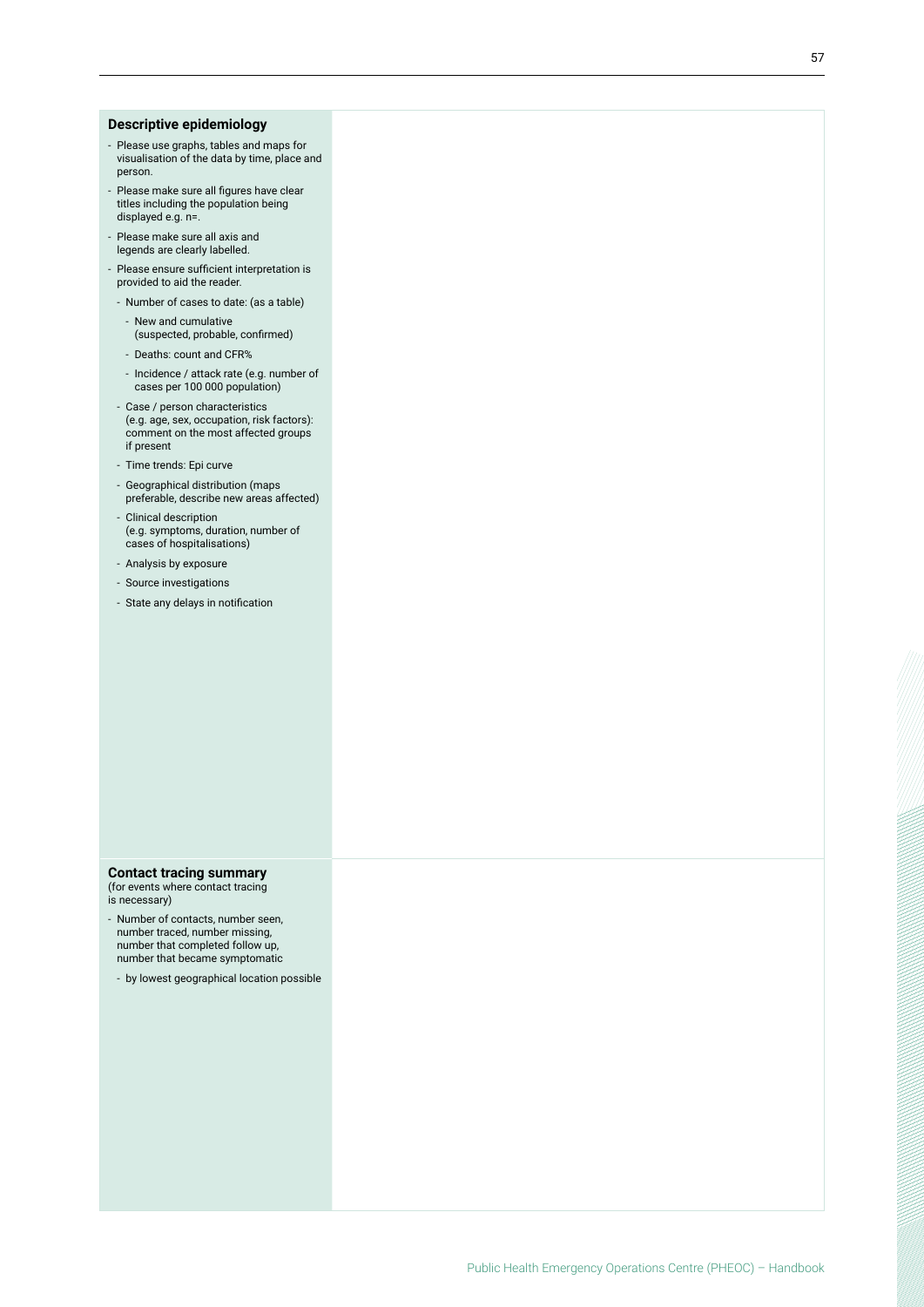|                                                                                                                                                                 | 4. Laboratory Investigations                                                                                                                                            |
|-----------------------------------------------------------------------------------------------------------------------------------------------------------------|-------------------------------------------------------------------------------------------------------------------------------------------------------------------------|
| <b>Brief summary of tests</b><br>performed and results                                                                                                          |                                                                                                                                                                         |
|                                                                                                                                                                 |                                                                                                                                                                         |
| <b>Subtyping</b><br>(this section may be combined with                                                                                                          |                                                                                                                                                                         |
| epidemiology description above)                                                                                                                                 |                                                                                                                                                                         |
|                                                                                                                                                                 |                                                                                                                                                                         |
|                                                                                                                                                                 | <b>5. Environmental Assessment</b>                                                                                                                                      |
| If completed, summarize the findings<br>of any environmental investigations to date<br>(e.g. water testing, vendor inspections,<br>community assessments, etc.) |                                                                                                                                                                         |
|                                                                                                                                                                 |                                                                                                                                                                         |
|                                                                                                                                                                 | 6. Public Health Action / Response Interventions                                                                                                                        |
|                                                                                                                                                                 | Describe the response measures implemented by thematic area and any impact seen.<br>Please add additional pillars if required e.g. vector control, operational research |
| <b>Coordination</b>                                                                                                                                             |                                                                                                                                                                         |
| <b>Surveillance</b>                                                                                                                                             |                                                                                                                                                                         |
| Laboratory                                                                                                                                                      |                                                                                                                                                                         |
| <b>Case Management</b>                                                                                                                                          |                                                                                                                                                                         |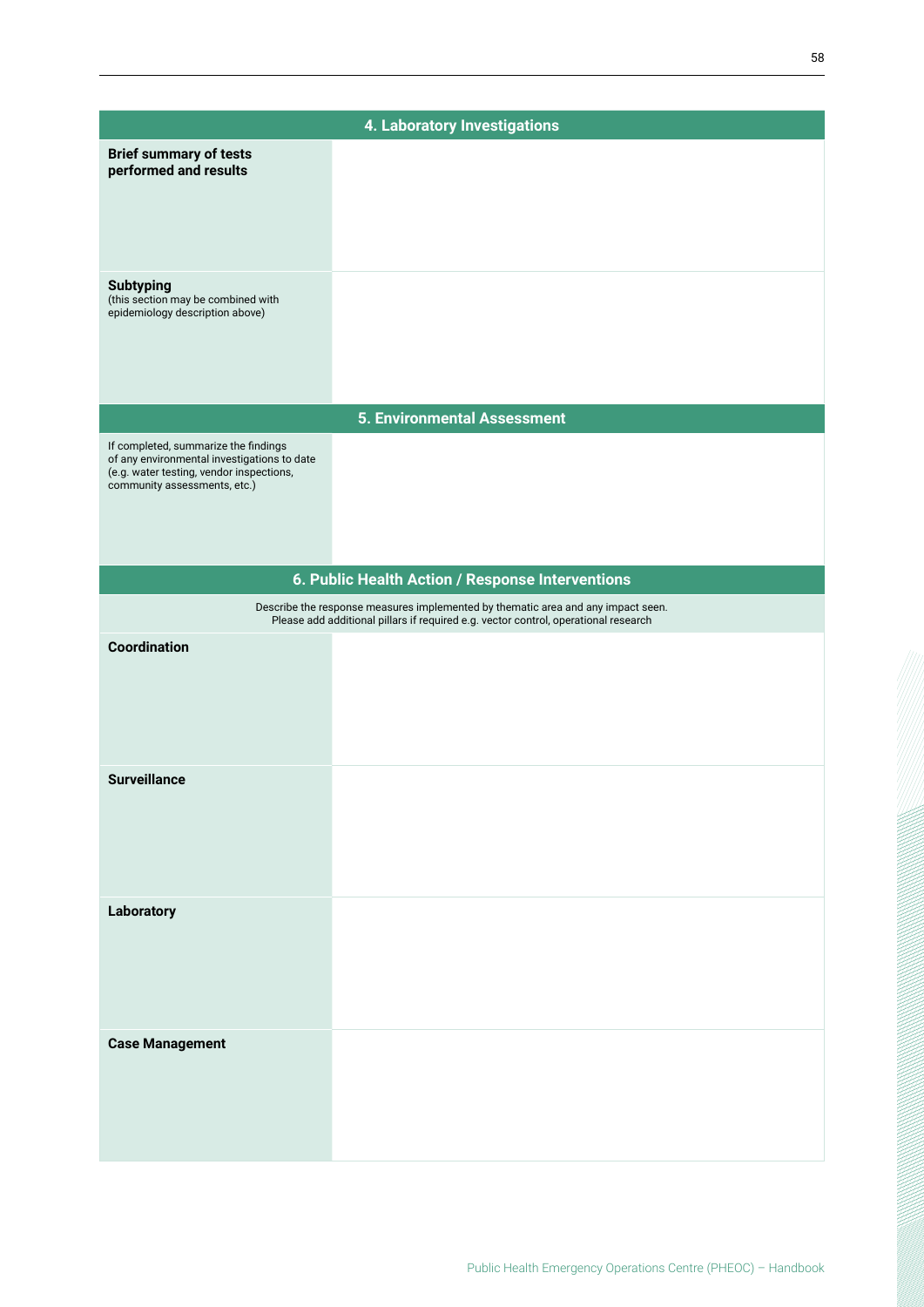| <b>Hazard Containment</b>                                         |                      |
|-------------------------------------------------------------------|----------------------|
| Wash & IPC                                                        |                      |
| Risk Communication, Community<br>Engagement & Social Mobilisation |                      |
| Logistics                                                         |                      |
|                                                                   | 7. Challenges / Gaps |
|                                                                   |                      |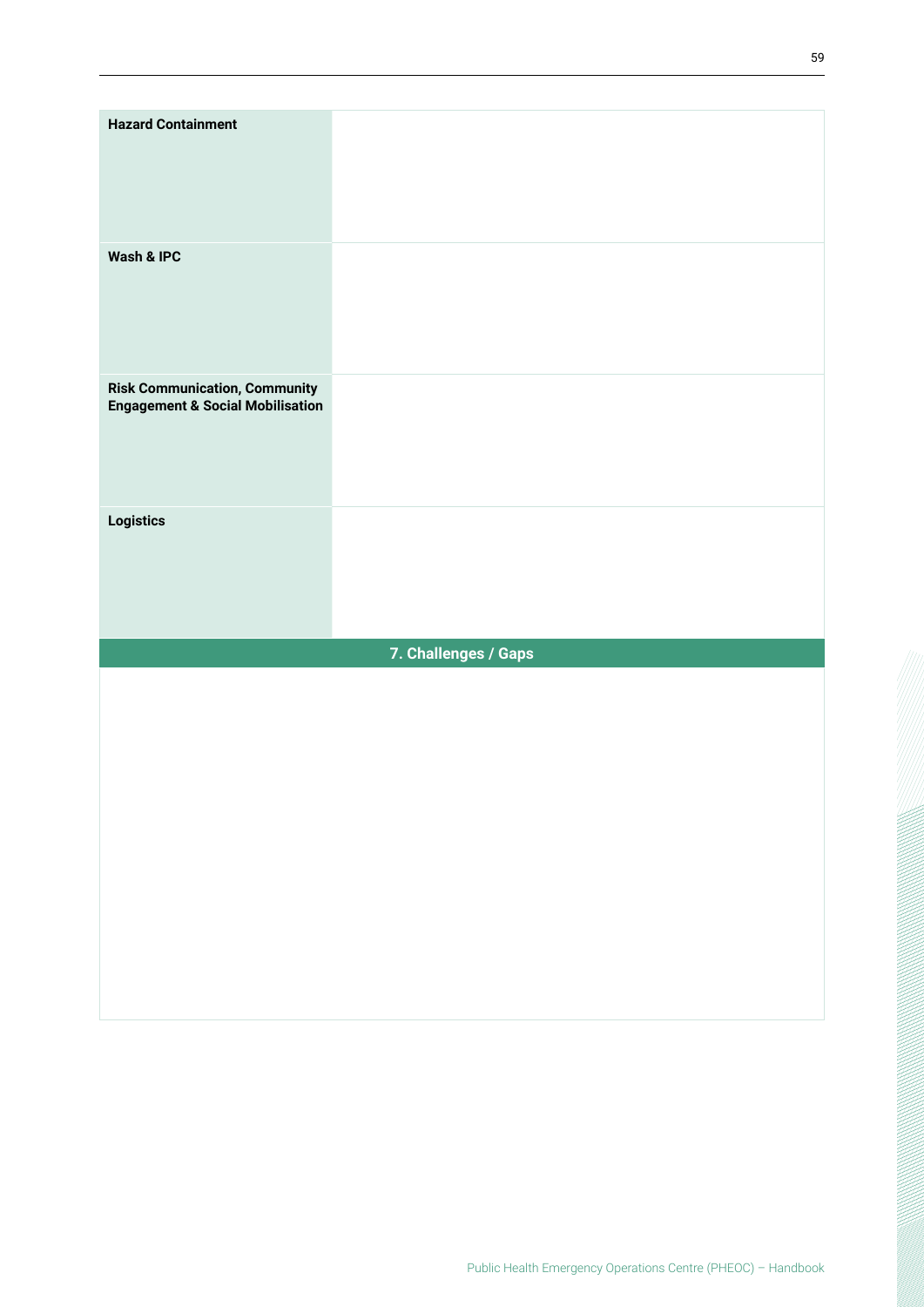|                                                                                     | 8. Recommendations & Priority Follow Up Actions |
|-------------------------------------------------------------------------------------|-------------------------------------------------|
| <b>Coordination and Leadership</b>                                                  |                                                 |
|                                                                                     |                                                 |
|                                                                                     |                                                 |
|                                                                                     |                                                 |
| <b>Surveillance</b>                                                                 |                                                 |
|                                                                                     |                                                 |
|                                                                                     |                                                 |
|                                                                                     |                                                 |
|                                                                                     |                                                 |
| Laboratory                                                                          |                                                 |
|                                                                                     |                                                 |
|                                                                                     |                                                 |
|                                                                                     |                                                 |
|                                                                                     |                                                 |
| <b>Case Management</b>                                                              |                                                 |
|                                                                                     |                                                 |
|                                                                                     |                                                 |
|                                                                                     |                                                 |
| <b>Hazard Containment</b>                                                           |                                                 |
|                                                                                     |                                                 |
|                                                                                     |                                                 |
|                                                                                     |                                                 |
| Wash & IPC                                                                          |                                                 |
|                                                                                     |                                                 |
|                                                                                     |                                                 |
|                                                                                     |                                                 |
|                                                                                     |                                                 |
| <b>Risk Communication, Community</b><br><b>Engagement &amp; Social Mobilisation</b> |                                                 |
|                                                                                     |                                                 |
|                                                                                     |                                                 |
|                                                                                     |                                                 |
| Logistics                                                                           |                                                 |
|                                                                                     |                                                 |
|                                                                                     |                                                 |
|                                                                                     |                                                 |
|                                                                                     |                                                 |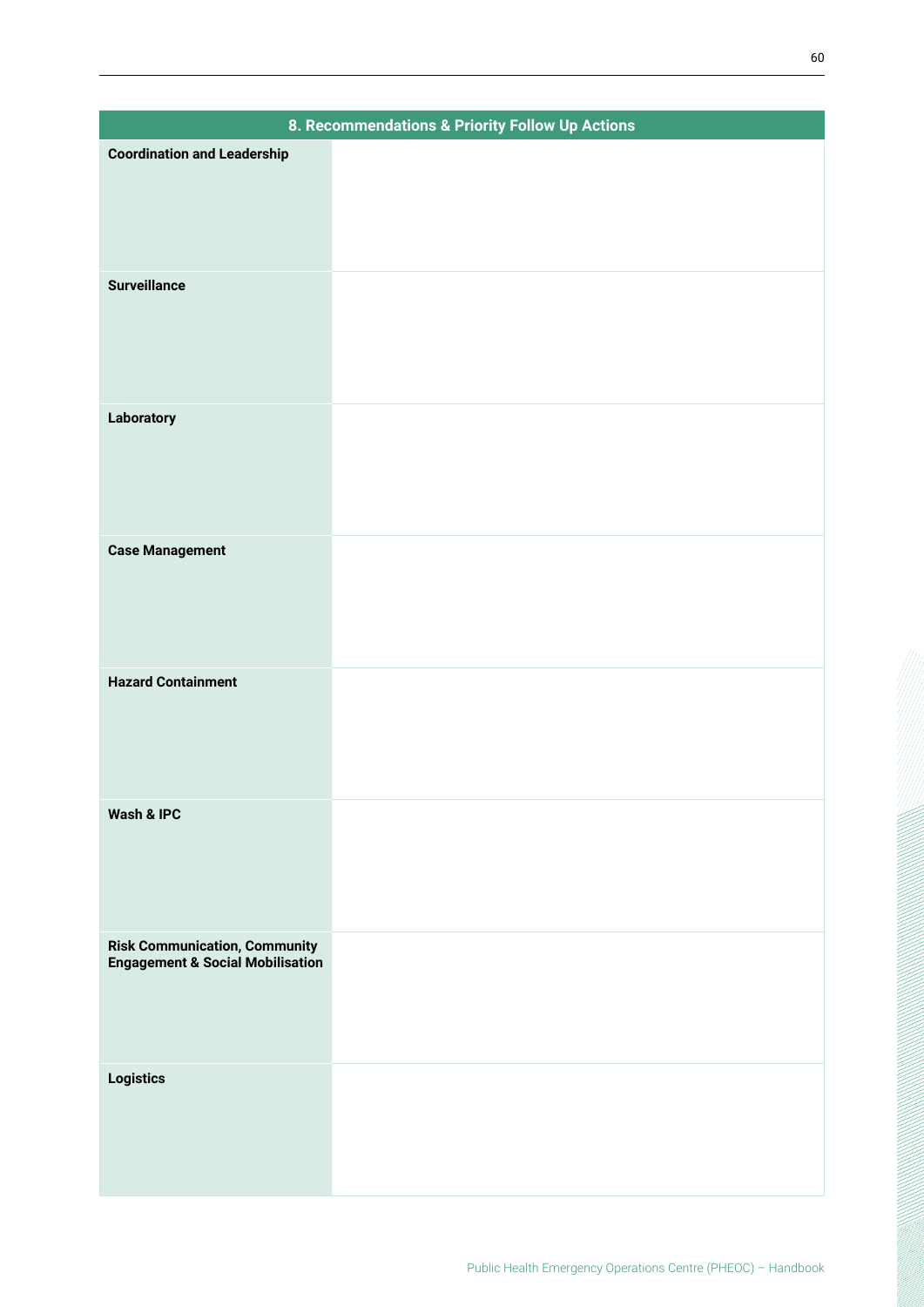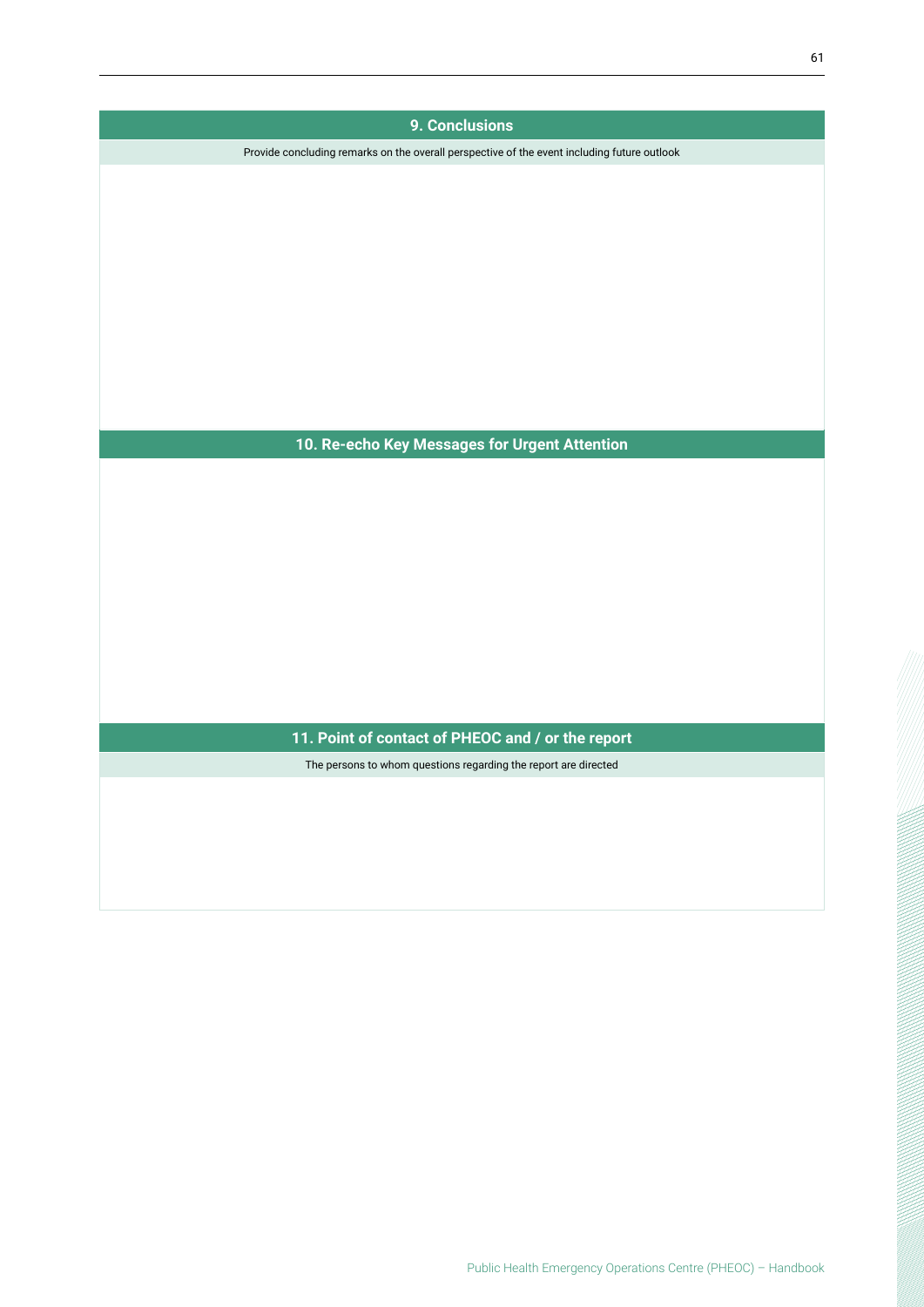<span id="page-61-0"></span>

|                           | No.                 |  |  |  |  |  |  |  |  |  |  |
|---------------------------|---------------------|--|--|--|--|--|--|--|--|--|--|
|                           | <b>Area</b>         |  |  |  |  |  |  |  |  |  |  |
| <b>Activity</b>           | Specific activity   |  |  |  |  |  |  |  |  |  |  |
|                           | <b>Organization</b> |  |  |  |  |  |  |  |  |  |  |
| Location (prov, district) | Province            |  |  |  |  |  |  |  |  |  |  |
|                           | <b>District</b>     |  |  |  |  |  |  |  |  |  |  |
| Resources                 | needed              |  |  |  |  |  |  |  |  |  |  |
|                           | Start date          |  |  |  |  |  |  |  |  |  |  |
| <b>End date</b>           |                     |  |  |  |  |  |  |  |  |  |  |
|                           | <b>Status</b>       |  |  |  |  |  |  |  |  |  |  |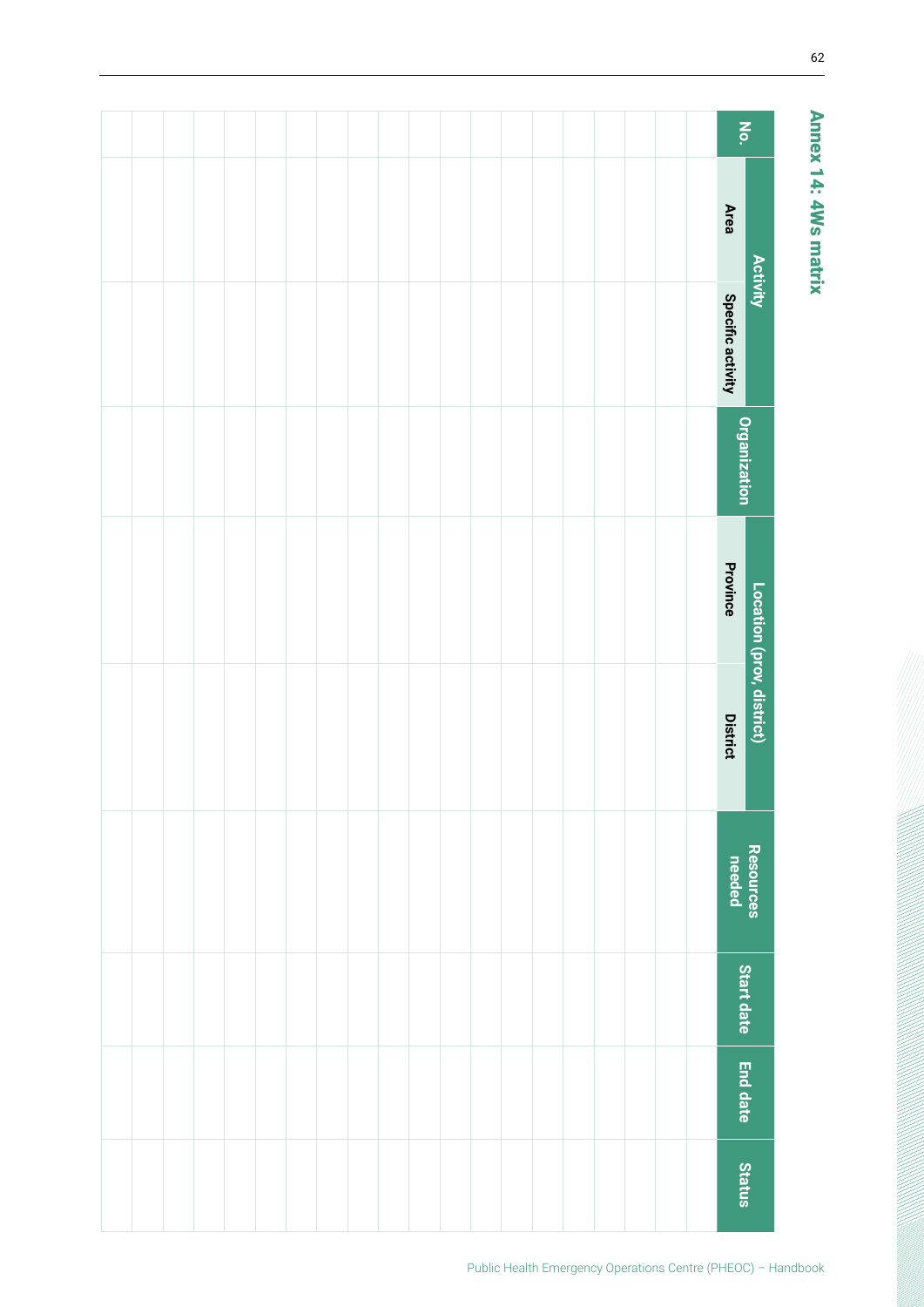<span id="page-62-0"></span>

| Date               |  |  |  |  |  |  |  |  |  |  |
|--------------------|--|--|--|--|--|--|--|--|--|--|
| Time               |  |  |  |  |  |  |  |  |  |  |
| Activity           |  |  |  |  |  |  |  |  |  |  |
| <b>Focal point</b> |  |  |  |  |  |  |  |  |  |  |
| Location           |  |  |  |  |  |  |  |  |  |  |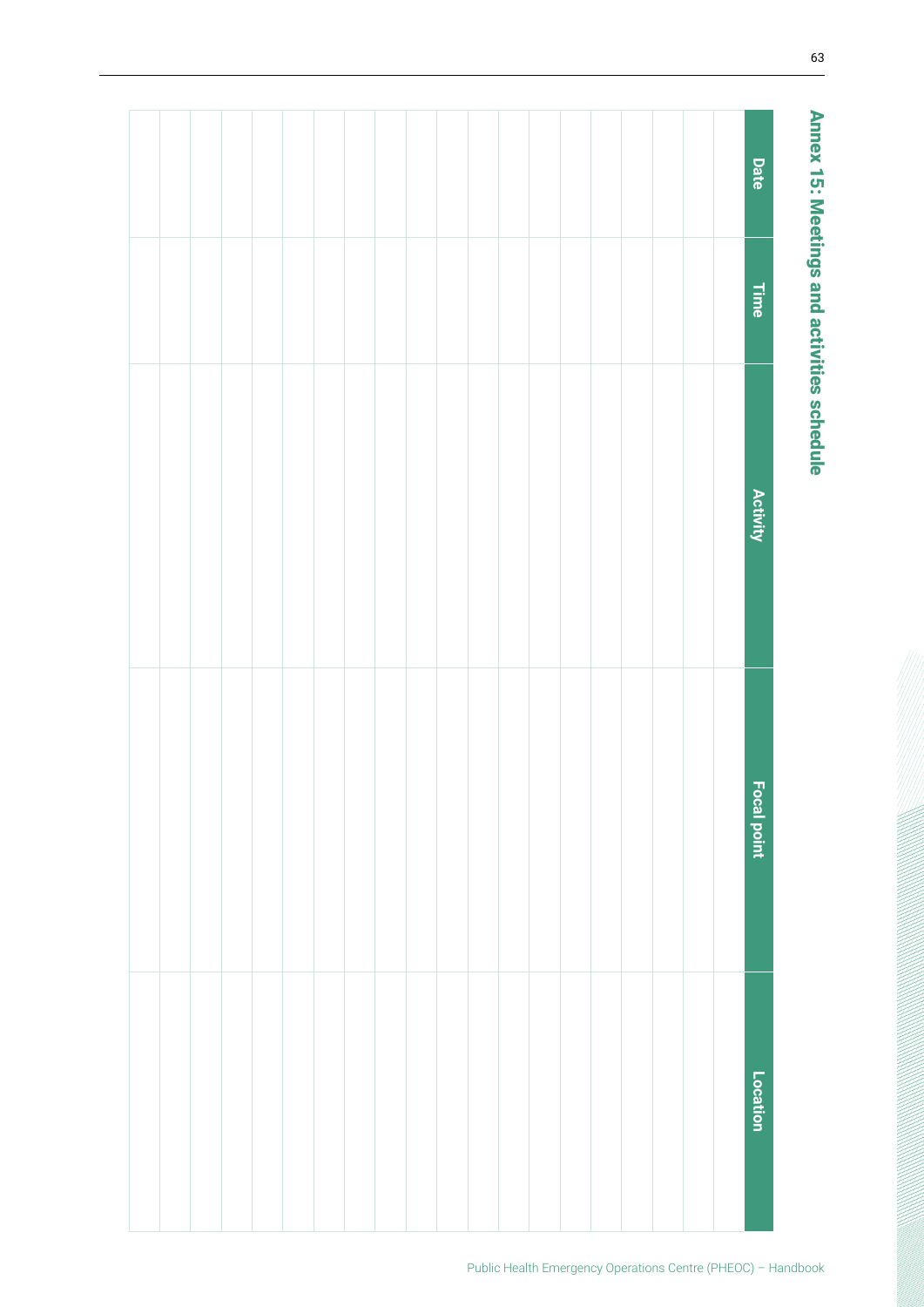<span id="page-63-0"></span>

| No.                 |  |  |  |  |  |  |  |  |  |  |
|---------------------|--|--|--|--|--|--|--|--|--|--|
| <b>Name</b>         |  |  |  |  |  |  |  |  |  |  |
| <b>Function</b>     |  |  |  |  |  |  |  |  |  |  |
| <b>Organization</b> |  |  |  |  |  |  |  |  |  |  |
| Location            |  |  |  |  |  |  |  |  |  |  |
| Tel. No.            |  |  |  |  |  |  |  |  |  |  |
| <b>Email</b>        |  |  |  |  |  |  |  |  |  |  |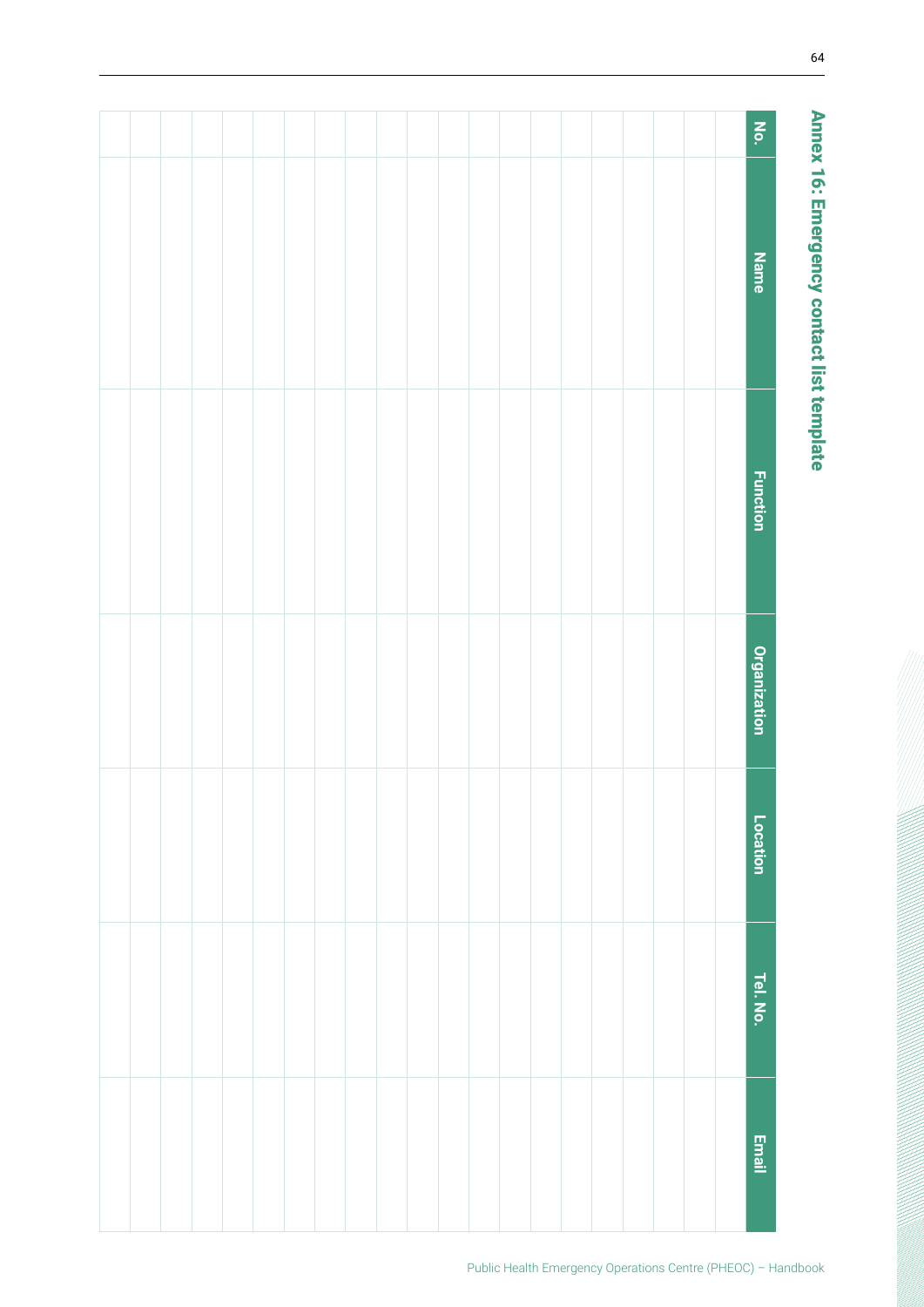### <span id="page-64-0"></span>Annex 17: PHEOC evaluation form

|                                                                                 | PHEOC Corrective Action Programme - After-Action Comment Submission Form                                                                                                                                                                                       |
|---------------------------------------------------------------------------------|----------------------------------------------------------------------------------------------------------------------------------------------------------------------------------------------------------------------------------------------------------------|
| <b>Name</b>                                                                     | <b>Exercise / Incident</b>                                                                                                                                                                                                                                     |
| Role in Exercise / incident                                                     | <b>Location</b>                                                                                                                                                                                                                                                |
|                                                                                 | <b>Issue</b>                                                                                                                                                                                                                                                   |
|                                                                                 | Simply state the observation or problem                                                                                                                                                                                                                        |
|                                                                                 |                                                                                                                                                                                                                                                                |
|                                                                                 |                                                                                                                                                                                                                                                                |
|                                                                                 |                                                                                                                                                                                                                                                                |
|                                                                                 |                                                                                                                                                                                                                                                                |
|                                                                                 |                                                                                                                                                                                                                                                                |
|                                                                                 | <b>Discussion</b>                                                                                                                                                                                                                                              |
|                                                                                 | Describe the observation or problem in detail. If an expected action did NOT occur, please provide why you think it did not occur.                                                                                                                             |
|                                                                                 | If an action occurred that was unexpected, please provide why you think it occurred and the positive or negative effect it had on the situation.<br>Please provide specific information that may be used for follow-up (dates / times, locations, names, etc.) |
|                                                                                 |                                                                                                                                                                                                                                                                |
|                                                                                 |                                                                                                                                                                                                                                                                |
|                                                                                 |                                                                                                                                                                                                                                                                |
|                                                                                 |                                                                                                                                                                                                                                                                |
|                                                                                 |                                                                                                                                                                                                                                                                |
|                                                                                 |                                                                                                                                                                                                                                                                |
|                                                                                 | <b>Recommendation</b>                                                                                                                                                                                                                                          |
|                                                                                 | Provide your assessment of what action(s) should be taken to correct / resolve the problem<br>and who should be involved in implementing your recommendation                                                                                                   |
|                                                                                 |                                                                                                                                                                                                                                                                |
|                                                                                 |                                                                                                                                                                                                                                                                |
|                                                                                 |                                                                                                                                                                                                                                                                |
|                                                                                 |                                                                                                                                                                                                                                                                |
|                                                                                 |                                                                                                                                                                                                                                                                |
|                                                                                 |                                                                                                                                                                                                                                                                |
| Are you willing to be contacted to provide additional information if necessary? |                                                                                                                                                                                                                                                                |
| $\Box$ Yes<br>$\Box$ No                                                         |                                                                                                                                                                                                                                                                |
| Contact telephone:                                                              |                                                                                                                                                                                                                                                                |
|                                                                                 |                                                                                                                                                                                                                                                                |
| Contact e-mail:                                                                 |                                                                                                                                                                                                                                                                |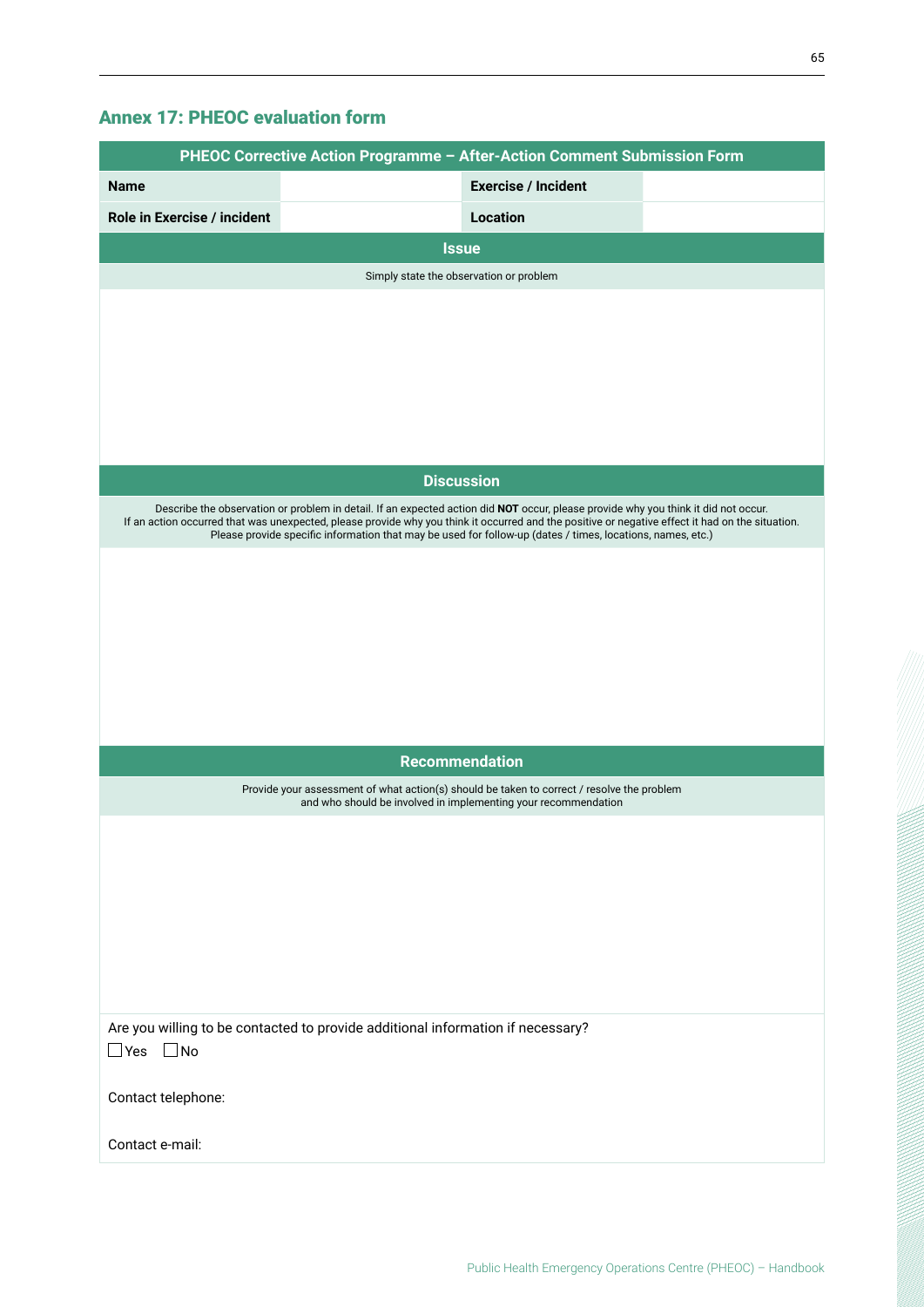|                                |                                    | <b>Corrective Action Plan</b> |       |
|--------------------------------|------------------------------------|-------------------------------|-------|
|                                | Issue / #                          |                               |       |
|                                | <b>System name</b>                 |                               | Date: |
| <b>Characterize</b>            | <b>Description</b>                 |                               |       |
|                                | Root cause                         |                               |       |
| <b>Cause &amp; Implication</b> | <b>Results and</b><br>implications |                               |       |
|                                | Immediate<br>corrective<br>action  |                               | Date: |
| <b>Corrective action</b>       | Long-term<br>corrective<br>action  |                               | Date: |
|                                | <b>Preventive</b><br>action        |                               | Date: |
| <b>Closure</b>                 | <b>Conclusion</b>                  |                               |       |

### <span id="page-65-0"></span>Annex 18: Corrective Action Plan (CAP)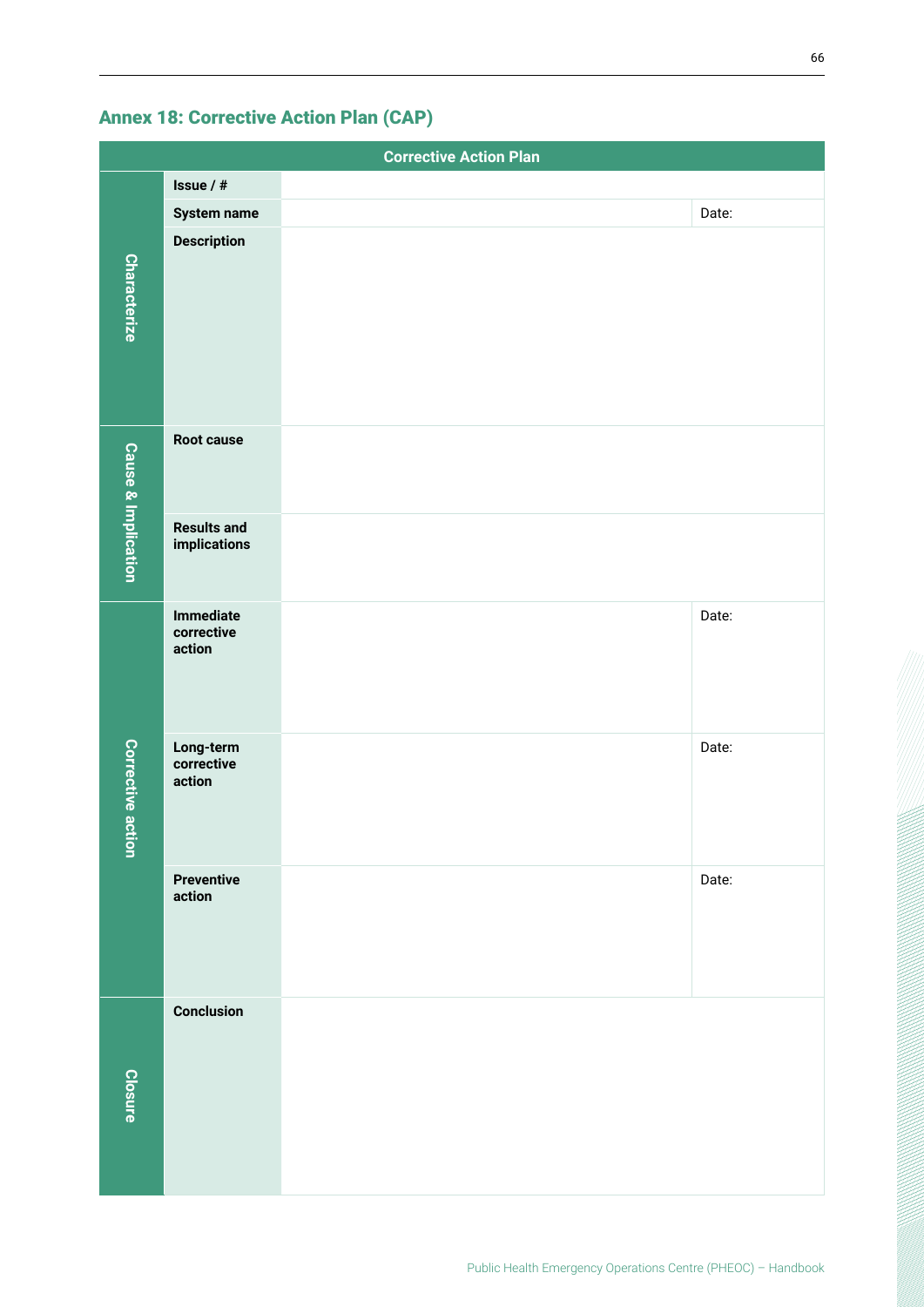## <span id="page-66-0"></span>17. Glossary

| <b>After-Action</b><br><b>Review / Report</b>   | After an activation, operation or exercise has been completed, a process<br>involving a structured facilitated discussion to review what should have<br>happened, what actually happened, and why.                                                                                                                                                                                                                                                                                                                                                                                                                                                                                                                                                                                                                 |
|-------------------------------------------------|--------------------------------------------------------------------------------------------------------------------------------------------------------------------------------------------------------------------------------------------------------------------------------------------------------------------------------------------------------------------------------------------------------------------------------------------------------------------------------------------------------------------------------------------------------------------------------------------------------------------------------------------------------------------------------------------------------------------------------------------------------------------------------------------------------------------|
| <b>Continuity of</b><br><b>Operation (COOP)</b> | It is to continue operation of essential response functions under a broad<br>range of circumstances including all-hazard emergencies as well as natural,<br>man-made, and technological threats and security emergencies.                                                                                                                                                                                                                                                                                                                                                                                                                                                                                                                                                                                          |
| <b>Emergency</b><br><b>Operations Centre</b>    | A place within which, in the context of an emergency, personnel responsible<br>for planning, coordinating, organizing, acquiring and allocating resources<br>and providing direction and control can focus these activities on responding<br>to the emergency. An EOC is a generic concept, embracing a range of<br>emergency management facilities from an on-scene incident command post<br>at an emergency site to a national emergency coordination centre providing<br>strategic direction and resources to multiple jurisdictions and agencies<br>in a wide-area disaster. An EOC usually sits between these extremes and<br>provides strategic policy, logistical and operational support to site-level<br>responders and response agencies- see also public health emergency<br>operations centre (PHEOC). |
| <b>Incident</b>                                 | An actual or imminent occurrence of a natural or human-induced<br>event (see event) that requires a response to prevent or minimize illness,<br>loss of life or damage to property or the environment, and to reduce<br>economic and social losses.                                                                                                                                                                                                                                                                                                                                                                                                                                                                                                                                                                |
| <b>Incident</b><br><b>Management System</b>     | An emergency management structure and set of protocols that provides<br>an approach to guiding government agencies, the private sector, non-<br>governmental organizations and other actors to work in a coordinated<br>manner primarily to respond to and mitigate the effects of all types of<br>emergencies. The incident management system may also be utilized<br>to support other aspects of emergency management, including<br>preparedness and recovery.                                                                                                                                                                                                                                                                                                                                                   |
| <b>Information</b><br><b>Management</b>         | A set of processes and procedures to collect, store, analyse and distribute<br>data and information to enable EOC functions.                                                                                                                                                                                                                                                                                                                                                                                                                                                                                                                                                                                                                                                                                       |
| <b>Liaison</b>                                  | A process of linking and coordinating joint planning and efforts of agencies<br>that are external to the jurisdiction responsible for the emergency response.<br>Such agencies may have either a policy or an operational interest in the<br>response and may participate through a liaison officer either by assisting<br>in the response (assigning tactical resources to the event) or cooperating<br>(providing external support). Liaison officers are considered part of<br>the command / management staff and report to the incident manager /<br>incident commander.                                                                                                                                                                                                                                       |
| <b>Operational Period</b>                       | The time required to achieve a particular set of objectives.                                                                                                                                                                                                                                                                                                                                                                                                                                                                                                                                                                                                                                                                                                                                                       |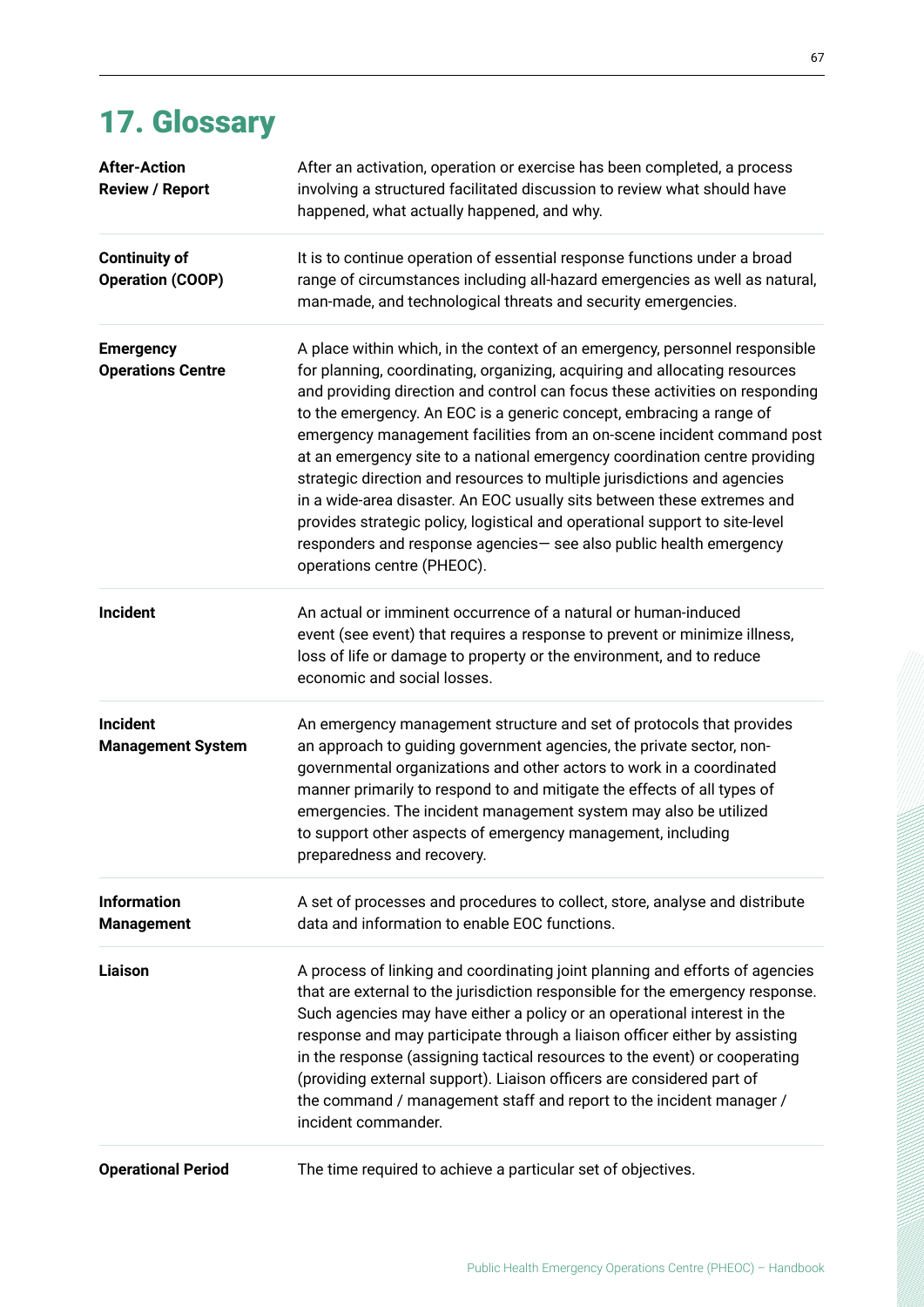| <b>Policy Group</b>                                        | The policy group provides high-level policy and technical guidance on overall<br>management of the emergency, and facilitates inter-agency and inter-<br>jurisdictional coordination. It is also responsible for endorsing requests for<br>external resources and assistance, and initiating requests for assistance<br>from more senior levels of government, donors, or international aid.<br>The policy group includes heads of involved organizations, subject matter<br>experts (including legal counsel and an ethics advisor), government officials<br>and other executive officers, and professionals tasked with providing<br>strategic level leadership. om more senior levels of government, donors,<br>or international aid. |
|------------------------------------------------------------|------------------------------------------------------------------------------------------------------------------------------------------------------------------------------------------------------------------------------------------------------------------------------------------------------------------------------------------------------------------------------------------------------------------------------------------------------------------------------------------------------------------------------------------------------------------------------------------------------------------------------------------------------------------------------------------------------------------------------------------|
| <b>Public Health</b><br><b>Emergency</b>                   | An occurrence, or imminent threat, of an illness or health condition that<br>poses a substantial risk of a significant number of human fatalities, injuries<br>or permanent or long-term disability. Public health emergencies can result<br>from a wide range of hazards and complex emergencies.                                                                                                                                                                                                                                                                                                                                                                                                                                       |
| <b>Public Health Emergency</b><br><b>Operations Centre</b> | An emergency operations centre specializing in the command, control and<br>coordination requirements of responding to emergencies involving health<br>consequences and threats to public health.                                                                                                                                                                                                                                                                                                                                                                                                                                                                                                                                         |
| <b>Situation Report</b><br>(SITREP or SitRep)              | A routinely produced report that provides current information about an<br>emergency response and immediate and future response actions, an<br>analysis of the impact of the emergency, and identification of related<br>management issues.                                                                                                                                                                                                                                                                                                                                                                                                                                                                                               |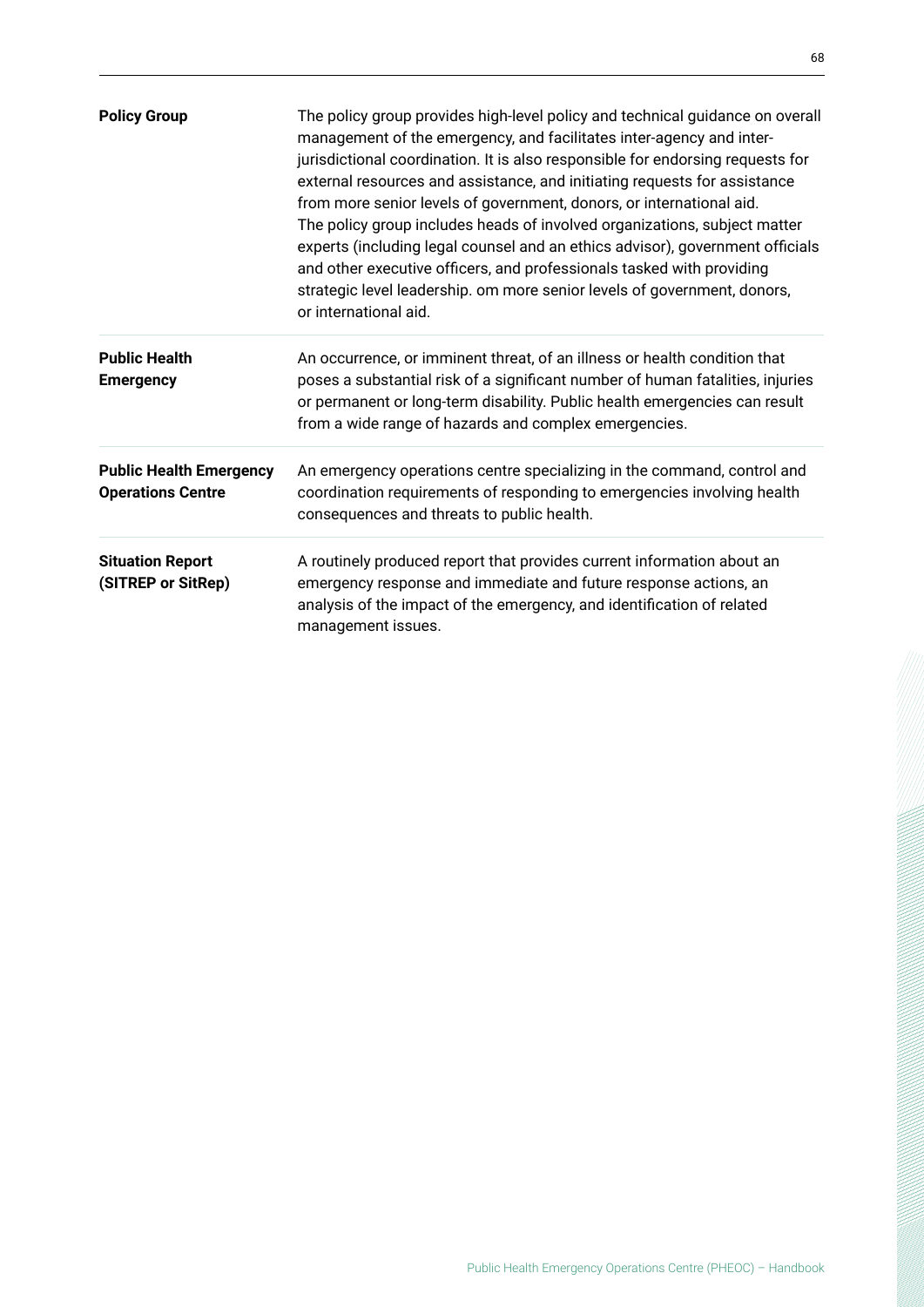### <span id="page-68-0"></span>18. References

- 1. Framework for a Public Health Emergency Operations Centre. [https://www.who.int/ihr/publications/9789241565134\\_eng/en/](https://www.who.int/ihr/publications/9789241565134_eng/en/)
- 2. International Health Regulations (2005), Second edition. [http://www.who.int/ihr/publications/9789241596664/en/](http://www.who.int/ihr/publications/9789241596664/en/
)
- 3. Handbook for developing a public health emergency operations centre: part A policies, plans and procedures. [https://www.who.int/publications-detail/handbook-for](https://www.who.int/publications-detail/handbook-for-developing-a-public-health-emergency-operations-centre-part-a
)[developing-a-public-health-emergency-operations-centre-part-a](https://www.who.int/publications-detail/handbook-for-developing-a-public-health-emergency-operations-centre-part-a
)
- 4. Standard Operating Procedures for AFRO Strategic Health Operations Centre (AFRO SHOC). [https://apps.who.int/iris/handle/10665/184672](https://apps.who.int/iris/handle/10665/184672 )
- 5. International Health Regulations (2005), Second edition. <http://www.who.int/ihr/publications/9789241596664/en/>
- 6. A systematic review of public health emergency operations centres (EOCs). December 2013. [http://www.who.int/ihr/publications/WHO\\_HSE\\_GCR\\_2014.1/en/](http://www.who.int/ihr/publications/WHO_HSE_GCR_2014.1/en/)
- 7. Summary report of systematic reviews of: plans and procedures; communication technology and infrastructure; minimum datasets and standards; training and exercises for public health emergency operations centres. [http://www.who.int/ihr/eoc\\_net/en/](http://www.who.int/ihr/eoc_net/en/)
- 8. Consultation meeting, Public Health Emergency Operations Centre Network, November 2012. [http://www.who.int/ihr/publications/WHO\\_HSE\\_GCR\\_2013.4/en/](http://www.who.int/ihr/publications/WHO_HSE_GCR_2013.4/en/)
- 9. First consultation meeting on a framework for public health emergency operations centres, April 2015. [http://www.who.int/ihr/publications/9789241509398\\_eng/en/](http://www.who.int/ihr/publications/9789241509398_eng/en/)